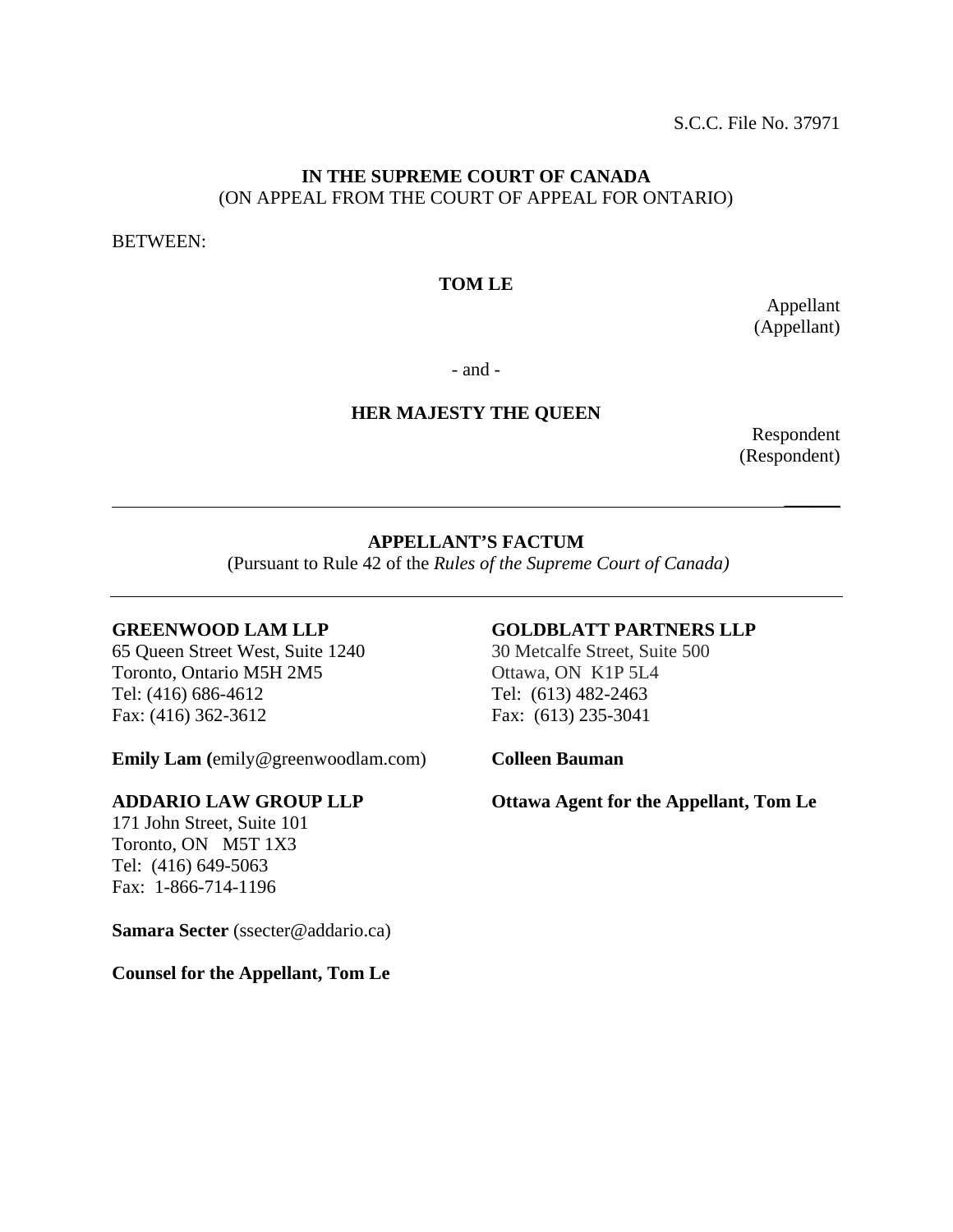#### **ATTORNEY GENERAL OF ONTARIO BORDEN LADNER GERVAIS LLP**

720 Bay Street  $10^{th}$  Floor Toronto, Ontario M5G 2K1 Telephone: (416) 326-4606 FAX: (416) 326-4656

**Sandy Tse Counsel for the Respondent, Attorney General of Ontario**

World Exchange Plaza 100 Queen Street, suite 1300 Ottawa, Ontario K1P 1J9 Telephone: (613) 237-5160 FAX: (613) 230-8842

**Nadia Effendi**

**Ottawa Agents for the Respondent, Attorney General of Ontario**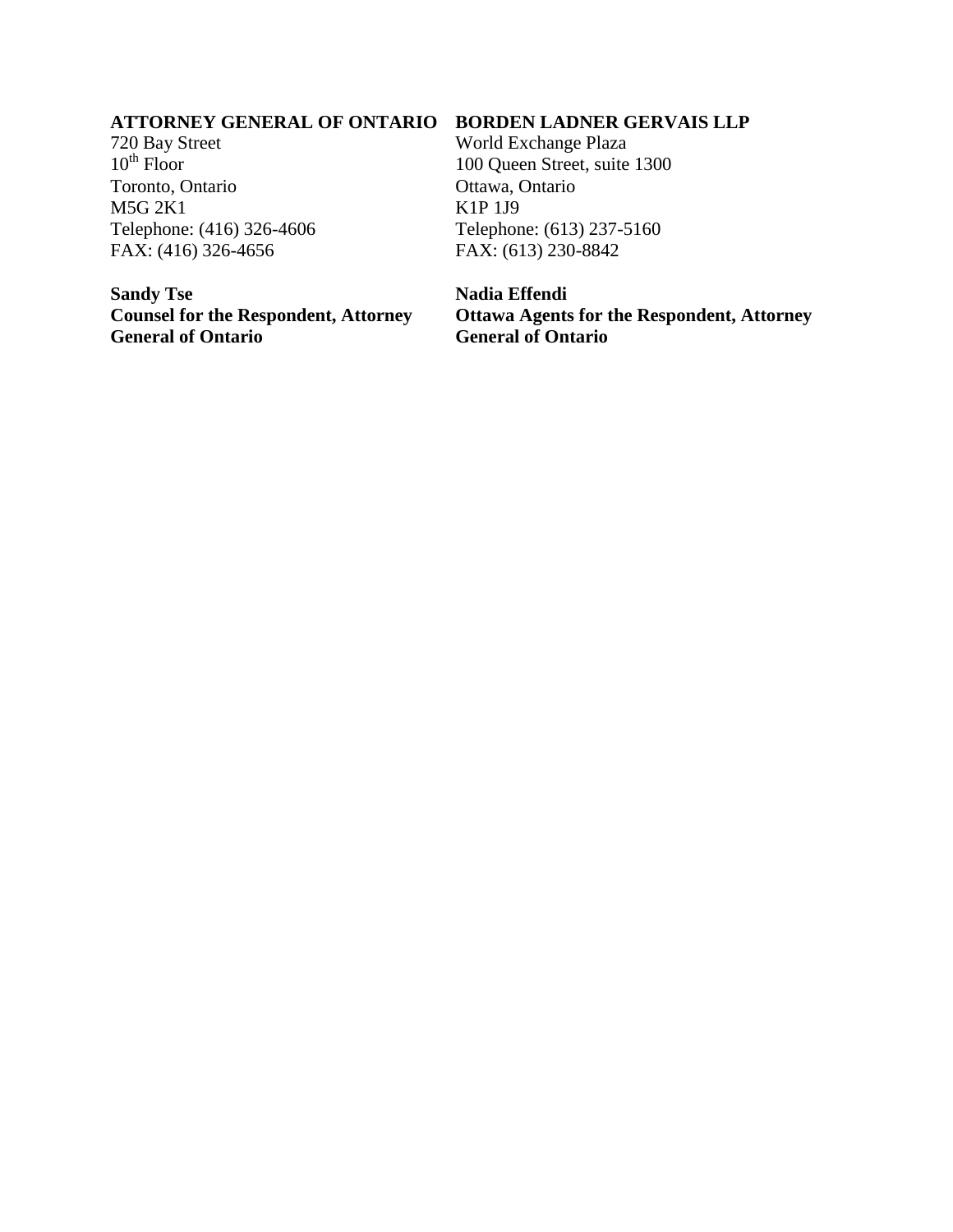| 1.                                                                                  |  |
|-------------------------------------------------------------------------------------|--|
| 2.                                                                                  |  |
| (i)                                                                                 |  |
| (ii)                                                                                |  |
| The Police Violated the Appellant's Reasonable Expectation of Privacy<br>A.         |  |
| 1.                                                                                  |  |
| (i)                                                                                 |  |
| (ii)                                                                                |  |
| (iii)                                                                               |  |
| The Appellant Had a Direct Interest in the Subject Matter of the Search 11<br>2.    |  |
| In Invading the Backyard, What Were the Police "Really After"? 11<br>(i)            |  |
| The Subject Matter Involved Both Informational and Territorial Privacy 12<br>(ii)   |  |
| 3.                                                                                  |  |
| The Appellant's Expectation of Privacy was Objectively Reasonable 14<br>4.          |  |
| The Majority's Focus on Control Adopts the Discredited Risk Analysis14<br>(i)       |  |
| (ii)                                                                                |  |
| (iii)                                                                               |  |
| a.                                                                                  |  |
| b.                                                                                  |  |
| $\mathbf{c}$ .                                                                      |  |
| (iv)                                                                                |  |
| The Search Unreasonably Intruded on the Reasonable Expectation of Privacy 22<br>5.  |  |
| <b>B.</b>                                                                           |  |
| 1.                                                                                  |  |
| 2.                                                                                  |  |
| 3.                                                                                  |  |
| C.                                                                                  |  |
| (i)                                                                                 |  |
| The Impact on the Charter-Protected Interests of the Appellant was Severe30<br>(ii) |  |
| (iii)                                                                               |  |
| (iv)                                                                                |  |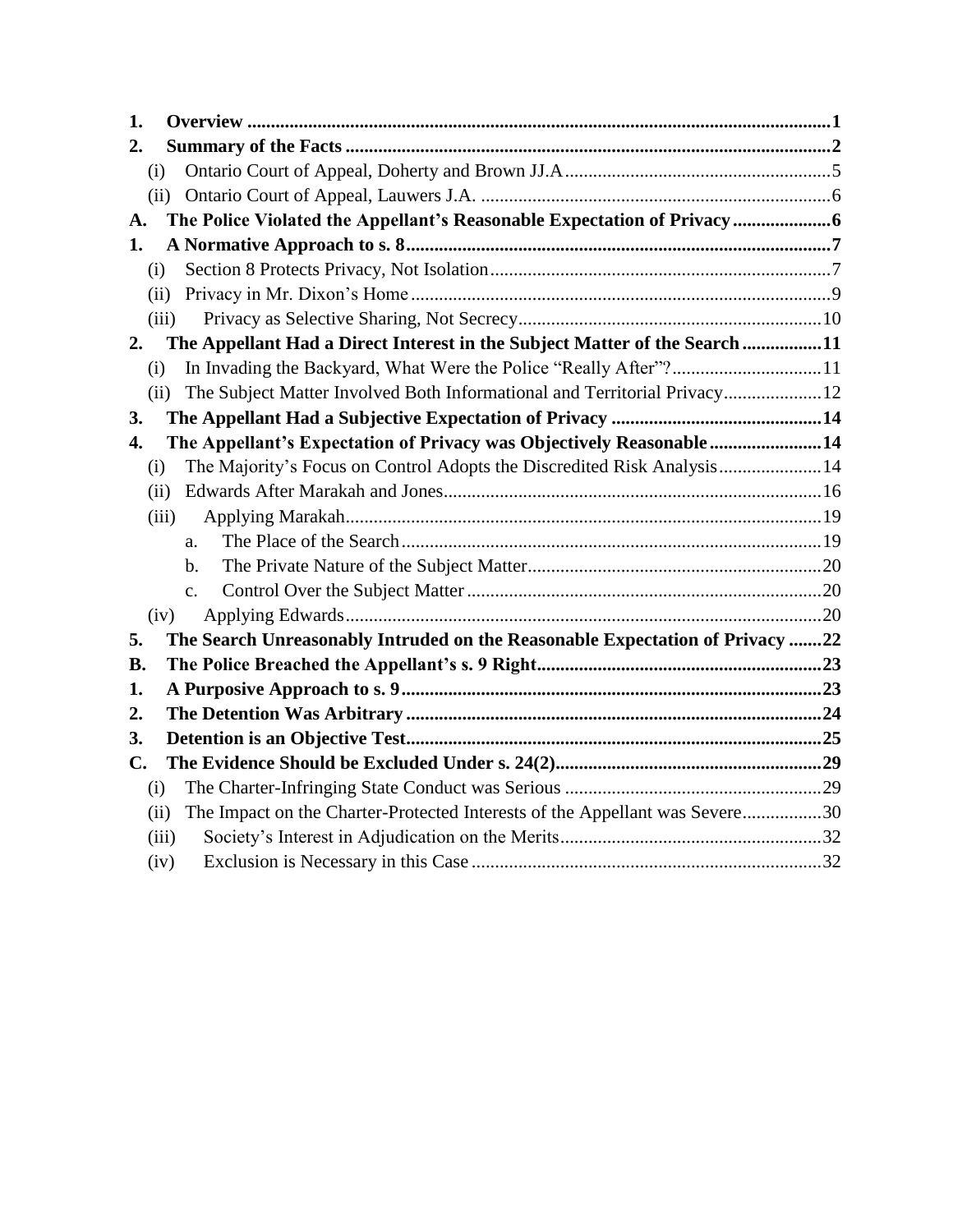#### **PART I - OVERVIEW AND THE STATEMENT OF THE FACTS**

#### **1. Overview**

1. This is yet another case involving police officers and marginalized youth.

2. One spring evening the Appellant was socializing with friends in the fenced backyard of the townhouse where one of his friends lived. Three police officers entered the backyard uninvited and began questioning the group – all young men of colour. The encounter culminated with the Appellant's arrest and the seizure of a firearm, currency, and drugs.

3. A majority of the Ontario Court of Appeal said the Appellant had no standing to object to the unlawful police entry into the backyard. It thought he had no reasonable expectation of privacy in his friend's backyard, and was thus disentitled to the protection of s. 8 of the *Charter of Rights and Freedoms*. Justice Lauwers disagreed. He thought the Appellant's expectation of privacy was the same as the occupant whose guest he was. He tied this to a purposive application of s. 8. He thought the police arbitrarily detained the Appellant. Lauwers J.A. would have excluded the evidence on the basis of police behaviour he characterized as "casually intimidating and oppressive."

4. The Appellant, appealing as of right on the dissent, submits that Lauwers J.A. was correct on all three points. With respect to s. 8, the Court must answer the following normative questions: do invited guests at backyard gatherings have a right to be left alone by the state? Is a homeowner entitled to extend his or her privacy 'umbrella' to invited guests? The Appellant submits the answer to both questions is yes.

5. Canadians do not give up their right to be left alone by the state when they leave their own residences to visit the homes of their friends. Although invited guests at another person's home cannot control entry by others to the same extent they can in their own homes, this is not dispositive in the privacy analysis. The majority's approach – which was to treat "reasonable expectations of privacy in respect of real property" as contingent on the 'ability to control those who can enter' – is a repackaging of the "risk analysis" rejected by this Court thirty years ago in *Duarte*. It should not be revived.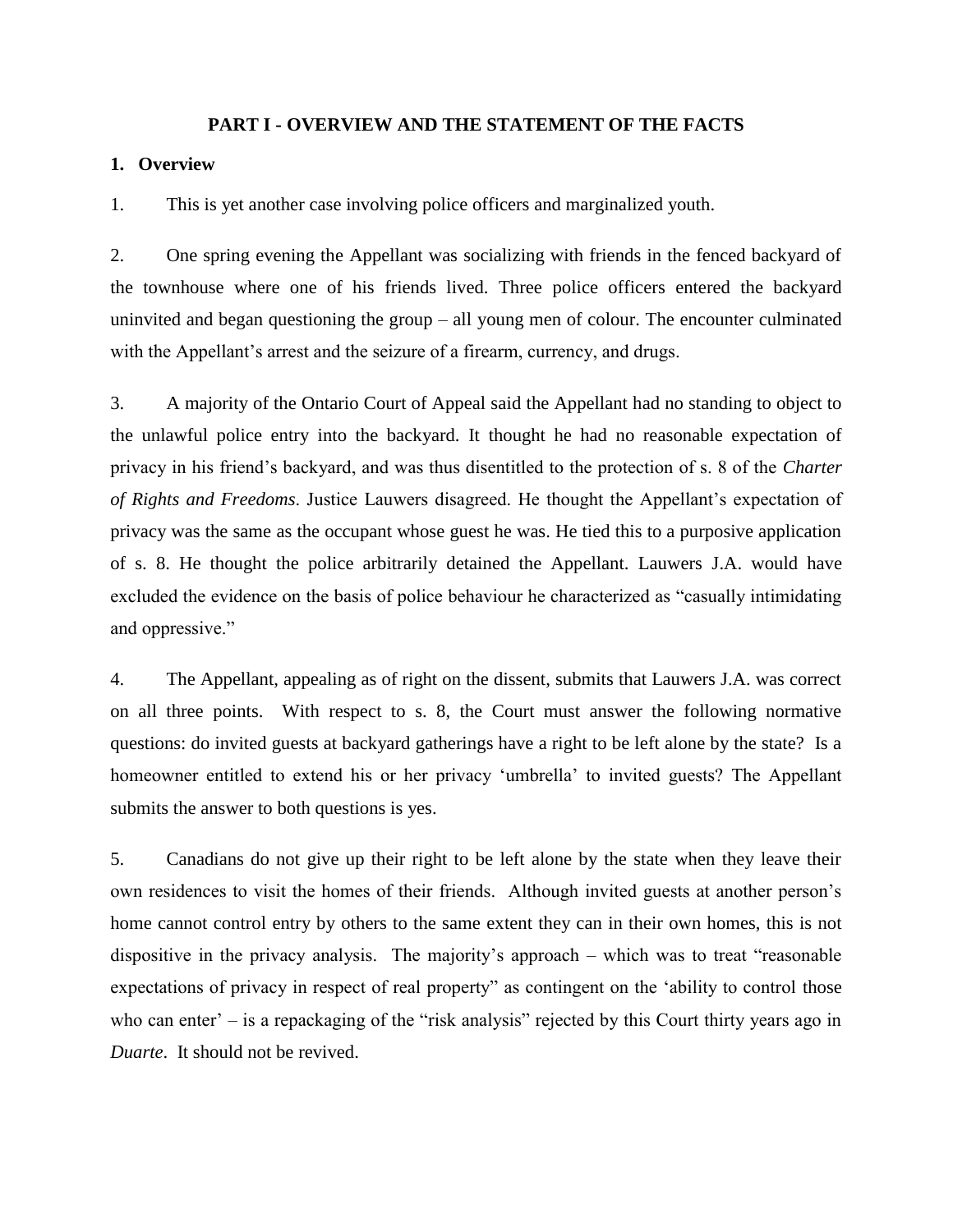6. With respect to s. 9, the Appellant submits that Lauwers J.A. was correct to conclude that the police trespass into the backyard to gather information and observations about the Appellant and his friends was an "intimidating and oppressive" unlawful detention. These are exactly the kind of "low visibility" encounters between the police and marginalized communities that require this Court's scrutiny. It is incumbent on the Court to distance itself from this police misconduct by excluding the seized evidence under s. 24(2).

## **2. Summary of the Facts**

 $\overline{a}$ 

7. On the evening of May 25, 2012, the 20-year-old Appellant was socializing with four friends in the fenced backyard of a townhouse in the Atkinson Housing Co-operative in Toronto.<sup>1</sup> One of his friends, 17-year-old Leraldo Dixon invited the Appellant and other young men to the backyard. His mother rented a townhouse in the Co-operative (the "Dixon residence"). $^2$  The Appellant, Mr. Dixon, and the other young men have been friends since elementary school.<sup>3</sup> The Appellant is Asian and his friends are Black.<sup>4</sup> The Appellant and his four friends had spent their childhood and teenage years growing up in the Co-operative.<sup>5</sup>

8. The Atkinson Housing Co-operative is in the downtown area of Toronto. The Cooperative consists of various streets and residential complexes.  $6\text{ }$  It is subsidized housing.<sup>7</sup> The police are in the community "a lot" and regularly ask people who reside or visit the area for their identification, what they are doing, and why they are there. $8<sup>8</sup>$ 

9. Cst. Teatero was on duty that evening. He was at the Co-operative speaking with two security guards who were responsible for overall security at the housing complex.<sup>9</sup> Cst. Teatero inquired about two people (Nicholas Dillon-Jack and Jermaine Jackson) – not the Appellant or

<sup>&</sup>lt;sup>1</sup> Ruling on *Charter* Application, para. 1 [Appellant's Record ("AR") Vol. I, Tab 1]

<sup>&</sup>lt;sup>2</sup> Ruling on *Charter* Application, para. 1, AR, Vol. I, Tab 1; Transcript of Proceedings, pg. 4 [AR, Vol. IV, Tab 26]

<sup>&</sup>lt;sup>3</sup> Transcript of Proceedings, pg. 141, [AR Vol. IV, Tab 27]

<sup>4</sup> Ruling on *Charter* Application, para. 16, [AR, Vol. 1, Tab 1]

<sup>&</sup>lt;sup>5</sup> Transcript of Proceedings, pp. 281 [AR Vol. III, Tab 25]; 4, 58, 99, 141 [AR Vol. IV, Tab 26, 27]

<sup>6</sup> Ruling on *Charter* Application, para. 1, [AR, Vol. 1, Tab 1]; Transcript of Proceedings, pg. 15 [AR, Vol. III, Tab 23]

<sup>7</sup> Transcript of Proceedings, pp. 134, 162-163 [AR Vol. III, Tab 24]

<sup>8</sup> Transcript of Proceedings, pp. 134 [AR Vol. III, Tab 24]

<sup>9</sup> Ruling on *Charter* Application, paras. 9-10, [AR, Vol. I, Tab 1]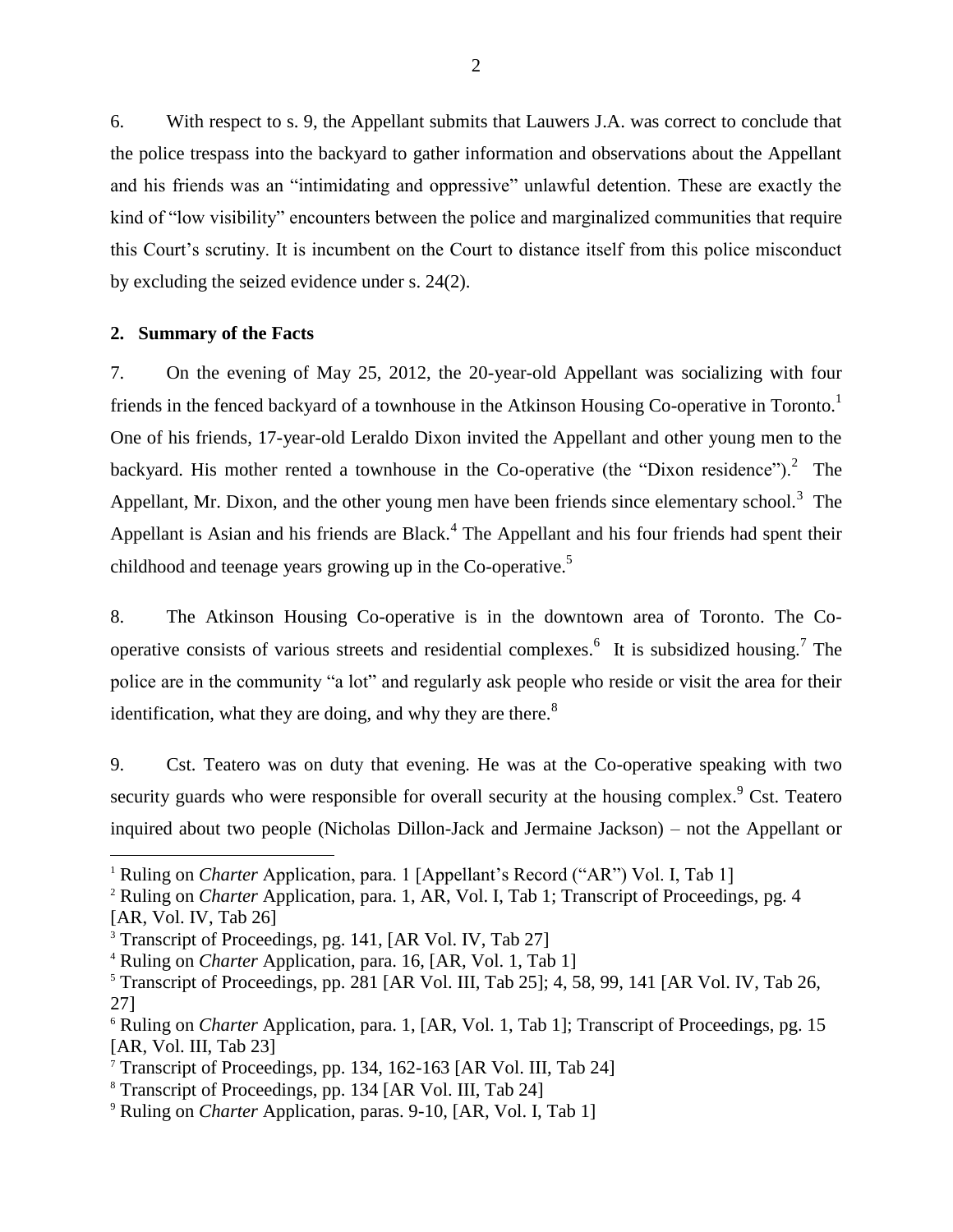any of his friends.<sup>10</sup> Security advised that Mr. Jackson had last been seen in the area two weeks prior to that night and that Mr. Dillon-Jack was not known to frequent the area.<sup>11</sup> According to Cst. Teatero, one of security guards added that a certain townhouse was a "problem address" and raised concerns of drug trafficking.<sup>12</sup> Security told Cst. Teatero that he could access that address by the footpath at the back of the address.<sup>13</sup>

10. Csts. Reid and O'Toole were acting in a uniformed capacity that night.<sup>14</sup> They met up with Cst. Teatero while he was talking to the security guards. The three officers decided to do a "walk-through" of the common area around the edge of Mr. Dixon's fenced backyard.<sup>15</sup> When the police arrived at the backyard, they could see that the young men were "just talking."<sup>16</sup> They were doing "nothing wrong".<sup>17</sup> Despite the absence of any investigative urgency, the police nonetheless decided to investigate what was happening beyond the fence.

11. In the absence of authority and without asking permission of the young men in the backyard, Csts. Teatero and Reid, strode into the backyard through an opening in the fence.<sup>18</sup> Cst. O'Toole moved along the fence to see what the young men were doing as the two other officers made their presence known.<sup>19</sup>

12. Csts. Teatero and Reid entered the backyard to investigate whether any of the young men were Jermaine Jackson or knew the whereabouts of Dillon-Jack, and to investigate whether the

<sup>&</sup>lt;sup>10</sup> Ruling on *Charter* Application, paras. 10-11 [AR, Vol. I, Tab 1]; Transcript of Proceedings, pp. 64-65 [AR, Vol. III, Tab 23]

<sup>&</sup>lt;sup>11</sup> Ruling on *Charter* Application, para. 11, [AR, Vol. I, Tab 1]; Transcript of Proceedings, pp. 132 [AR, Vol. III, Tab 24]; Preliminary Hearing Transcript of Cst. F. Teatero, pp. 193 [AR Vol. I, Tab 18]

<sup>&</sup>lt;sup>12</sup> Ruling on *Charter* Application, para. 11, [AR, Vol. I, Tab 1]; Constable Teatero attributed this comment to Fred Lalley, a security guard working that evening (Transcript of Proceedings, p. 192-193 [AR, Vol.I, Tab 18]). On Lalley's evidence, there had never been a complaint about the Dixon residence since the time he worked there; Preliminary Hearing Transcript of Fred Lalley, pp. 22-23 [AR, Vol. II, Tab 19]

<sup>&</sup>lt;sup>13</sup> Ruling on *Charter* Application, para. 4, [AR, Vol. I, Tab 1]

<sup>&</sup>lt;sup>14</sup> Ruling on *Charter* Application, para. 9, [AR, Vol. I, Tab 1]

<sup>&</sup>lt;sup>15</sup> Ruling on *Charter* Application, para. 12, [AR, Vol. I, Tab 1]; Transcript of Proceedings, pp. 62-64, 77-81, 244 [AR Vol. III, Tab 23]

<sup>&</sup>lt;sup>16</sup> Ruling on *Charter* Application, para. 16, [AR, Vol. I, Tab 1]

<sup>&</sup>lt;sup>17</sup> Ruling on *Charter* Application, para. 16, [AR, Vol. I, Tab 1]

<sup>&</sup>lt;sup>18</sup> Ruling on *Charter* Application, para.17, [AR, Vol. I, Tab 1]

<sup>&</sup>lt;sup>19</sup> Ruling on *Charter* Application, para.18, [AR, Vol. I, Tab 1]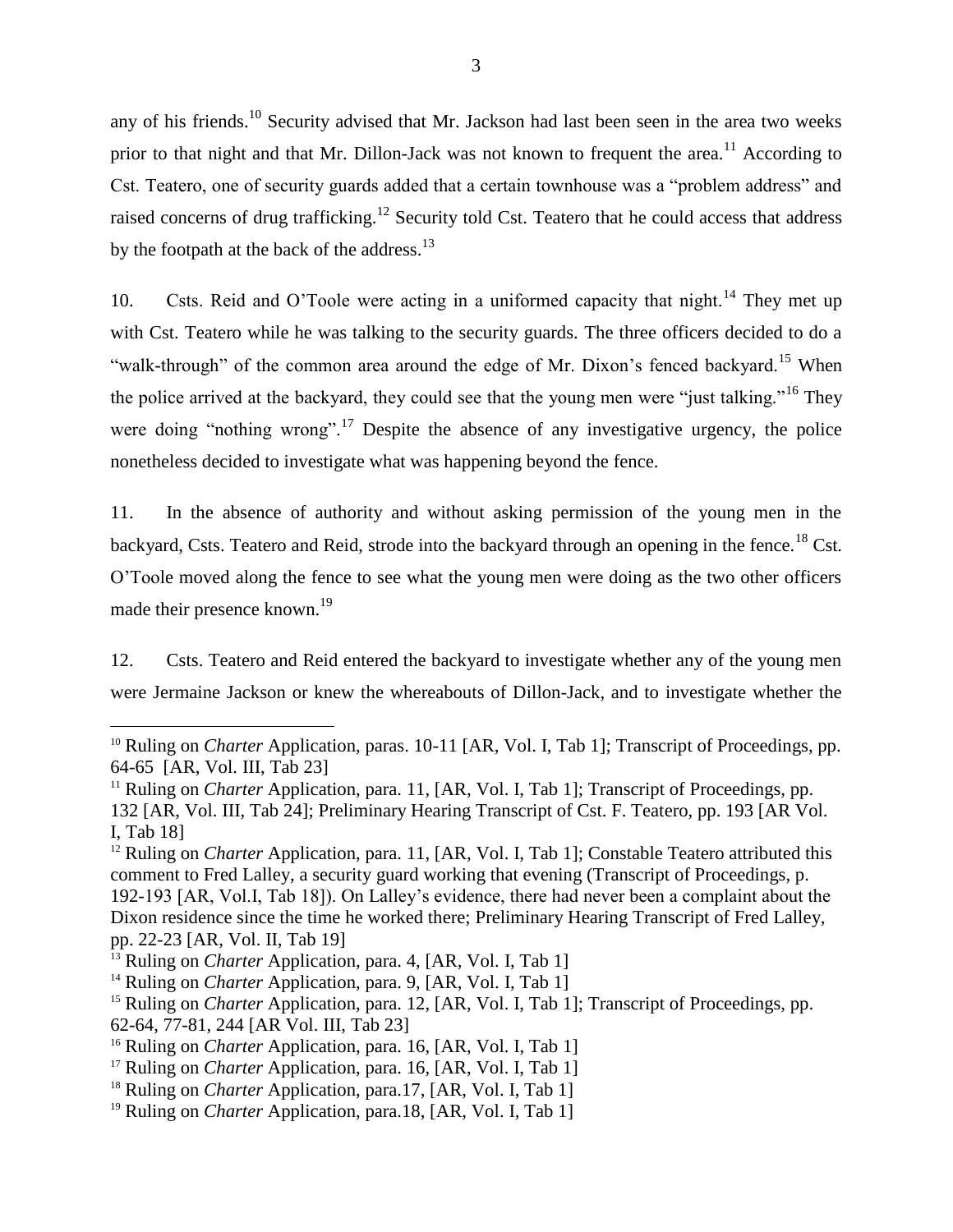young men were trespassers.<sup>20</sup> The trial judge found that the police were pursuing "activities" and/or individuals potentially in the Dixon backyard."<sup>21</sup>

13. The officers knew that they did not have authority to enter the backyard.<sup>22</sup> The officers knew that enforcing the *Trespass to Property Act* did not provide them with those powers*.* 23

14. Csts. Teatero and Reid immediately started questioning the young men in the backyard, asking who they were, if they lived there, and what was going on.<sup>24</sup> The officers demanded that some of the young men produce identification. Cst. Reid approached Mr. Dixon, the 17-year-old, first.<sup>25</sup> He questioned Mr. Dixon about who lived at the home.<sup>26</sup> Mr. Dixon told the officer that he lived in the townhome with his family. Mr. Dixon produced his student card when asked.<sup>27</sup>

15. Cst. O'Toole, watching from outside the fence, directed one of the young men to put his hands in front of him.<sup>28</sup> Cst. O'Toole then jumped over the fence and entered the backyard. He entered the backyard in order to "get a better view and a better look at what was going on."<sup>29</sup>

16. Cst. O'Toole walked from the grassy area of the backyard closer towards the backdoor of the home.<sup>30</sup> He engaged one of the young men in conversation, and asked for his identification. While doing so, Cst. O'Toole testified that he saw the Appellant, near the backdoor, "blading himself" by turning away from the officers.<sup>31</sup> Cst. O'Toole interpreted this as an attempt to shield the shoulder bag the Appellant was carrying.<sup>32</sup> Cst. O'Toole said the Appellant was acting

- Proceedings, pp. 165-166 [AR, Vol. III, Tab 23] (O'Toole); Exhibit 11, Preliminary Hearing Transcript of Cst. F. Teatero, pp. 195-197 [AR, Vol. I, Tab 18];
- <sup>23</sup> Transcript of Proceedings, pp. 45, 88 [AR, Vol. III, Tab 23]

<sup>&</sup>lt;sup>20</sup> Ruling on *Charter* Application, para. 23 [AR, Vol. I, Tab 1]

<sup>&</sup>lt;sup>21</sup> Ruling on *Charter* Application, para. 70, 89[AR, Vol. I, Tab 1]

<sup>&</sup>lt;sup>22</sup> Transcript of Proceeding, pp. 44-45, 88 [AR, Vol. III, Tab 23] (Reid); Transcript of

<sup>&</sup>lt;sup>24</sup> Ruling on *Charter* Application, para. 17 [AR, Vol. I, Tab 1]

<sup>&</sup>lt;sup>25</sup> Transcript of Proceedings, pp. 20-21 [AR, Vol. III, Tab 23]

<sup>&</sup>lt;sup>26</sup> Transcript of Proceedings, pp. 85-86 [AR, Vol. III, Tab 23]

<sup>&</sup>lt;sup>27</sup> Transcript of Proceedings, pp. 20-21 [AR, Vol. III, Tab 23]

<sup>&</sup>lt;sup>28</sup> Ruling on *Charter* Application, para. 18-19 [AR, Vol. I, Tab 1]; Transcript of Proceedings, pp. 138-139, 155 [AR, Vol. III, Tab 24]

<sup>&</sup>lt;sup>29</sup> Transcript of Proceedings, pp. 155 [AR, Vol. III, Tab 24]

<sup>&</sup>lt;sup>30</sup> Ruling on *Charter* Application, para. 29 [AR, Vol. I, Tab 1]

<sup>&</sup>lt;sup>31</sup> Ruling on *Charter* Application, paras. 3, 29 [AR, Vol. I, Tab 1]

<sup>&</sup>lt;sup>32</sup> Transcript of Proceedings, pp. 141, 245 [AR, Vol. III, Tab 24 and 25]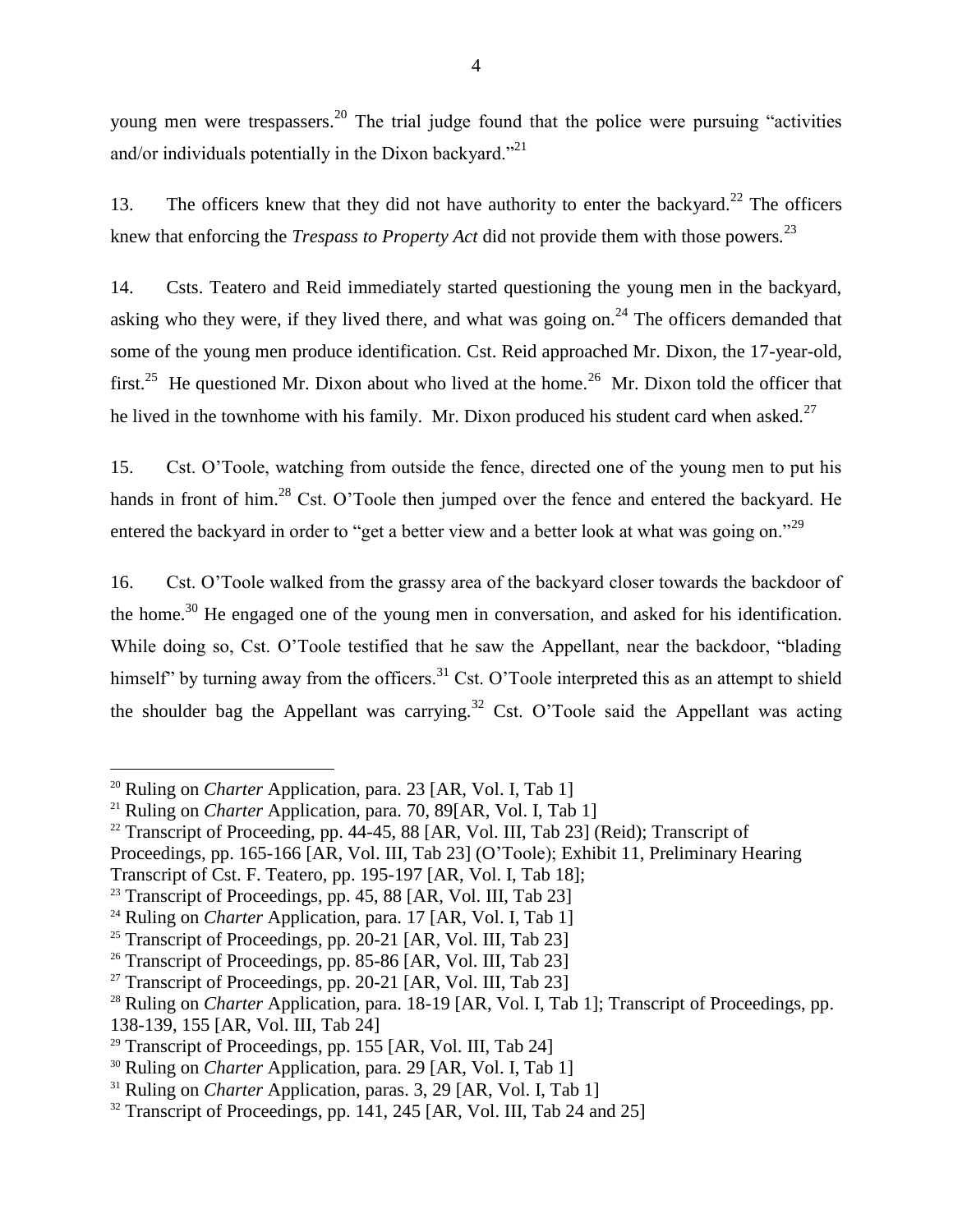nervous, and as a result, he asked the Appellant for identification.<sup>33</sup> The Appellant responded that he did not have any identification on him.<sup>34</sup> Cst. O'Toole asked the Appellant whether he had anything on him, and the Appellant replied he did not.<sup>35</sup> Cst. O'Toole then asked the Appellant what he had in his bag.<sup>36</sup> The Appellant responded to Cst. O'Toole's questioning by turning and running away. The Appellant testified at the *voir dire* that he ran because he did not think he could walk away, that the officer was going to take his bag, and that he did not think the officer was right in trying to search him.<sup>37</sup>

17. Two of the three officers ran after the Appellant and were able to tackle him to the ground nearby.<sup>38</sup> As Cst. O'Toole tackled the Appellant, he noted that the Appellant's bag was open a few inches.<sup>39</sup> Cst. O'Toole put his hand on the bag and realized it contained a gun.<sup>40</sup> The police seized the bag and the gun. During a pat down search, Cst. Reid found cash in the Appellant's pockets.<sup>41</sup> After his arrest, the police seized 13 grams of crack cocaine on the Appellant's person. 42

## *(i) Ontario Court of Appeal, Doherty and Brown JJ.A*

18. Justice Doherty, for the majority of the Court of Appeal, determined that the Appellant did not have a reasonable expectation of privacy in Mr. Dixon's backyard. On the authority of *Edwards*, he found no breach of the Appellant's s. 8 right. Doherty J.A. also concluded that the police did not breach the Appellant's s. 9 right against arbitrary detention. Doherty J.A. determined that the Appellant's detention was not arbitrary – the officer had reasonable grounds to suspect that the Appellant was armed. Justice Doherty held further that if the officers were trespassing, this had no impact on the lawfulness of the Appellant's detention.

<sup>&</sup>lt;sup>33</sup> Transcript of Proceedings, pp. 141 [AR, Vol. III, Tab 24]

<sup>&</sup>lt;sup>34</sup> Transcript of Proceedings, p. 141 [AR, Vol. III, Tab 24]

<sup>&</sup>lt;sup>35</sup> Transcript of Proceedings, p. 142 [AR, Vol. III, Tab 24]

<sup>&</sup>lt;sup>36</sup> Transcript of Proceedings, p. 142 [AR, Vol. III, Tab 24]

<sup>&</sup>lt;sup>37</sup> Ruling on *Charter* Application, para. 58 [AR, Vol. I, Tab 1]

<sup>&</sup>lt;sup>38</sup> Ruling on *Charter* Application, paras. 35-41 [AR, Vol. I, Tab 1]

<sup>&</sup>lt;sup>39</sup> Ruling on *Charter* Application, para. 37 [AR, Vol. I, Tab 1]

<sup>40</sup> Ruling on *Charter* Application, para. 37 [AR, Vol. I, Tab 1]

<sup>41</sup> Ruling on *Charter* Application, para. 49 [AR, Vol. I, Tab 1]

<sup>42</sup> Ruling on *Charter* Application, para. 5 [AR, Vol. I, Tab 1]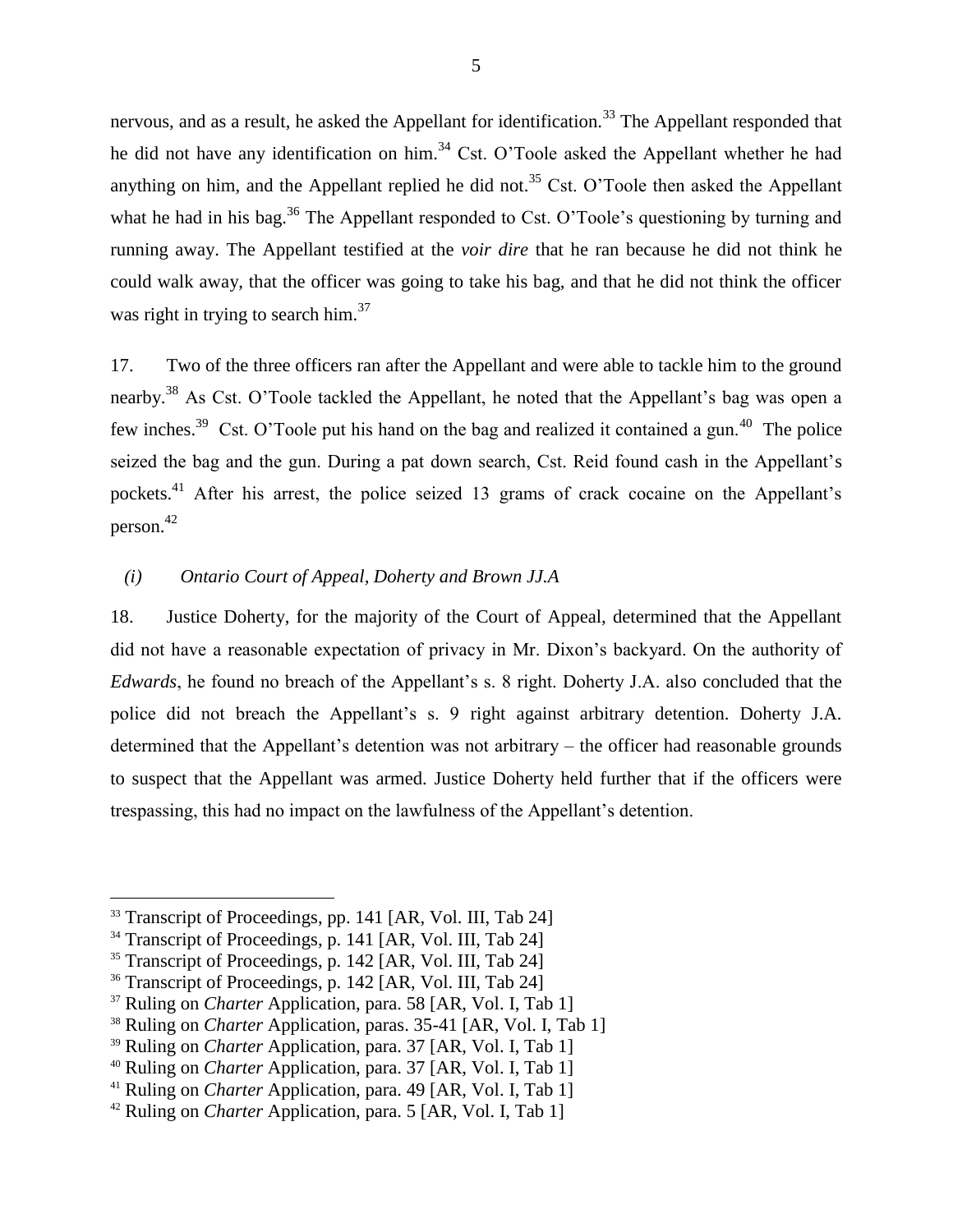*(ii) Ontario Court of Appeal, Lauwers J.A.*

19. Justice Lauwers, dissenting, found that the police breached the Appellant's ss. 8 and 9 rights. He described the initial police entry into the backyard as an unlawful trespass that tainted everything that followed. He characterized the police behaviour as a speculative investigation and a fishing expedition. He concluded that the Appellant's status as an invited guest in his friend's backyard gave him standing to challenge the police entry into the backyard as infringing the Appellant's s. 8 rights. Lauwers J.A. further found that the police psychologically detained the Appellant within the meaning of s. 9 when they trespassed into the fenced backyard. Ultimately, he would have excluded the evidence seized under s. 24(2) given the police misconduct.

#### **PART II - STATEMENT OF ISSUES**

(1) Did the Appellant have a reasonable expectation of privacy in his friend's backyard, such that the unlawful police entry into the backyard violated his s. 8 *Charter* rights?

(2) Did the police arbitrarily detain the Appellant in violation of his s. 9 *Charter* rights?

(3) Together or individually, do these breaches of the Appellant's ss. 8 and 9 rights require exclusion of the seized evidence under s. 24(2) of the *Charter*?

#### **PART III - STATEMENT OF ARGUMENT**

#### **A. The Police Violated the Appellant's Reasonable Expectation of Privacy**

20. The Appellant submits that as a social guest invited to his friend's backyard, he enjoyed a reasonable expectation of privacy vis-à-vis the police. In support of his argument, he makes the following four points: (1) a purposive and normative approach to s. 8 recognizes the value of social interaction; (2) the majority of the Court of Appeal erred in determining that the "subject matter" of the search was exclusively territorial; (3) the majority of the Court of Appeal erred in relying on the "risk analysis"; and (4) *Edwards* requires reworking given this Court's more recent jurisprudence.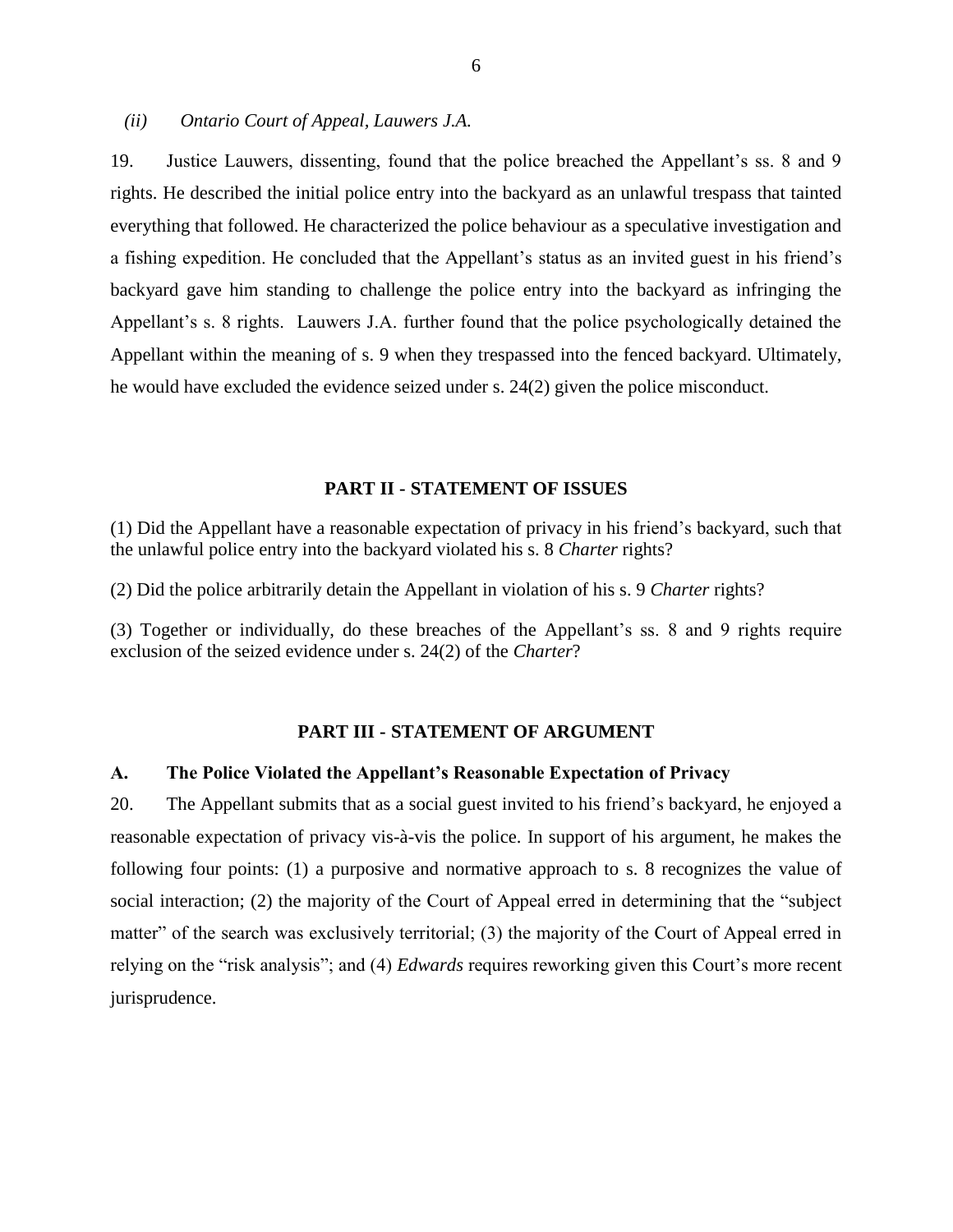## **1. A Normative Approach to s. 8**

## *(i) Section 8 Protects Privacy, Not Isolation*

21. Section 8 of the *Charter* protects Canadians' privacy.<sup>43</sup> This Court equates privacy with the "right to be left alone by the state."<sup>44</sup> The key threshold questions in this case are:

- a) Whether the Appellant has a right to be left alone by the state when socializing as an invited guest in a friend's backyard; and,
- b) Whether the police violated that right when they illegally entered the backyard to gather information about the Appellant and his friends.

A normative approach to s. 8 demands affirmative answers to both questions. The proposition that invited guests on private property have no reasonable expectation of privacy is inconsistent with ordinary life in our free and democratic society.

22. The ability to socialize with friends in private spaces without state interference is vital to citizens' growth, the maintenance of society, and a free and healthy democracy. It ensures a zone of safety in which we can share personal information with the people that we choose, and still be free from state intrusion.<sup>45</sup> Recognizing a right to be left alone in private spaces to which we have been invited is an extension of the principle that we are not subject to state interference any time we leave our own homes.<sup>46</sup> The right allows citizens to move about freely without constant supervision or intrusion from the state. Fear of constant intrusion or supervision itself diminishes Canadians' sense of freedom.

23. Visiting a friend's backyard is a social custom that serves functions we recognize as valuable in our society. Backyards are places used for association, celebration, and debate. The guest is present with the permission of the host, who in turn, shares his privacy with his guest.

<sup>43</sup> *R v. Spencer*, 2014 SCC 43, para. 15

<sup>44</sup> *R v. Jones*, 2017 SCC 60, para. 38; *R v. Orlandis-Habsburgo*, 2017 ONCA 649, para. 42 ;

<sup>45</sup> *R v. Marakah*, 2017 SCC 59, para. 37

<sup>46</sup> *R v. Duarte,* [1990] 1 SCR 30, para. 43; See *R v. Wong,* [1990] 3 SCR 36, para. 22; See also La Forest, J. in dissent, in *R v. Wise*, [1992] 1 SCR 527, para. 76 cited with approval by Cromwell J. in *R v. Spencer*, 2014 SCC 43, para. 43-44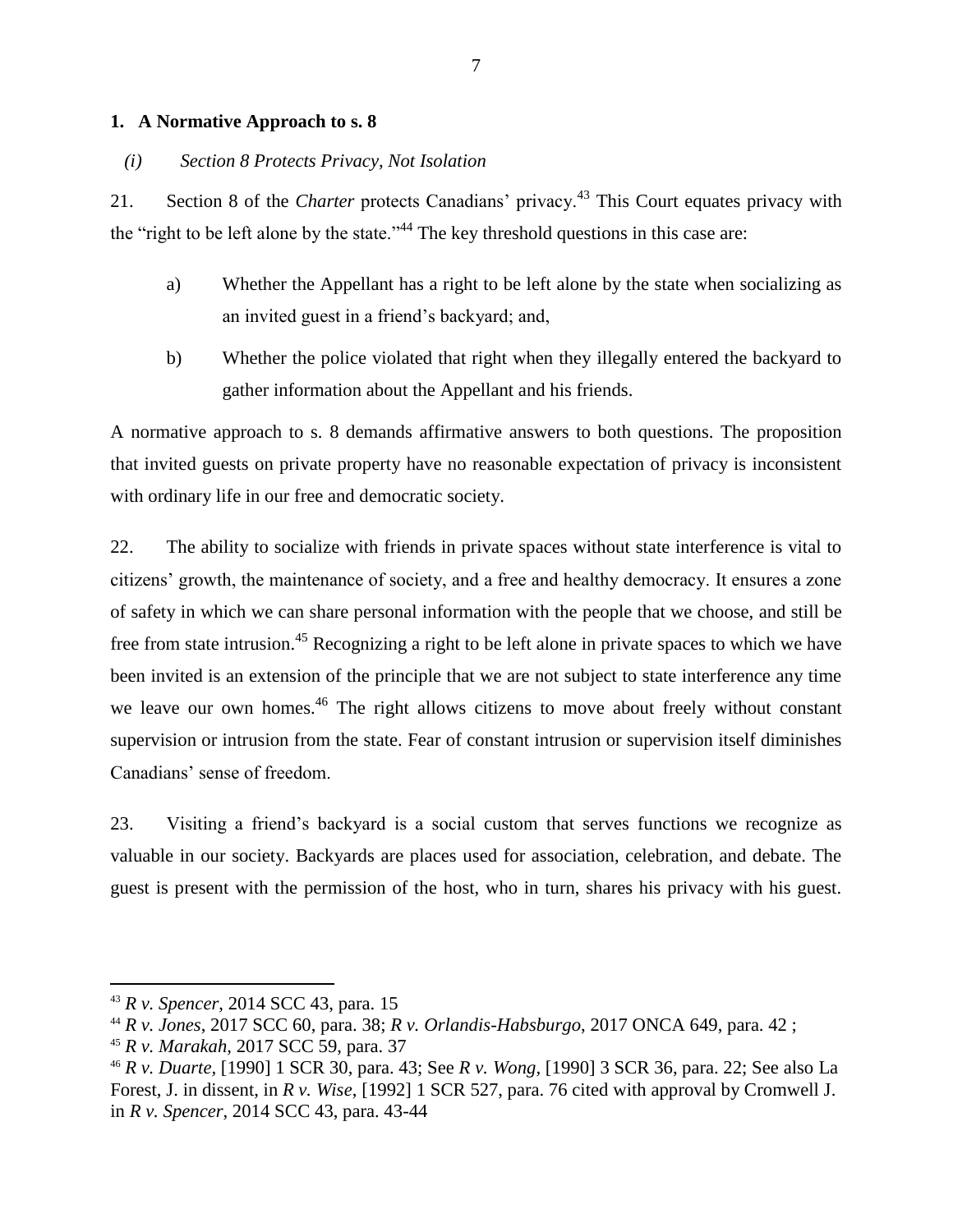The reasonable expectation of privacy analysis is bound by these social conventions – it reflects our societal values.<sup>47</sup>

24. A government that increases its intrusion in the lives of citizens makes those citizens more suspicious of their own expectations of privacy.<sup>48</sup> The *Charter* protects against this unilateral encroachment. In order to justify intrusions, the Court asks whether the particular form of unauthorized interference would see the amount of freedom remaining to citizens "diminished to a compass inconsistent with the aims of free and open society".<sup>49</sup> In this case, the Appellant submits that it would.

25. The reasonable expectation of privacy analysis ensures that citizens have meaningful choices about participating in society. The majority of the Court of Appeal removed "meaningful choice" from the Appellant. On the majority's analysis, the Appellant has to choose between attending social events where he should expect the state to interfere, or not attend social events at all. While joining a group of friends in a backyard necessarily means that we reveal private information to select people for select purposes, it does not invite the police into our backyards or those of our friends. This Court confirmed in *Jones*: "Canadians are not required to become digital recluses in order to maintain some semblance of privacy in their lives."<sup>50</sup> Neither are they required to become physical recluses.

26. In this appeal, the Court is called on to reinforce normative values. The Appellant should be "cloaked" with the privacy of his host as an invitee. As the dissenting judge pointed out, the majority's approach requires the Appellant to shed his personal *Charter* protections when he leaves his home, unable to enjoy them until he returns.<sup>51</sup> The totality of circumstances test should recognize the importance of human interaction, not penalize it.

<sup>47</sup> *R v. Tessling,* 2004 SCC 67, para. 42; Stewart, H. "Normative Foundations for Expectations of Privacy", (2011) 54 SCLR (2d) 335 at, pp. 342-343; *R v.Orlandis-Hagsburo*, 2017 ONCA 649, para. 41

<sup>48</sup> *R v. Patrick*, 2009 SCC 17, para. 14

<sup>49</sup> *R v. Wong*, [1990] 3 SCR 36, para. 12

<sup>50</sup> *R v. Jones*, 2017 SCC 60, para. 45

<sup>&</sup>lt;sup>51</sup> Reasons of the Court of Appeal, Lauwers J.A. (dissent), para. 128 [AR, Vol. 1, Tab 2]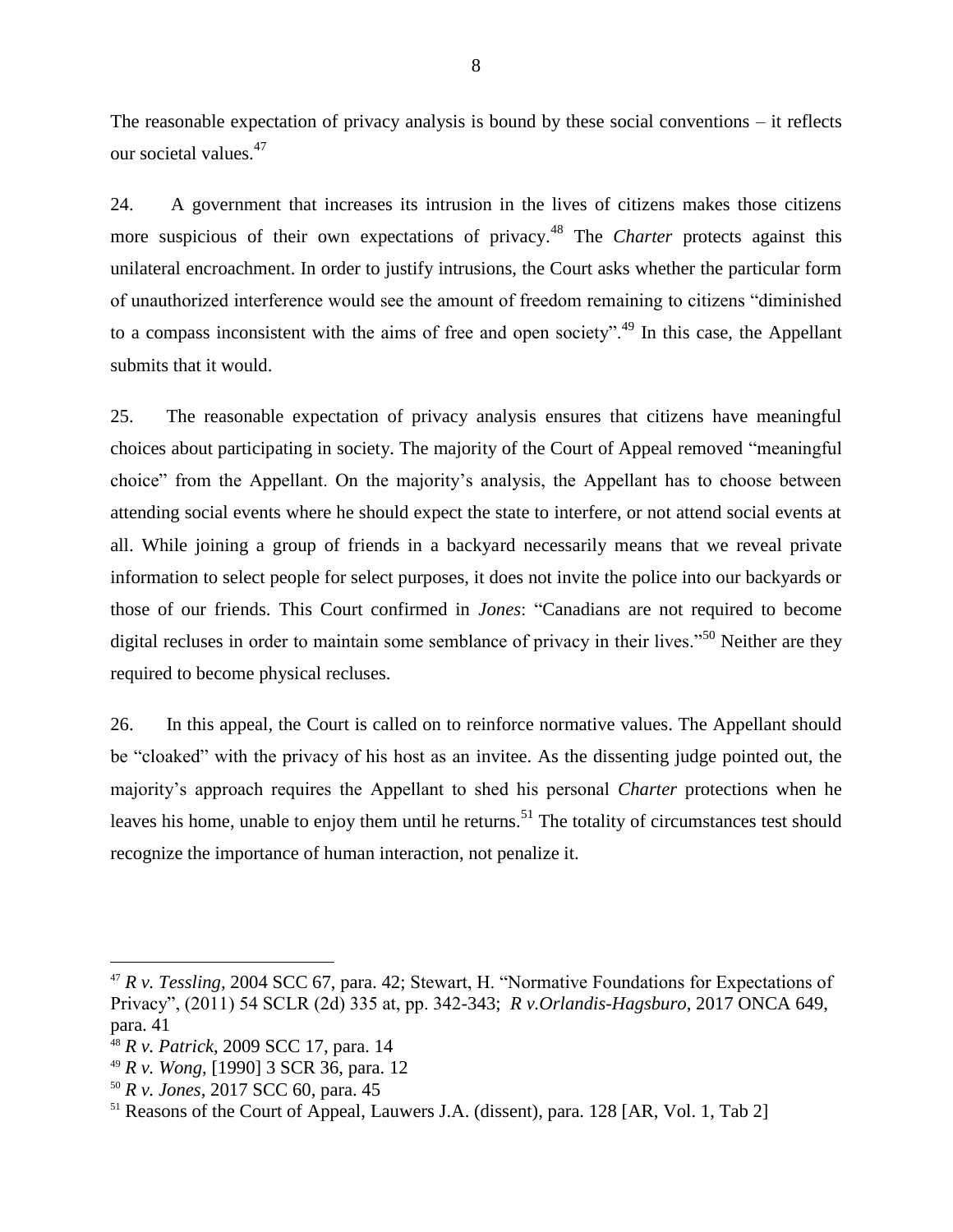#### *(ii) Privacy in Mr. Dixon's Home*

27. The unauthorized presence of the state in one's home is "the ultimate invasion of privacy."<sup>52</sup> The home is so central to privacy concerns that this Court has also extended protection to its "perimeter areas,"<sup>53</sup> including a backyard. Police can use many legitimate avenues to seek information about activities taking place in the home.<sup>54</sup> They may not, as the police did here, trespass in order to get better information.

28. The problematic implications of the majority's decision are particularly acute as they relate to Mr. Dixon, the occupant of the home. This was a warrantless perimeter search of Mr. Dixon's residence. The police unlawfully entered his fenced backyard. The physical boundary of the fence was meaningless to the police – it was as if it did not exist.

29. The police respond to the incentive that judicial decisions create. The majority's reasons are an invitation to violate the *Charter.* As one American writer put it, the police "have everything to gain and nothing to lose if they search under circumstances where they know that at least one of the potential defendants will not have standing."<sup>55</sup> The police would be authorized to rely on a guest's presence for the purpose of conducting 'spot-checks' in the private homes of citizens.<sup>56</sup> To some extent this creates a convenient "work around" for all of the protections that this Court has given to homes (and their perimeter space).<sup>57</sup> So long as the police do not ultimately charge the residents, there is no effective remedy for those with standing. While the majority is not "legalizing" this behaviour, the police conduct is difficult to review.<sup>58</sup> The

 $\overline{a}$ 

<sup>55</sup> See Eulius Simien Jr., "The Interrelationship of the Scope of the Fourth Amendment and Standing to Object to Unreasonable Searches" (1988) 41 Ark. L. Rev. 487 at 539

<sup>56</sup> See David Schwartz, "Edwards and Belnavis: Front and Rear Door Exceptions to the Right to be Secure from Unreasonable Search and Seizure"(1998) 10 CR  $(5<sup>th</sup>)$  100 p. 4-5 (WL)

<sup>52</sup> *R v. Silveira* [1995] 2 SCR 297, para. 144-153; See also *Eccles v. Bourque*, [1975] 2 SCR 739

<sup>53</sup> See generally *R v. Kokesch*, [1990] 3 SCR 3

<sup>54</sup> *R v. Gomboc*, 2010 SCC 55, para. 47

<sup>57</sup> See Jonathan Dawe, "Standing to Challenge Searches and Seizures Under the *Charter*: the Lessons of the American Experience and Their Application to Canadian Law" (1993) 52 UT Fac L. Rev. 39 at pg. 63 ["Standing to Challenge"]

<sup>58</sup> Relying on Mr. Dixon to bring a civil suit for *Charter* damages or trespass is unrealistic. See Dawe, Standing to Challenge, pg. 63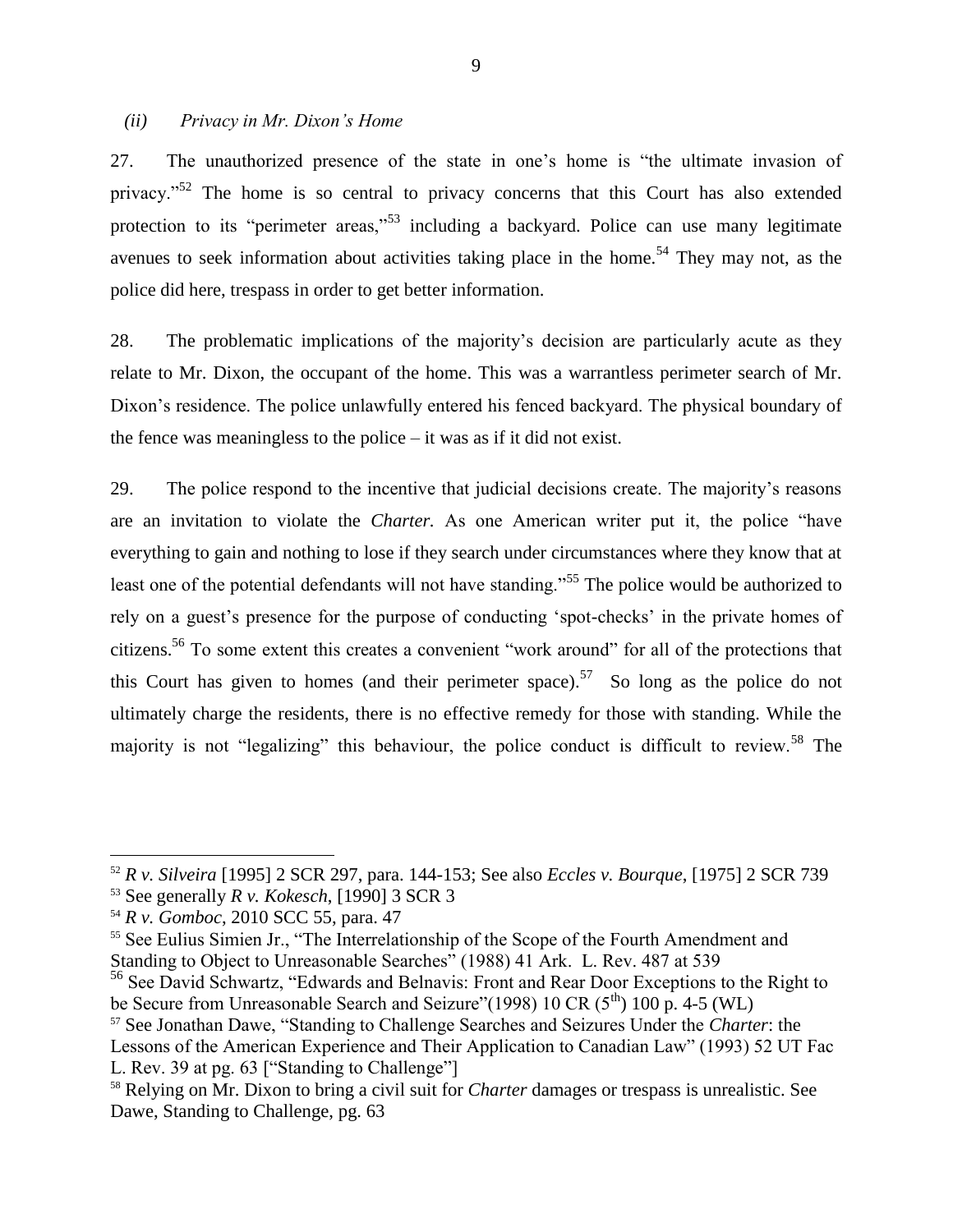possibility that Mr. Dixon could later seek civil redress is not only an ineffective solution, it ignores the very purpose of s. 8: to prevent unreasonable searches *before* they occur.<sup>59</sup>

30. The majority's reasoning also degrades Mr. Dixon's right to use his space as he wishes. An adoption of the majority's position means a home-dweller will be placing his own privacy at risk should he choose to include a guest in his private space. On the majority's reasoning, to include a guest will in effect mean to include the state. It is beyond argument that Mr. Dixon, as an occupant, has a reasonable expectation of privacy in his backyard. This expectation derives from Mr. Dixon's power to exclude intruders but also to *include* guests. If we, as home-dwellers, cannot invite individuals into our spaces and cloak them with our privacy, we cannot truly do "as we wish" in our home. The value of our homes as places without state interference is significantly downgraded.

#### *(iii) Privacy as Selective Sharing, Not Secrecy*

31. Privacy relates to the ability to share information selectively.<sup>60</sup> The goal of the *Charter* is not to promote a society of hermits, but to create zones of privacy in which people can interact and share information with others without the state interfering.<sup>61</sup> The amount of privacy an individual reasonably expects in each zone will vary.<sup>62</sup> A reasonable but lesser expectation of privacy is still a reasonable expectation of privacy triggering s. 8 protection.<sup>63</sup> The backyard lies in the middle of the spectrum: it is not the interior of the home, nor is it a public space like a park or a restaurant.

32. Canadian courts have recognized that citizens are entitled to privacy even in *public* spaces. Citizens can participate in public without being identified, intruded upon or continually monitored by the state.<sup>64</sup> This is known as "public privacy." It allows the individual to be among people, know that he may be observed, but not be expected to identify himself or interfered with by the state. Public privacy ensures that the individual can "merge into the situational landscape"

 $\overline{a}$ 

*Wise*, [1992] 1 SCR 527, para. 89

<sup>59</sup> *R* v. Côté, 2011 SCC 46, para. 84

<sup>60</sup> *R v. Marakah,* 2017 SCC 59, para. 39

 $61 R v$ . *Wong,* [1990] 3 SCR 36, para. 22; See La Forest J. in dissent (but not on this point) in

<sup>62</sup> *R v. Cole*, 2012 SCC 53, para. 9

<sup>63</sup> *R v. Cole*, 2012 SCC 53, para. 9

<sup>64</sup> *R v. Ward*, 2012 ONCA 660, para. 72; See generally *R v. Wise*, [1992] 1 SCR 527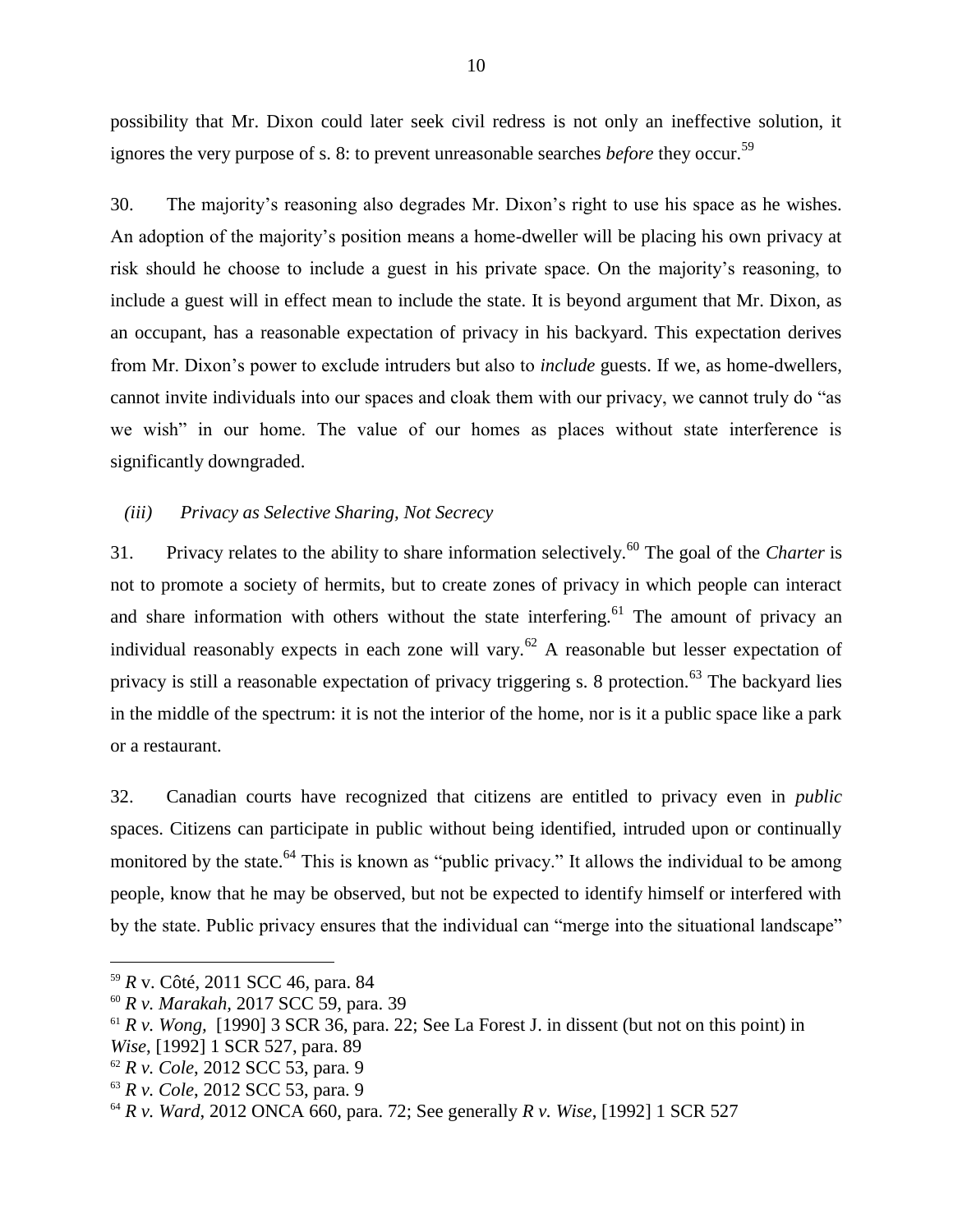– it maintains a "sense of relaxation and freedom that men seek in open spaces and public arenas."<sup>65</sup> As Doherty J.A. stated in *Ward*:

If the state could unilaterally, and without restraint, gather information to identify individuals engaged in public activities of interest to the state, individual freedom and with it meaningful participation in the democratic process would be curtailed. It is hardly surprising that constant unchecked state surveillance of those engaged in public activities is a feature of many dystopian novels.<sup>66</sup>

33. In this case, the violation is more severe. The state unilaterally and without restraint entered into a *private* space to make observations, identify individuals, and collect evidence. If public privacy can exist, so too can private privacy. It would be an anomalous result to conclude that citizens can have privacy in public, but not in private.

## **2. The Appellant Had a Direct Interest in the Subject Matter of the Search**

*(i) In Invading the Backyard, What Were the Police "Really After"?*

34. The first step in any reasonable expectation of privacy analysis is to identify the subject matter of the search.<sup>67</sup> In this case, it is challenging to draw boundaries around the subject matter of the search as the police were on a "fishing expedition."<sup>68</sup>

35. The police gave different reasons for entering the property. Cst. Reid said that he entered the backyard to enforce the *Trespass to Property Act.*<sup>69</sup> Cst. O'Toole entered the backyard to enforce the *Trespass to Property Act* and because he "wanted a better look at what was going on."<sup>70</sup> He said that the officers wanted to know "why [the young men] were hanging out there."<sup>71</sup> Cst. Teatero wanted to know "what was going on, who the [young men] were, and whether any of them lived there in the townhouse unit."<sup>72</sup> The trial judge found that the police wanted to investigate whether the young men were Jermaine Jackson, knew about Dillon-Jack, and whether

<sup>65</sup> *R v. Ward*, 2012 ONCA 660, para. 73; citing Alan F. Westin, *Privacy and Freedom* (New York: Athenum, 1967)

<sup>66</sup> *R v. Ward*, 2012 ONCA 660, para. 74

<sup>67</sup> *R v. Marakah*, 2017 SCC 59, para. 14

<sup>68</sup> Reasons, Court of Appeal, Lauwers, J.A. (dissent) para. 107 [AR, Vol I, Tab 2]

<sup>&</sup>lt;sup>69</sup> Transcript of Proceedings, p. 92 [AR, Vol. III, Tab 23]

<sup>&</sup>lt;sup>70</sup> Transcript of Proceedings, p. 155 [AR, Vol. III, Tab 23]

<sup>&</sup>lt;sup>71</sup> Transcript of Proceedings, p. 134 [AR, Vol. III, Tab 23]

<sup>72</sup> Ruling on *Charter* Application, para. 17 [AR, Vol. I, Tab 1]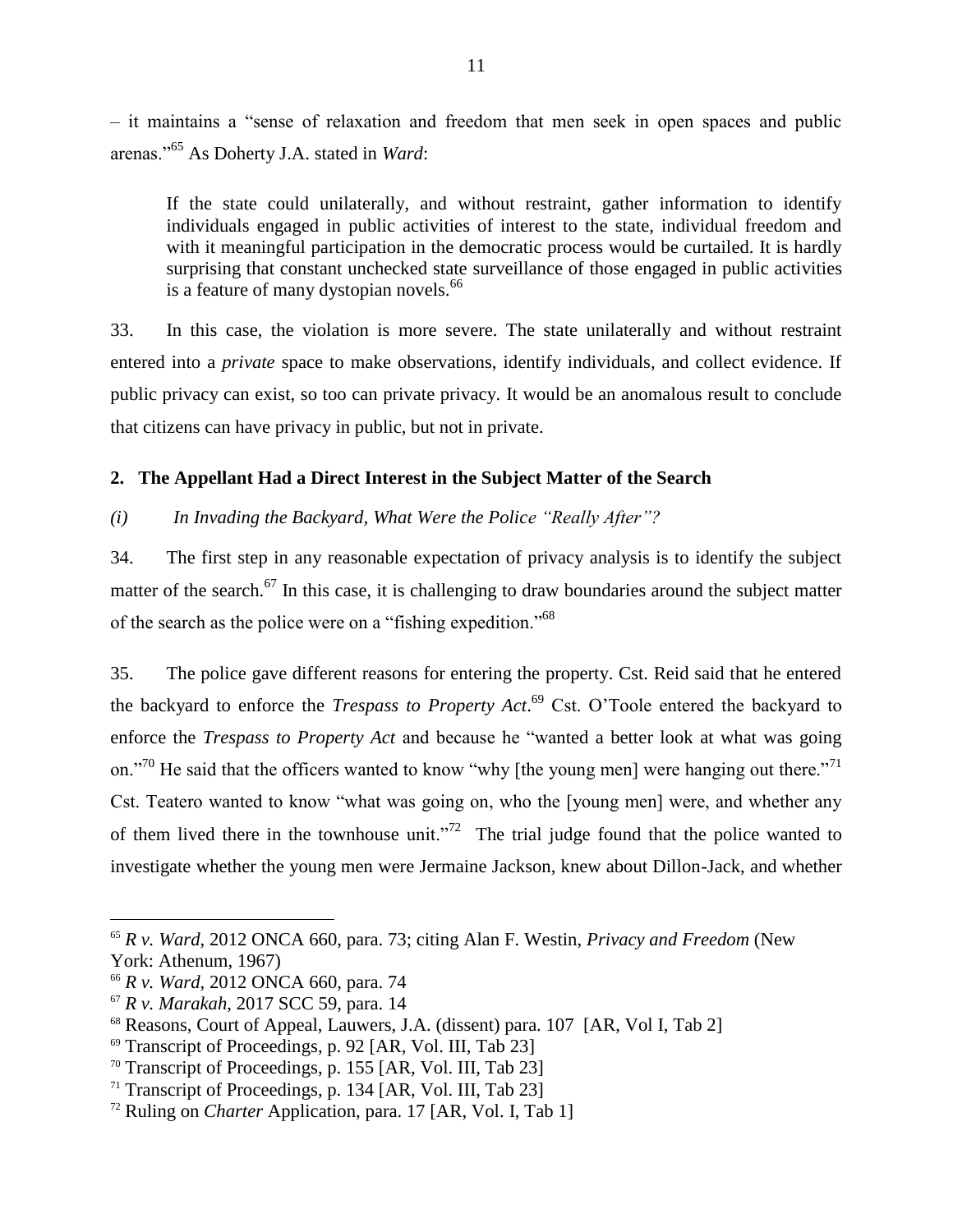they were entitled to be in the backyard.<sup>73</sup> He also found that the police were pursuing "*activities* and/or individuals potentially in the backyard."<sup>74</sup>

36. Based on the trial judge's findings, the subject matter of the search *at least* included: the backyard, observations about the individuals in the backyard,<sup>75</sup> identification of the individuals in the backyard and their residences,<sup>76</sup> their associations,<sup>77</sup> and what "activities" the young men were up to in the backyard.<sup>78</sup> That the police pursued drug trafficking or trespassing as the "activities" in the yard on not even a "scintilla of a hunch" is irrelevant to the privacy analysis.<sup>79</sup> Section 8 is "content neutral."<sup>80</sup>

## *(ii) The Subject Matter Involved Both Informational and Territorial Privacy*

37. The subject matter of the search was *in part* territorial: the police entered the fenced backyard. Police entry into private spaces (particularly homes and their perimeters) is considered a search.<sup>81</sup> However, the majority in the Court of Appeal erred in too narrowly describing the privacy interest at stake as "exclusively territorial."<sup>82</sup> The search was also informational.

38. Privacy interests often overlap. Just as informational privacy may sometimes implicate territorial privacy, the reverse is also true. Indeed, the reason that territorial privacy is protected is in part because of the information that it discloses. In *Tessling*, Binnie J. explained that the rationale behind protection of our homes is that "the home is where our most intimate and personal activities often take place."<sup>83</sup> The home provides individuals with a space to talk freely, dress freely, and "live as they wish"<sup>84</sup> – all activities captured under informational privacy.

<sup>73</sup> Ruling on *Charter* Application, para. 23 [AR, Vol. I, Tab 1]

<sup>&</sup>lt;sup>74</sup> Ruling on *Charter* Application, para. 89, 70 [AR, Vol. I, Tab 1]

<sup>&</sup>lt;sup>75</sup> Transcript of Proceedings, p. 155 [AR, Vol. III, Tab 23]

<sup>76</sup> Ruling on *Charter* Application, para. 23 [AR, Vol. I, Tab 1]

<sup>77</sup> Ruling on *Charter* Application, para. 23 [AR, Vol. I, Tab 1]

<sup>78</sup> Ruling on *Charter* Application, para. 17, 70, 89 [AR, Vol. I, Tab 1]

<sup>79</sup> Reasons, Court of Appeal (Lauwers), para. 107 [AR, Vol. I, Tab 2]

<sup>80</sup> *R v. Wong,* [1990] 3 SCR 36, para. 20-21

<sup>81</sup> See generally, *R v. Evans*, [1996] 1 SCR 8

<sup>&</sup>lt;sup>82</sup> Reasons, Court of Appeal, Doherty J.A. para. 37 [AR, Vol I, Tab 2]

<sup>83</sup> *R v. Tessling*, 2004 SCC 67, para. 22;

<sup>84</sup> *R v. Silveira*, [1995] 2 SCR 297, para. 153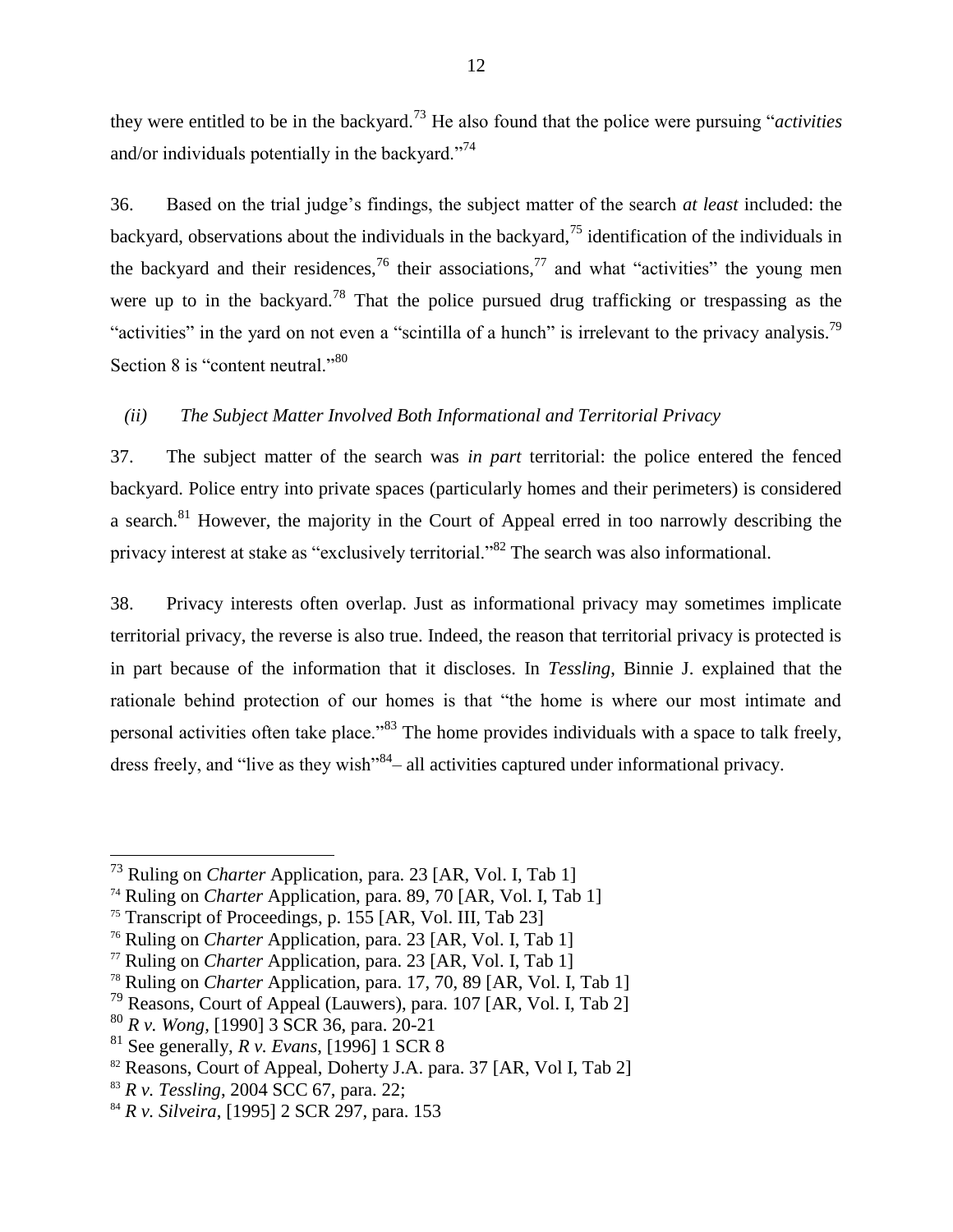39. The overlap between territorial and informational privacy is most obvious when one is present in a home and the state intrudes. Here, the police wanted information about the space *and*  those occupying the space. There is no evidence to suggest that the police would have entered the backyard but for the presence of the young men that night.

40. Territorial privacy is an analytical tool that protects places.<sup>85</sup> It is not a vault, intended to lock out other ideas or approaches to privacy. A purposive approach to s. 8 would ask about the location and its use. In the case of a residence, the desirability of having a space free from state intrusion is high "because of the nature of the *social interactions*" that occur there – births, marriages, sex, interactions with friends.<sup>86</sup> The majority's approach, reverting to pre-*Charter* case law that tied privacy to a proprietary interest in the home, is too narrow to satisfy the demands of s. 8. It disregards the conception that the *Charter* protects people, not places.

41. By entering the backyard, not only was the fenced perimeter of the Dixon house (the "territory") invaded and subject to search, the police gained the ability to get "a better look at what was going on" (the "information").<sup>87</sup> In so doing, the state had the opportunity to better hear the Appellant's conversations, see his belongings, smell the Appellant, make inferences about the Appellant's associations and activities, and check his identification. These are all the privacy interests "potentially compromised" by the state interference in this case.<sup>88</sup>

42. The Appellant and his friends, youth of colour, were in the backyard minding their own business. Although they could be seen from the walkway, they were not identified, their conversations were not overheard with clarity, the officers did not know "what was going on" in the backyard. The fence gave the Appellant and his friends a zone of privacy – the police could not enter to closely observe them, check their activities, look at their belongings, physically search them, or question them. The police ignored that buffer.

43. The unlawful police entry disturbed the Appellant's zone of privacy and his right to be left alone. He also had a direct interest in the information that the police were after: his identity, his place of residence, his associations, and what activities he was participating in in the

<sup>85</sup> *R v. Tessling*, 2004 SCC 67, para. 22

<sup>86</sup> *R v. Dyment*, [1988] 2 SCR 417, para. 20

 $87$  Transcript of Proceedings, p. 155 [AR, Vol. III, Tab 23]

<sup>88</sup> *R v. Marakah*, 2017 SCC 59, para. 15 citing to *R v. Ward,* 2012 ONCA 660, para. 65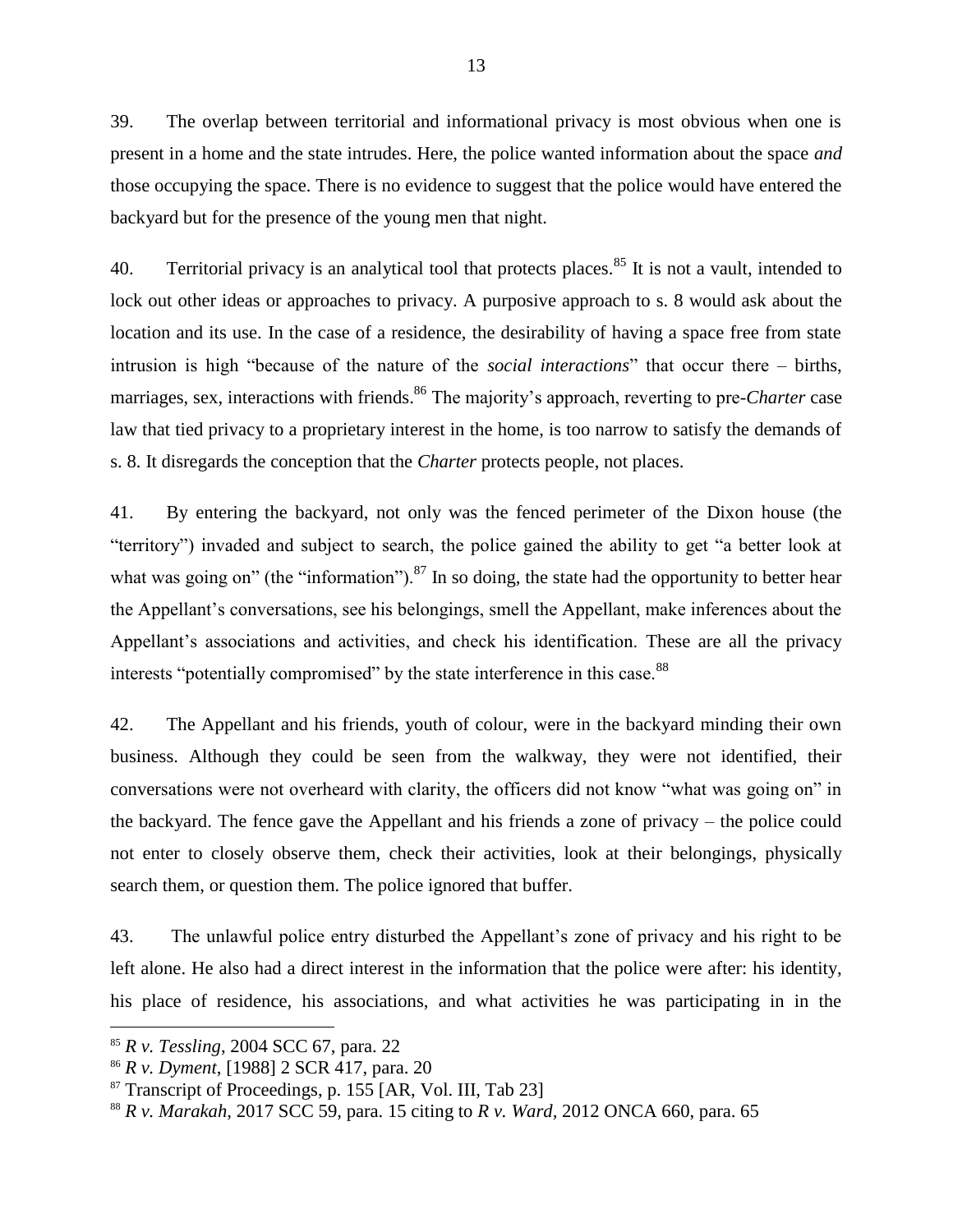backyard. The Appellant also had a direct interest in the backyard itself given his presence. Just as a participant in an electronic conversation can have a direct interest in *the fact* of a conversation, a participant in a small backyard gathering can have a direct interest in that backyard and his presence therein.<sup>89</sup>

## **3. The Appellant Had a Subjective Expectation of Privacy**

44. The Appellant had a subjective expectation of privacy in the backyard. He said that he believed his privacy would be the same as though he was in his own backyard. The trial judge also seems to have accepted that the Appellant had a subjective expectation of privacy with respect to the Dixon backyard.<sup>90</sup>

45. In any event, the subjective expectation requirement has never been a "high hurdle."<sup>91</sup> A requirement for a subjective expectation of privacy would not be consistent with the normative approach to s. 8.

## **4. The Appellant's Expectation of Privacy was Objectively Reasonable**

46. Through the host's invitation into a private space, the social guest gains a reasonable expectation of privacy – the host's privacy shields the guest. A proper application of the normative approach demonstrates that the tenant or owner, as the controller of the backyard, has the right to extend the envelope of privacy he enjoys there to a guest, as his invitee.

## *(i) The Majority's Focus on Control Adopts the Discredited Risk Analysis*

47. This Court's s. 8 jurisprudence from *Duarte* to *Marakah* has repeatedly rejected the "risk analysis." The "risk analysis" converts control into the determining factor of whether an individual can have a reasonable expectation of privacy in a particular subject matter. It puts the burden on the individual citizen to accept that surveillance and state intrusion are outside of their control and choose isolation over participation. In pointing out almost thirty years ago how inapt the risk analysis is to an expansive conception of privacy, La Forest J. said in *Duarte*:

<sup>89</sup> See *R v. Wong,* [1990] 3 SCR 36, para. 22; *R v. Marakah*, 2017 SCC 59, para. 21

<sup>90</sup> Ruling on *Charter* application, para. 52 [AR, Vol. I, Tab 1]

<sup>91</sup> See *R v. Jones*, 2017 SCC 60, para. 20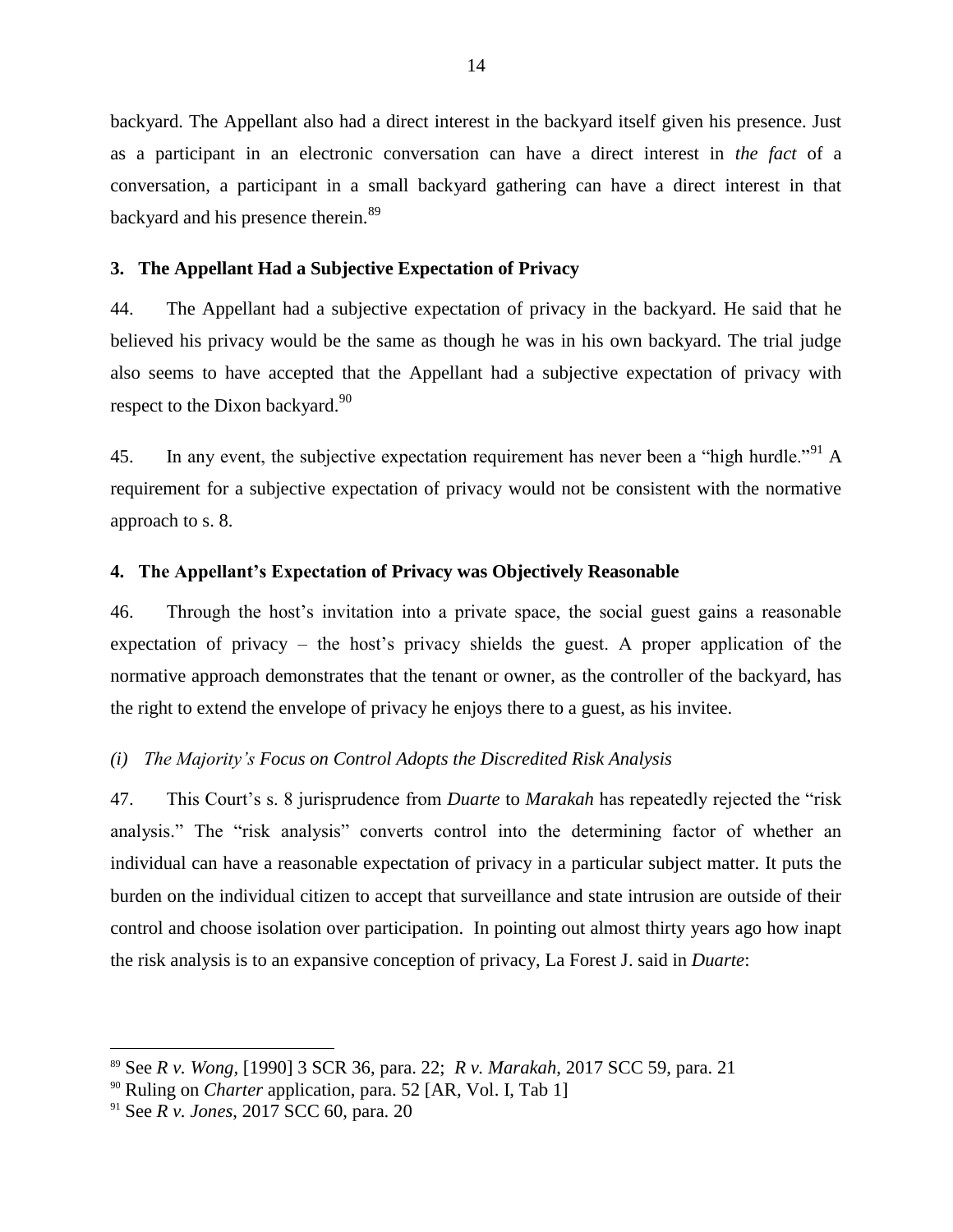No justification for the arbitrary exercise of state power can be made to rest … on the fact that the risk of divulgation is a given in the decision to speak to another human being. On the other hand, the question whether we should countenance participant surveillance has everything to do with the need to strike a fair balance between the right of the state to intrude on the private lives of its citizens and the right of those citizens to be left alone.<sup>92</sup>

Similarly, the reasonable expectation of privacy analysis in this case cannot hinge on the risk that the host will invite the state into the backyard.

48. The majority of the Court of Appeal relied on that risk analysis by making the Appellant's reasonable expectation of privacy contingent on his ability to control entry to the space. In doing so, it erred. To accept the majority's analysis in this case, is to ignore the principles that have developed over the last thirty years of *Charter* jurisprudence.

49. A lack of control does not mean a surrender of privacy:

- In *Duarte*, the Court confirmed that an inability to control a tattletale does not invite a surreptitious state recording of a private conversation;  $93$
- In *Wong*, the Court confirmed that sharing our private spaces with strangers is not a licence for state intrusion and surveillance;  $94$
- In *Wise*, the Court recognized that even highly regulated public activities can attract a reasonable expectation of privacy;  $95$
- In *Cole*, the Court confirmed that exclusive control over a computer is unnecessary for a reasonable expectation of privacy over the contents therein;<sup>96</sup>
- In *Spencer*, the Court confirmed that privacy is not about shutting others out, but rather about choosing for ourselves with whom our information is shared;  $97$
- In *Quesnelle*, the Court accepted that privacy can exist in the absence of control over dissemination; $^{98}$  and,
- In *Marakah*, the Court outright rejected the notion that control would be an absolute indicator of a reasonable expectation of privacy. $99$

<sup>92</sup> *R v. Duarte*, [1990] 1 SCR 30, para. 34

<sup>93</sup> *R v. Duarte*, [1990] 1 SCR 30

<sup>94</sup> *R v. Wong,* [1990] 3 SCR 36

<sup>95</sup> *R v. Wise*, [1992] 1 SCR 527; see also explanation in *R v. Spencer*, 2014 SCC 43, para. 43-44

<sup>96</sup> *R v. Cole*, 2012 SCC 53

<sup>97</sup> *R v. Spencer*, 2014 SCC 43

<sup>98</sup> *R v. Quesnelle*, 2014 SCC 46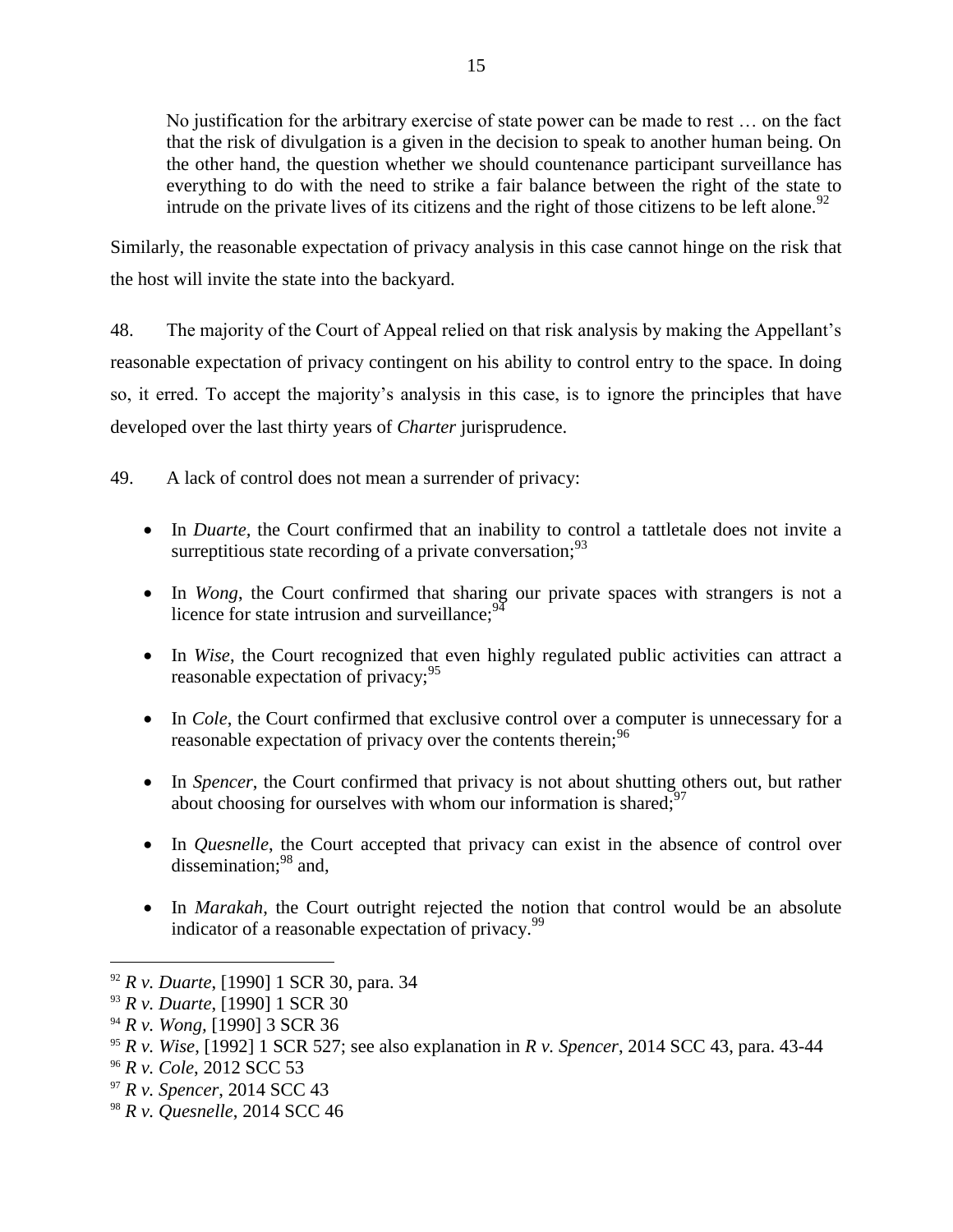50. All the Appellant seeks in this case is an application of the principles. Simply because the Appellant did not have control over the backyard, does not mean he has no reasonable expectation of privacy in it. Simply because there was a *risk* Mr. Dixon could allow the police into the backyard, does not mean that the Appellant must expect them to intrude without invitation. From the rejection of the risk analysis in s. 8 directly flows the rejection of control as a determinative factor. The majority's reliance on it was in error.

## *(ii) Edwards After Marakah and Jones*

51. As the subject matter of the search was also informational, the Appellant submits that the test from *Marakah* applies. If *Edwards* is the appropriate authority, the Appellant submits it requires reconsideration in light of this Court's recent jurisprudence. Although a reasonable expectation of privacy should still be determined based on the "totality of the circumstances," the *Edwards* factors require reworking given their prominent focus on control.

52. In 1996, Calhoun Edwards claimed a reasonable expectation of privacy in his girlfriend, Ms. Evers', apartment. The police arrested Mr. Edwards when he was absent from the apartment.<sup>100</sup> Two officers later attended Ms. Evers' apartment and obtained entry.<sup>101</sup> Once inside, Ms. Evers directed the police to the drugs.<sup>102</sup> At trial and at the Court of Appeal Mr. Edwards denied any connection to the drugs.

53. In coming to its conclusion that Mr. Edwards had no reasonable expectation of privacy, the Court considered:

- (i) Presence at the time of the search;
- (ii) Possession or control of the property or place searched;
- (iii) Ownership of the property or place searched;
- (iv) Historical use of the property or item;
- (v) The ability to regulate access, including the right to admit or exclude others from the place;
- (vi) The existence of a subjective expectation of privacy; and,
- (vii) The objective reasonableness of the expectation.<sup>103</sup>

<sup>99</sup> *R v. Marakah*, 2017 SCC 59

<sup>100</sup> *R v. Edwards,* [1996] 1 SCR 128, para. 3-4

<sup>101</sup> *R v. Edwards,* [1996] 1 SCR 128, para. 6-7

<sup>102</sup> *R v. Edwards,* [1996] 1 SCR 128, para. 7

<sup>103</sup> *R v. Edwards,* [1996] 1 SCR 128, para. 45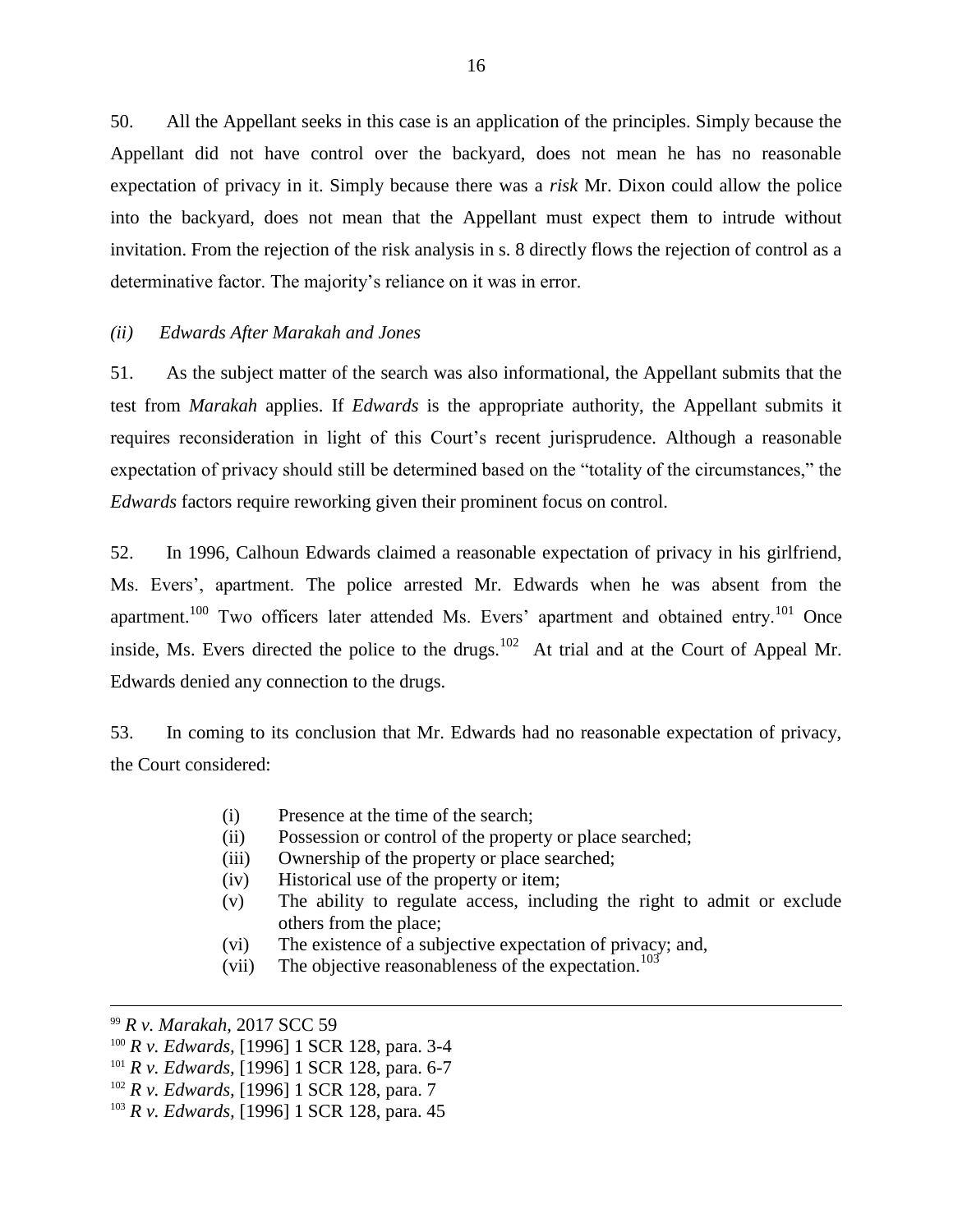54. The Appellant submits that there are a number of issues with the test that require this Court's intervention.

55. First, Mr. Edwards' denial that the drugs were his own informed the Court's analysis of the issue.<sup>104</sup> The Court agreed that who owned the drugs was a "fundamentally important" aspect of the evidence.<sup>105</sup> The importance of this denial has changed. As a result of *Jones*, accused are now entitled to claim *Charter* protection on the theory of the Crown's case.<sup>106</sup>

56. Second, in developing the list, the Court relied on *Gomez*, a three-page decision from the Eight Circuit in the United States. *Gomez* involved a vehicle stop in Arkansas. Mr. Gomez did not know the owner of the vehicle, did not have permission from the owner to take the vehicle, and did not claim the contents of the vehicle (cocaine) as his own.<sup>107</sup> The facts of *Gomez* are markedly different than the facts in both *Edwards* and this case. This Court has already recognized that there is a lesser expectation of privacy on a public highway. It is difficult to apply a test developed in that factual context to a social guest in a private space, there under the owner's direct invitation.

57. Third, the *Edwards-Gomez* factors have attracted heavy criticism as being contrary to the general organizing principle of s. 8 jurisprudence: that the right "protects people, not places."<sup>108</sup> In particular, possession, ownership and the ability to regulate access focus on proprietary interests. As Dickson C.J. noted in *Hunter*, there is nothing in the language of s. 8 to restrict it to private law conceptions of privacy.<sup>109</sup> Even "presence," a normative factor on the list, is applied as an indicator of control. This case is a good example: the majority of the Court of Appeal found

<sup>104</sup> *R v. Edwards,* [1996] 1 SCR 128, para 44.

<sup>105</sup> *R v. Edwards,* [1996] 1 SCR 128, para. 44

<sup>106</sup> *R v. Jones,* 2017 SCC 60, para. 19

<sup>&</sup>lt;sup>107</sup> *United States of America v. Victor Manuel Gomez*, 16 F.3d 254 (8<sup>th</sup> Cir. 1994), at p. 255-256;

<sup>&</sup>lt;sup>108</sup> *Hunter v. Southam*, [1984] 2 SCR 145, p. 159; Don Stuart, "The Unfortunate Dilution of Section 8 Protection: Some Teeth Remain" (1999) 25 Queen's LJ 65 at 70-71; See Julia Lawn and Andrew Bernstein, "Primacy to Privacy? The Supreme Court and the Privacy Threshold in Edwards", (1997) 55:2 UT Fac. L Rev 341 at 342-346; See Don Stuart, "Eight Plus Twenty Four Two Equals Zero" (1998) 13 CR  $(5^{th})$  50

<sup>109</sup> *Hunter v. Southam,* [1984] 2 SCR 145 at pg. 158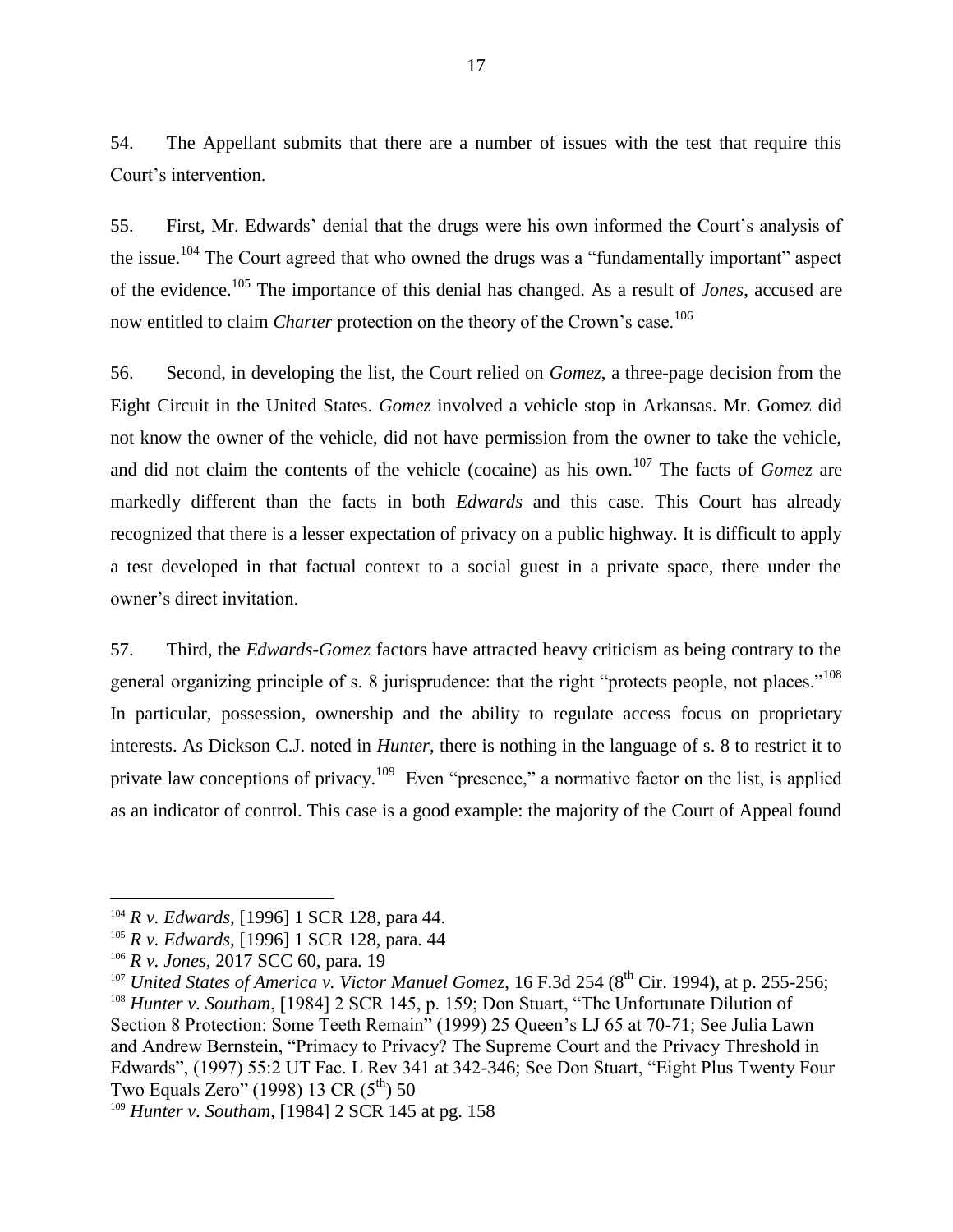that the Appellant's presence at the time of the search was only relevant insofar as it indicated his ability to include or exclude. $110$ 

58. Fourth, the proprietary approach of *Edwards* may be suited for American Fourth Amendment jurisprudence, but it is not a north star for the development of Canadian constitutional law.<sup>111</sup> The Court accepts Fourth Amendment jurisprudence only with the greatest of caution: in part because the difference in wording as between the Fourth Amendment and our s. 8, and the absence of an internal remedial provision in America – the United States does not have a built-in s.  $24(2)$ .<sup>112</sup>

59. Finally, in placing heavy emphasis on control, the factors constitute a veiled reintroduction of the risk analysis that was rejected in *Duarte, Wong*, and *Wise*. If one is not an owner, in control of the property, and does not have the ability to admit or exclude individuals, the implication is that there is a risk in attending someone else's home. The *Edwards* factors imply that in attending someone else's property as an invited guest, we accept the risk that the state may also come into the home. The risk is not only that the individual who owns or controls the space might invite the state. The risk is also, as in this case, that the state can intrude without seeking permission from the owner, and that we, as an invited guest, have accepted that risk by attending social functions.

60. The effect of the risk analysis in a proprietary context means that citizens are shorn from their right to be secure against state intrusion the moment they leave their own dwellings. Their right to be secure will exist only places in which they control, own, or have the ability to exclude others.

 $110$  Reasons, Court of Appeal (Doherty), para. 41-45, 54 [Vol. I, Tab 2]

<sup>111</sup> See Stuart, "Unfortunate Dilution", at pg. 70; *Hunter v. Southam*, [1984] 2 SCR 145, p.161; Dawe, "Standing to Challenge", p. 56;

<sup>&</sup>lt;sup>112</sup> Even with these limitations, the United States Supreme Court recognizes that certain social guests have a reasonable expectation of privacy in the houses to which they are invited, regardless of their ability to exclude; See *Minnesota v. Olson*, 495 US 91 (1990) and Justice Kennedy's concurrence in *Minnesota v. Carter*, 525 US 83 (1998) at 99; See Edwin Butterfoss and Mary Snyder, "Be My Guest: The Hidden Holding of Minnesota v. Carter" (1999) 22 Hamline Law Review 501 at p. 502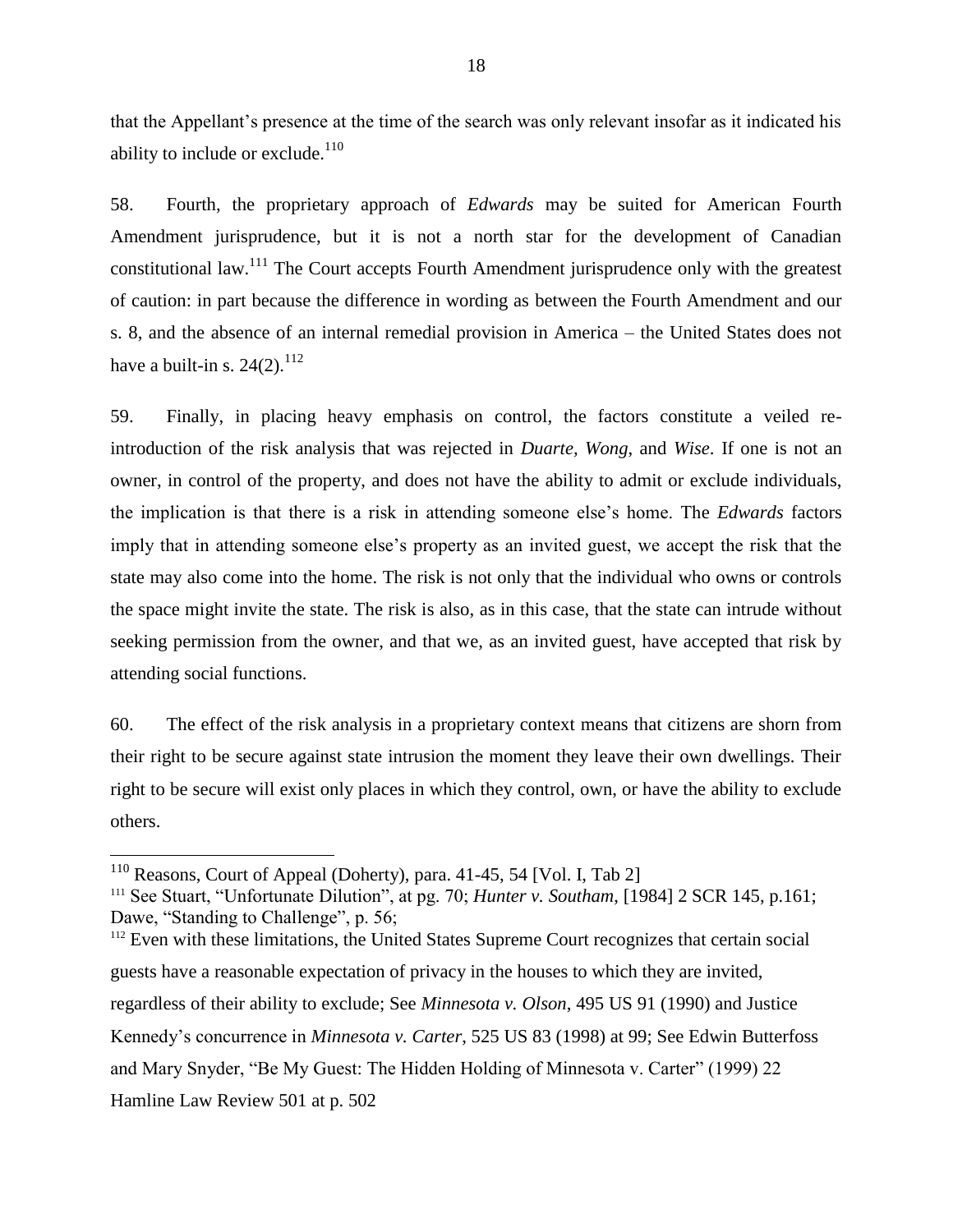#### *(iii) Applying Marakah*

61. Given that the subject matter of the search was both informational and territorial, the controlling authority is *Marakah*.

62. In *Marakah,* this Court developed a three-part test to determine whether or not an individual's expectation of privacy was objectively reasonable:

- The place where the search occurred;
- The private nature of the subject matter; and,
- Control over the subject matter.

## a. The Place of the Search

63. In this case, the place of the search was private. Not only was it the perimeter of the home, it was in a fenced area. While it was outside, it was not public. It was an intimate gathering of friends, most of whom had known each other since elementary school. This gathering was more intimate than the gathering in *Wong*, in which the "general public…received an open invitation" to the gambling sessions and strangers were invited into the room.<sup>113</sup>

64. In *Marakah*, this Court confirmed that a reasonable expectation of privacy in places exists on a spectrum.<sup>114</sup> McLachlin C.J. noted:

I may have a high expectation of privacy in my own phone, which I completely control, a lesser expectation of privacy in my friend's phone, which I expect her to control, and no reasonable expectation of privacy at all if I expect the text message to be displayed to the public. A reasonable expectation of privacy may exist on a spectrum or in a "hierarchy" of places.

65. While the Appellant might have a high expectation of privacy in his own backyard, he had a lesser but nonetheless existent expectation of privacy in his friend's backyard, which he expected Mr. Dixon to control. Mr. Dixon did not invite the police into his backyard that evening, they entered without regard to Mr. Dixon's wishes.

<sup>113</sup> *R v. Wong,* [1990] 3 SCR 36, para.17, 22

<sup>114</sup> *R v. Marakah*, 2017 SCC 59, para. 29 citing to *R v. Tessling*, 2004 SCC 67 at para. 22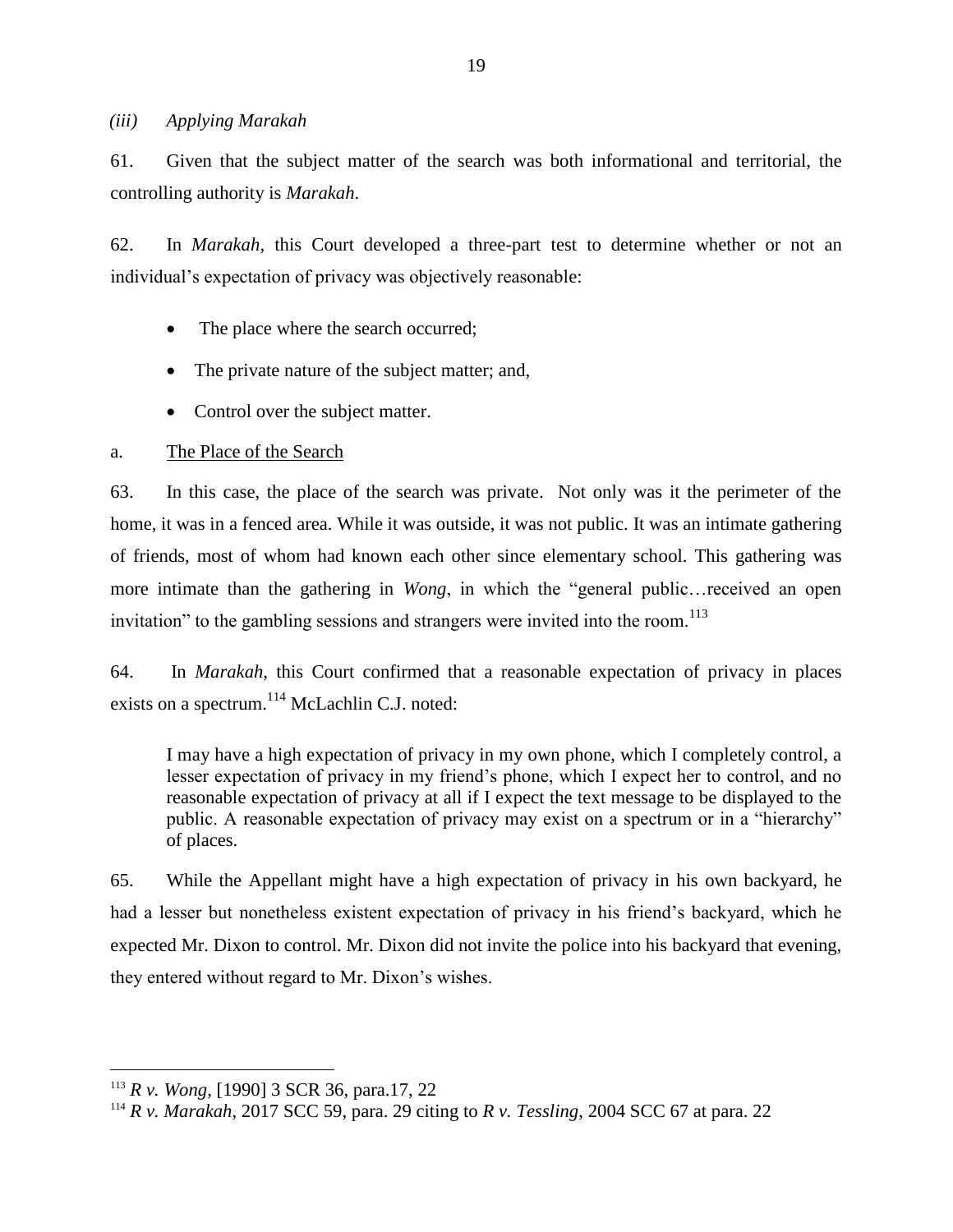b. The Private Nature of the Subject Matter

66. As stated above, it is difficult to capture the subject matter of a search when the police are on a "fishing expedition." The police entered the backyard and therefore searched the backyard as a space. However, the police were after the identities of the young men, their residencies, their associations, and their activities that night – all of which attract a reasonable expectation of privacy. $^{115}$ 

67. The police also disturbed the tranquility of the space, the Appellant's (and his friends') right to be left alone.

## c. Control Over the Subject Matter

68. Control must be analysed in relation to the subject matter of the search. The cases clearly state that a person does not lose control of information for the purposes of s. 8 simply because another person possesses or accesses it. By sharing a backyard with a perimeter fence with only a few others, the Appellant was not inviting the state to question him or "make better observations" about his behaviour and activities while in the backyard. The Appellant chose to share information about his whereabouts and activities with the individuals in the backyard – not the police. The risk that Mr. Dixon could have, but did not, invite the state into his backyard does not eliminate the Appellant's control over the information that the state could glean from its unlawful entry.

69. All of these factors confirm that the Appellant's subjective expectation of privacy as an invited social guest in his friend's backyard was objectively reasonable.

## *(iv) Applying Edwards*

 $\overline{a}$ 

70. If this Court determines that *Marakah* does not apply and *Edwards* is the only applicable authority, the Appellant submits that he still has a reasonable expectation of privacy in his friend's backyard. As Lauwers J.A. noted, the trial judge's application of the *Edwards* factors

<sup>115</sup> *R v. Marakah*, 2017 SCC 59, para. 20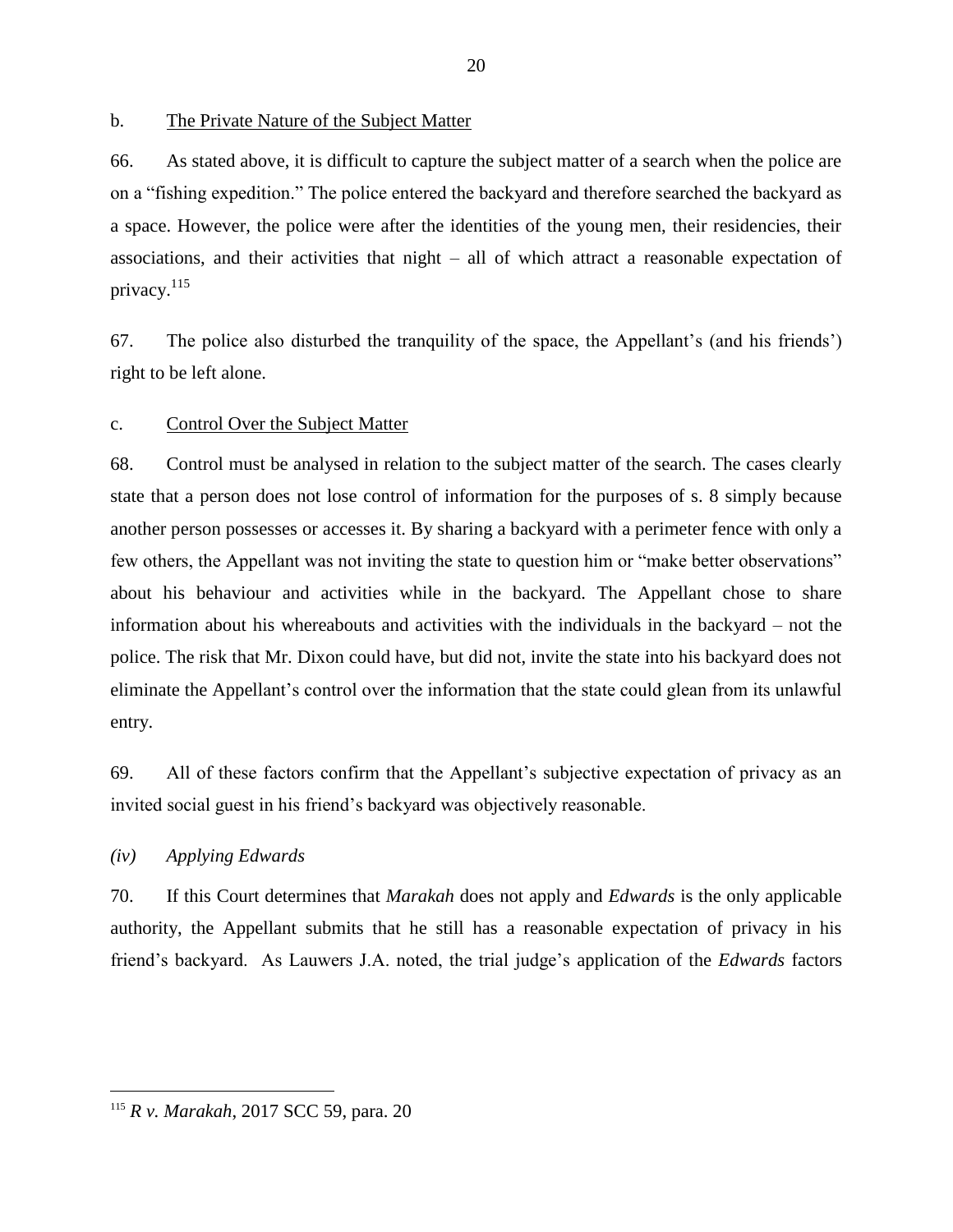was not reasonable because it was not purposive.<sup>116</sup> A purposive approach indicates a reasonable expectation of privacy in these circumstances.

71. Lauwers J.A. pointed out that the Appellant's "presence at the time looms large in the contextual reasonable expectation of privacy analysis."<sup>117</sup> As should the invitation by the individual to use the space. Shifting the emphasis from control to presence, and the nature of that presence (for example, an invited social guest), avoids falling into the traps of the risk analysis. It ensures that we carry *Charter* protection with us.

72. This Court in both *Wong* and *Belnavis* acknowledged that those who use property by invitation may have a reasonable expectation of privacy when in that space. In *Wong*, La Forest J. found that invited guests in hotel rooms may not expect their presence to go unnoticed by others in attendance, but that they would still have a reasonable expectation of privacy against the state in those hotel rooms.<sup>118</sup> Similarly, in *Belnavis*, the owner of the car invited the driver (Belnavis) to use it. This gave rise to a reasonable expectation of privacy.<sup>119</sup>

73. The Appellant's position is also distinguishable from Ms. Lawrence, the passenger in the *Belnavis* car. First, Ms. Lawrence did not have personal permission from the owner to use vehicle.<sup>120</sup> In this case, the Appellant had known Mr. Dixon since elementary school and was invited to his townhouse.<sup>121</sup> Second, in *Belnavis*, the owner of the car was not present when the car was stopped and searched. In this case, the occupant was present and did not invite the state's incursion.<sup>122</sup> Finally, there is a diminished expectation of privacy on roadways as compared to private homes. Although discussed under s. 24(2), the majority in *Belnavis* recognized the quality of privacy on a roadway as inherently different than a private home*.* Cory J. stated that while people can expect privacy in their homes, the same expectation does not attach to vehicles. He noted "vehicular traffic must be regulated, with opportunities for inspection to protect public

<sup>116</sup> Reasons, Court of Appeal, Lauwers J.A. (dissent) at para. 126-127 [AR, Vol. I, Tab 2]

<sup>&</sup>lt;sup>117</sup> Reasons, Court of Appeal, Lauwers J.A. (dissent) at para. 126-127 [AR, Vol. I, Tab 2]

<sup>118</sup> *R v. Wong*, [1990] 3 SCR 36, para. 22

<sup>119</sup> *R v. Belnavis*, [1997] 3 SCR 341, para. 19

<sup>120</sup> *R v. Belnavis,*[1997] 3 SCR 341, para. 5

<sup>&</sup>lt;sup>121</sup> Transcript of Proceedings, pg. 141, [AR Vol. IV, Tab, 27]

<sup>&</sup>lt;sup>122</sup> Ruling on *Charter* Application, para.24 [AR Vol. I, Tb 1]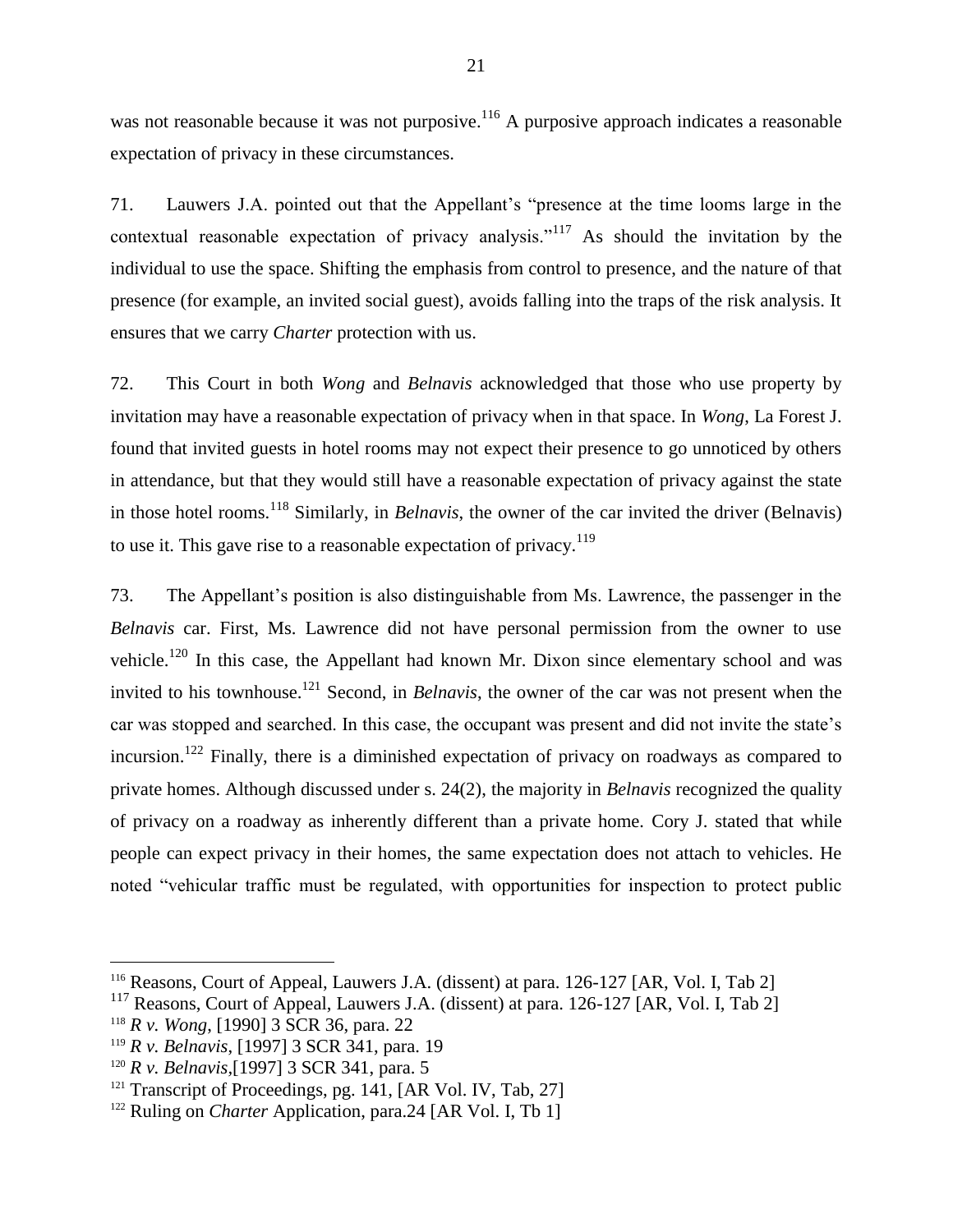safety."<sup>123</sup> He noted that from common experience and for public safety, a reasonable expectation of privacy, as compared to a home, will be greatly reduced.

74. Given the above, under either a *Marakah* or *Edwards* analysis, the Appellant's subjective expectation of privacy was objectively reasonable. The police intrusion onto the property, their observations, and their questioning constituted a search.

# **5. The Search Unreasonably Intruded on the Reasonable Expectation of Privacy**

75. As the search of the Appellant was warrantless, it is presumptively unreasonable. The Crown must prove that the search was authorized by law, the law itself was reasonable, and the manner in which the search was carried out was reasonable.<sup>124</sup> The search in this case was neither authorized by law nor carried out in a reasonable manner.

76. The police entry was unlawful.<sup>125</sup> The *Waterfield* powers do not cover the unnecessary trespass in this case. There was no justification for the invasion: there were no grounds for the entry, no complaints that the young men were trespassing, no indication that property needed protection.<sup>126</sup> When the police arrived at the backyard, these "five young men appeared to be doing nothing wrong. They were just talking."<sup>127</sup>

77. The police had no implied licence to enter the backyard. The implied licence is a narrow power that the Court strictly curtails. It is a doctrine of necessity.<sup>128</sup> In this case, the majority and the dissent agreed that there was no need for the police to enter the property to make contact with

<sup>123</sup> *R v. Belnavis*, [1997] 3 SCR 341, para. 39

<sup>124</sup> *R v. Marakah*, 2017 SCC 59, para. 51

 $125$  In the constitutional context, this Court has equated "unlawful" with "not authorized by law".

See, for example *R v. Garofoli,* [1990] 2 SCR 1421*,* para. 66;

<sup>126</sup> See *R v. Mann*, 2004 SCC 52; See *R v. Simpson*, (1993) 12 OR (3d) 182 (CA); As there was no foundation for the police entry, there could be no justification for the police action; See, for example, Transcript of Proceedings, p. 61, 92, 97 [Vol. III, Tab 23], Preliminary Hearing Transcript, Cst. F. Teatero, p. 197 [Vol. I, Tab 18]

<sup>127</sup> Ruling on *Charter* application, para. 16 [Vol. I, Tab 1]; See *R v. Chehil*, 2013 SCC 49, para. 33

<sup>128</sup> *R v Evans*, [1996] 1 SCR 6 at para. 15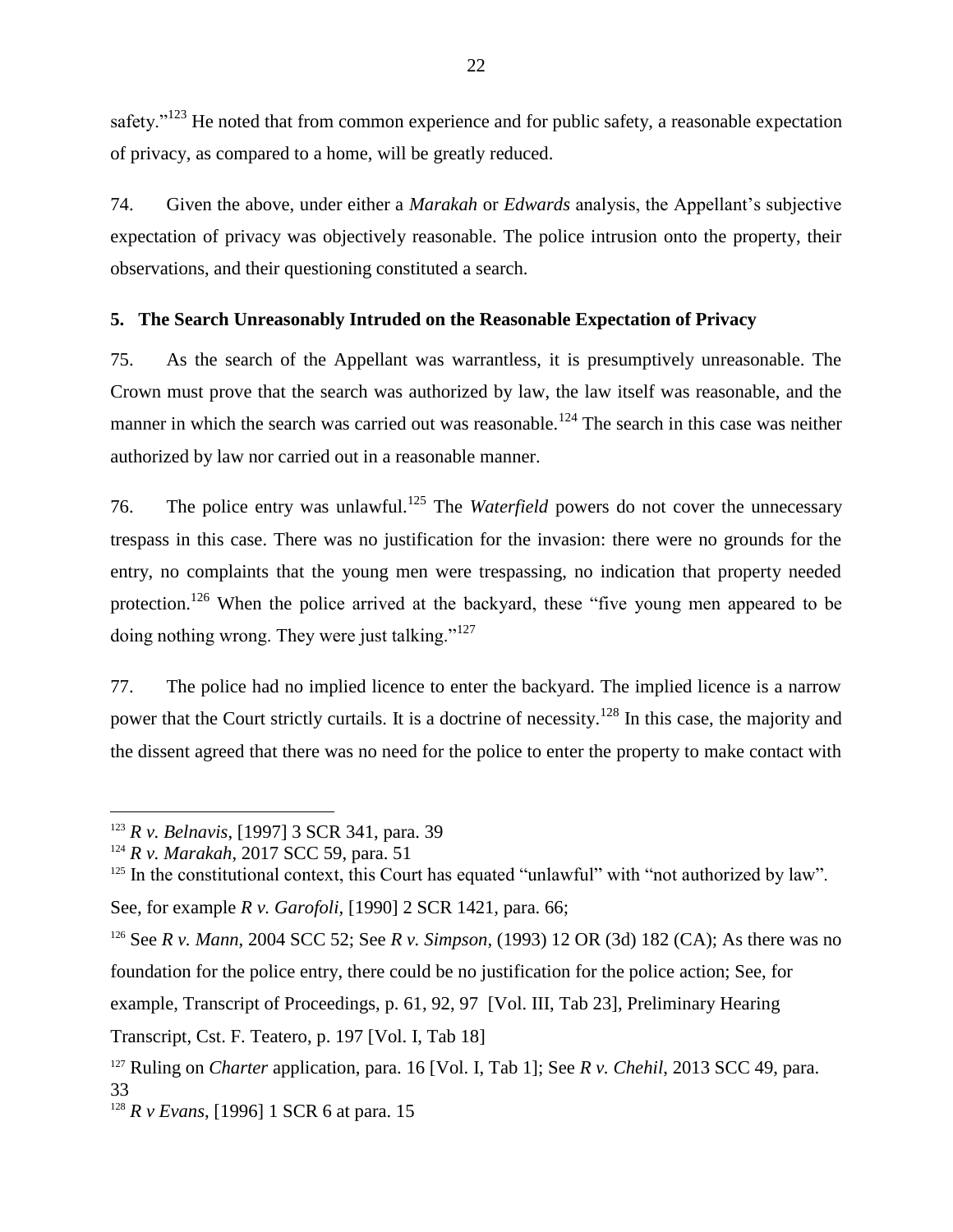the occupier. The police could have communicated with the five young men in the backyard while standing on the other side of the fence. $129$ 

78. In *Evans*, Sopinka J. confirmed that the police cannot use the implied licence for the purpose of randomly checking private spaces for criminal activity. If this kind of implied licence were allowed:

The police could enter a neighbourhood with a high incidence of crime and conduct surprise "spot-checks" of the private homes of unsuspecting citizens, surreptitiously relying on the implied licence to approach the door and knock. Clearly, this Orwellian vision of police authority is beyond the pale of any "implied invitation". <sup>130</sup>

79. Sopinka J.'s "Orwellian vision" is a reality in this case. The police entered a high-crime neighbourhood. Despite the absence of grounds, the police conducted a spot check, by walking into Mr. Dixon's backyard. The implied licence cannot condone this kind of "fishing expedition."<sup>131</sup>

80. The Appellant submits that not only was the search not authorized by law, it was not carried out in a reasonable manner. Under this analysis, the Court can consider the intrusion caused by the search on the privacy rights of third parties. As Sopinka J. confirmed in *Thompson,*  to ignore these intrusions "would be to ignore the purpose of s.8 of the *Charter*."<sup>132</sup> In this case, the privacy rights of all five young men in the backyard, and particularly, Mr. Dixon (the tenant), were ignored.

## **B. The Police Breached the Appellant's s. 9 Right**

## **1. A Purposive Approach to s. 9**

81. The prohibition of "arbitrary detention" is meant to protect individual liberty against unjustified state interference. Section 9 limits the state's ability to put intimidating and coercive pressure on citizens without adequate justification.<sup>133</sup> While citizens are free to do as they please absent a valid law to the contrary, the police can only act to the extent that the law empowers

 $129$  Reasons, Court of Appeal, Doherty J.A., at para. 30 [Vol. I, Tab 2]

<sup>130</sup> *R v Evans*, [1996] 1 SCR 6, para. 20

<sup>&</sup>lt;sup>131</sup> Reasons, Court of Appeal, Lauwers J.A. (dissent), para. 107

<sup>132</sup> *Thompson*, [1990] 2 SCR 1111, para. 112

<sup>133</sup> *R v. Grant,* 2009 SCC 32, para. 20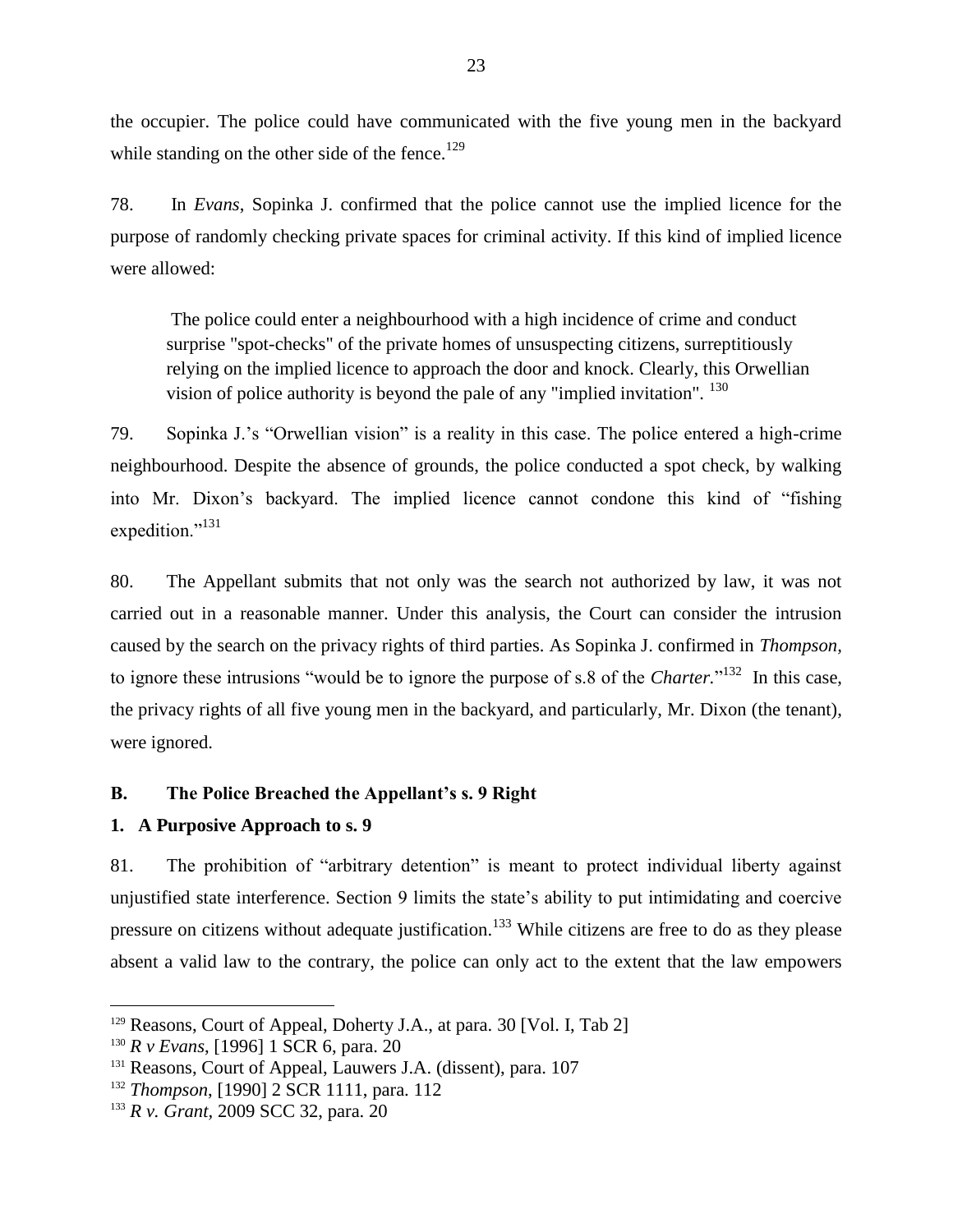them.<sup>134</sup> Section 9 protects young people, like those in this case, from being harassed by "overly zealous elements in any police force."<sup>135</sup> In *Mann*, Iacobucci J. noted the Courts must protect against the "potential for abuse inherent in such low-visibility exercises of discretionary power."<sup>136</sup>

82. The majority and the dissent agreed that a detention did take place. Their disagreement is solely one related to timing. The majority accepted the trial judge's analysis that the detention only occurred when Cst. O'Toole asked the Appellant about the contents of his bag.<sup>137</sup> The dissent determined that the Appellant was under psychological detention as soon as the police "suddenly and without seeking permission barged into the backyard of the townhouse."<sup>138</sup>

83. In this case, the ss. 8 and 9 breaches overlap. The Appellant submits that his detention in the backyard was arbitrary. Cst. O'Toole derived his suspicion from the officers' violations of the Appellant's rights. The Appellant also submits that whether or not an individual is detained is an objective test. Based on that objective test, Lauwers J.A. correctly determined that the police detained the Appellant as soon as they entered the backyard.

## **2. The Detention Was Arbitrary**

84. Regardless of when the detention arose, either at the police entry into the backyard or when the police directly engaged the Appellant, it was arbitrary.<sup>139</sup>

85. The police would not have been able to make the observations of the Appellant "blading" and any apparent nervousness but for their search in the backyard. As a result, the Court should discount any "objectively discernable facts" that Cst. O'Toole gleaned once in the backyard.<sup>140</sup>

 $\overline{a}$ 

Appellant upon entry. Transcript of Proceedings, pp. 92 [Vol. III, Tab 23], p. 166, 193 [Vol. III, Tab 24]

<sup>140</sup> *R v. Cote*, 2011 SCC 46 at para. 62

<sup>134</sup> *R v. Mann*, 2004 SCC 52, para. 15

<sup>135</sup> *R v. Belnavis*, [1997] 3 SCR 341, para. 65, per La Forest, J. in dissent

<sup>136</sup> *R v. Mann*, 2004 SCC 52, at para. 18

 $137$  Reasons, Court of Appeal, Doherty J.A., para. 61-62 [Vol. I, Tab 2]

<sup>&</sup>lt;sup>138</sup> Reasons, Court of Appeal, Lauwers J.A. (dissent), para. 139 [Vol. I, Tab 2]

<sup>&</sup>lt;sup>139</sup> Just as the police had no reason to enter the backyard, the police had no reason to detain the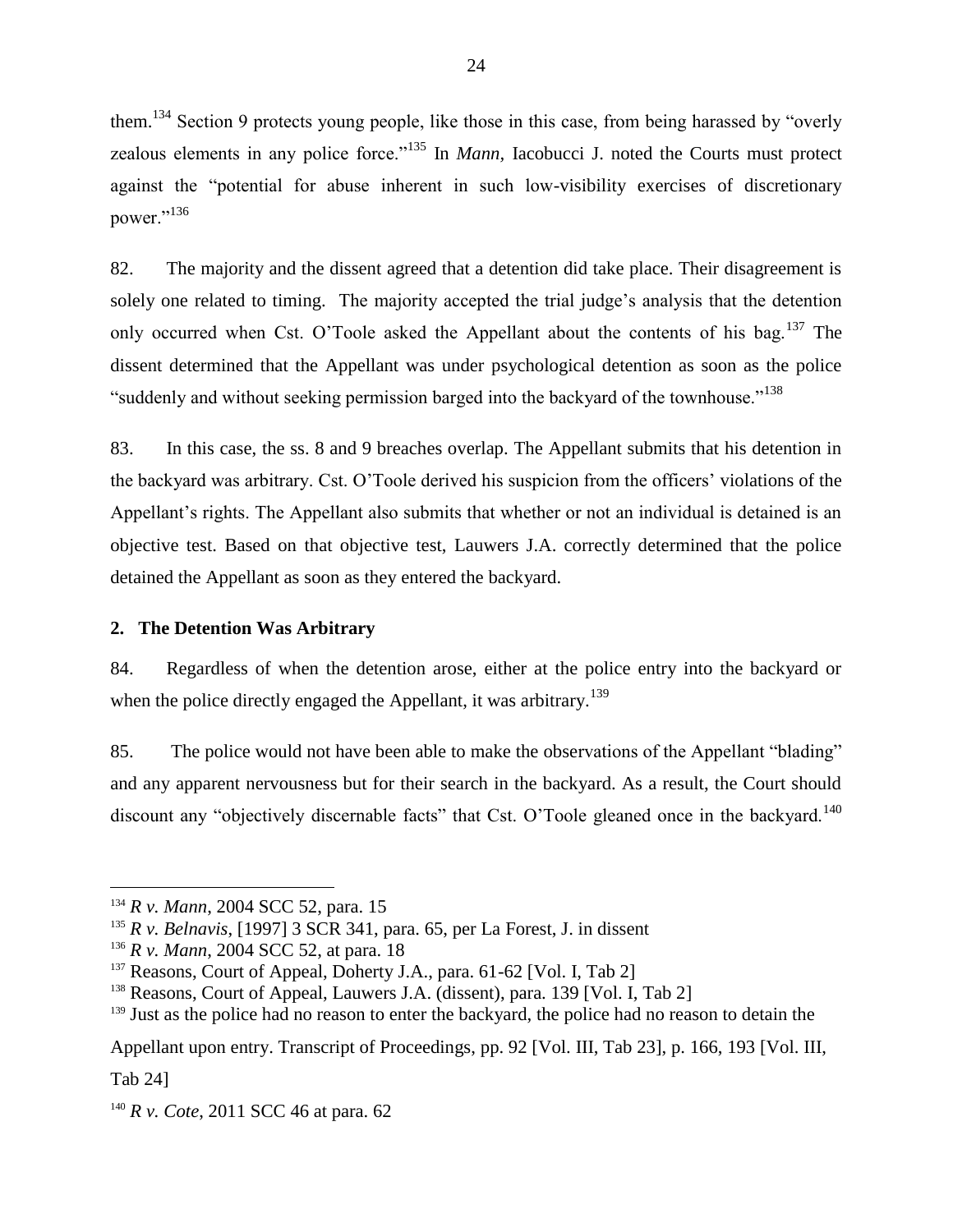Just as warrants based solely on information gleaned in violation of the *Charter* are invalid, the police cannot use their illegal acts to conjure up grounds for suspicion.<sup>141</sup>

86. Not only was there a temporal and contextual connection between the s. 8 breach and Cst. O'Toole's suspicion – there was a causal connection as well. The police entry into the backyard *created* the facts that led Cst. O'Toole to suspect the Appellant was armed. The trial judge made two findings in this regard. First, he found that the Appellant had been facing the officers "when they came into the backyard, but at [the] point [that he was engaged by Cst. O'Toole], he was turning his right side toward the building."<sup>142</sup> Second, the Appellant "*began*" behaving nervously when the police entered the yard.<sup>143</sup> It was the police entry itself that caused the Appellant to behave in the manner that he did.

87. Should the Court determine that there was no s. 8 breach, the Appellant submits that he was nonetheless arbitrarily detained at the point the police entered the backyard.

## **3. Detention is an Objective Test**

88. The test for detention is objective.<sup>144</sup> The Court's focus will be on "the state conduct in the context of the surrounding legal and factual situation, and how that conduct would be perceived by a reasonable person in the situation as it develops.<sup>145</sup> An objective assessment is important because the police must know the point at which citizens require information about and implementation of their other *Charter* rights.<sup>146</sup>

89. To determine whether the reasonable person in the individual's circumstances would conclude that he or she had been deprived by the state of liberty of choice, the Court may consider:

(a) The circumstances giving rise to the encounter as they would reasonably be perceived by the individual: whether the police were providing general assistance;

<sup>141</sup> See *R v. Kokesch*, [1990] 3 SCR 3; See also, *R v. Gonzales*, 2017 ONCA 543 at para. 165

<sup>&</sup>lt;sup>142</sup> Ruling on *Charter* Application, para. 32 [AR Vol. I, Tab 1]

<sup>&</sup>lt;sup>143</sup> Ruling on *Charter* Application, para. 5, 119 [AR Vol. I, Tab 1]

<sup>144</sup> *R v. Grant*, 2009 SCC 32*,* para. 31-32

<sup>145</sup> *R v. Grant*, 2009 SCC 32, para. 31-32

<sup>146</sup> See Binnie J. concurring opinion in *Grant*, paras 153-165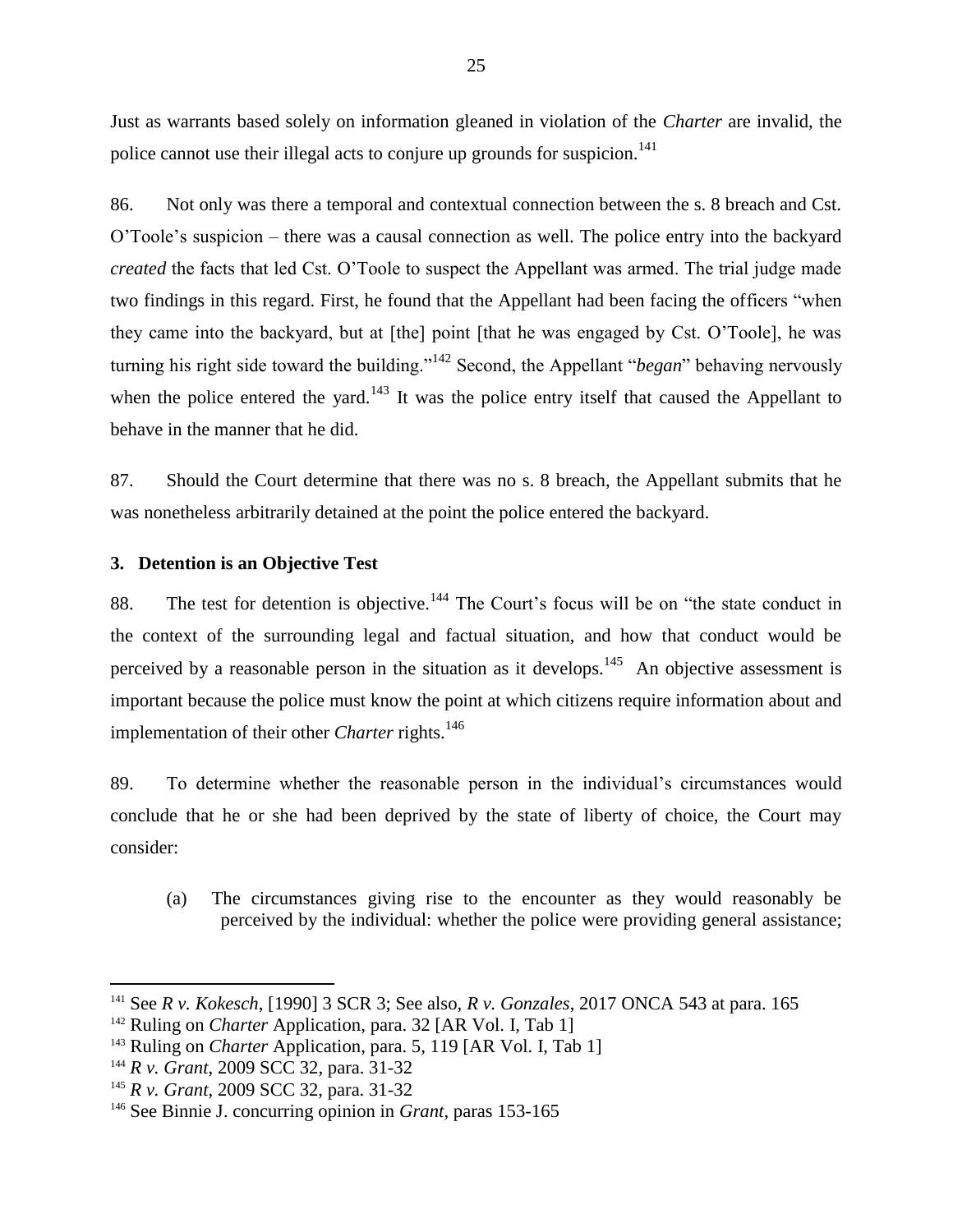maintaining general order; making general inquiries regarding a particular occurrence; or, singling out the individual for focussed investigation.

- (b) The nature of the police conduct, including the language used; the use of physical contact; the place where the interaction occurred; the presence of others; and the duration of the encounter.
- (c) The particular characteristics or circumstances of the individual where relevant, including age; physical stature; minority status; level of sophistication.<sup>147</sup>

90. Regarding the circumstances giving rise to the encounter, the Appellant asks this Court to consider the following:

- The police in this case were not providing the parties in the Dixon backyard with general assistance, nor were they maintaining general order. While there was no particular occurrence at play, the police were conducting investigations into potential criminality. In doing so, three officers singled out five young men who were "just talking" and "doing nothing wrong" and demanded that they show their identification;
- Each officer singled out one or two men for investigation. Cst. Reid testified that he engaged Mr. Dixon.<sup>148</sup> Cst. Teatero began speaking with Mr. Aden.<sup>149</sup> Cst. O'Toole entered the yard and started engaging with Mr. Lewis and the Appellant.<sup>150</sup> The investigation of the Appellant resulted in him being asked what was in his bag;
- Prior to engaging with the Appellant, Cst. O'Toole told one of the young men sitting on the couch to put his hands in front of him, and the individual immediately complied.<sup>151</sup>

91. In relation to the second factor, the nature of the police conduct, this Court should consider the following:

• The police officers entered into a private backyard without permission; This was an indication that boundaries were meaningless to the police;

- The police were physically between the young men and the backyard's outdoor exit;<sup>152</sup>
- This was not a circumstance where the young men largely outnumbered the police. There were three police officers in the backyard area;

<sup>147</sup> *R v. Grant*, 2009 SCC 32, para. 44

<sup>&</sup>lt;sup>148</sup> Ruling on *Charter* Application, para. 28 [AR, Vol. I, Tab 1]

<sup>&</sup>lt;sup>149</sup> Ruling on Charter Application, para. 27 [AR, Vol. I, Tab 1]

<sup>&</sup>lt;sup>150</sup> Ruling on Charter Application, para. 29 [AR, Vol. I, Tab 1]

<sup>&</sup>lt;sup>151</sup> Ruling on Charter Application, para. 19 [AR, Vol. I, Tab 1]

<sup>&</sup>lt;sup>152</sup> Reasons, Court of Appeal Lauwers J.A. (dissent), para. 140; See also, for example,

Preliminary Hearing Transcript of Cst. F. Teatero, p. 203 [AR, Vol. I, Tab 18]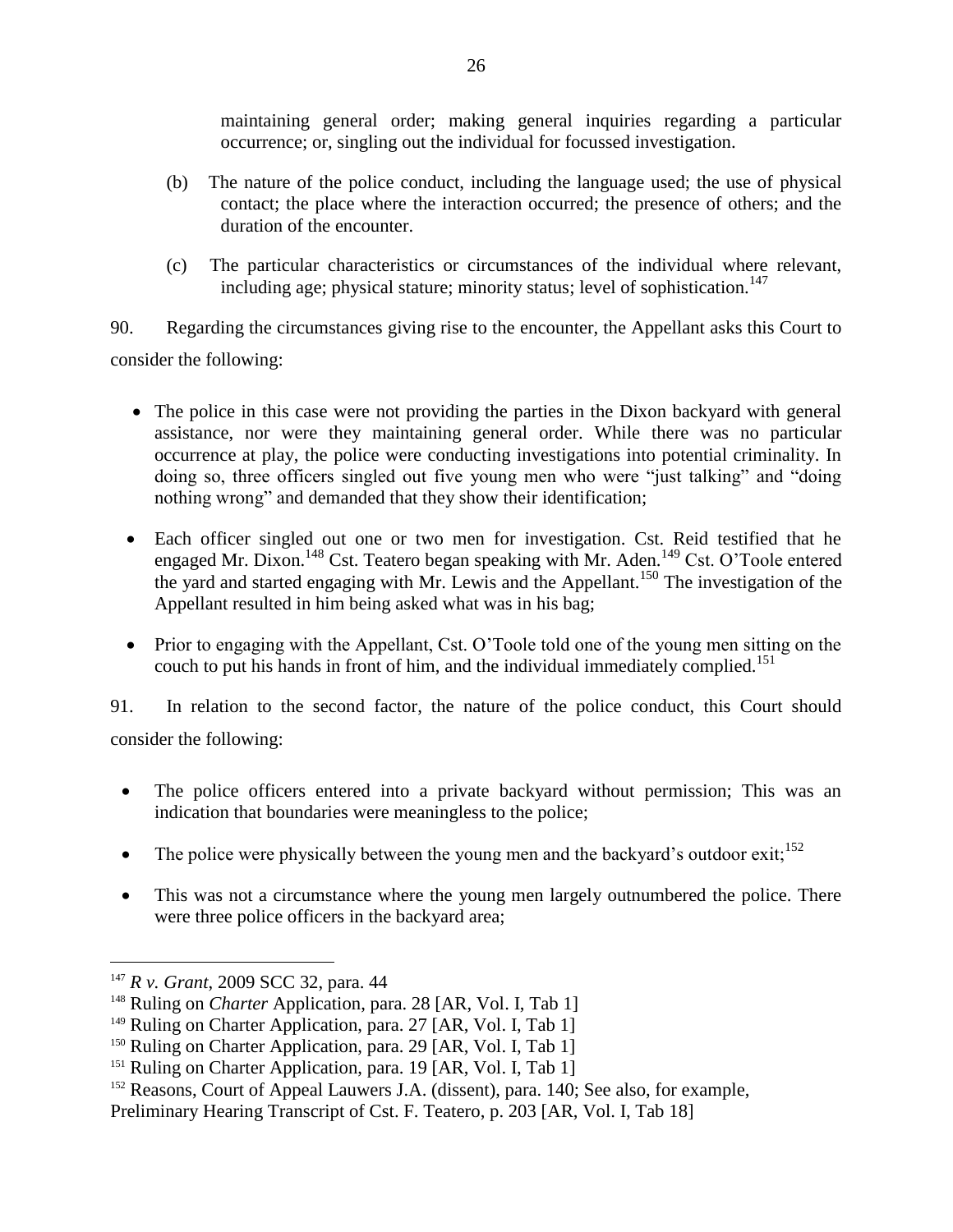• Both the Appellant and Mr. Dixon testified that they had assumed that the backyard was private. This makes the detention more obvious than a regular street-check. In a regular street-check or "community policing" detention, the police stop the individual from going from A to B. In this case, the concept that the Appellant was "free to walk away" is less meaningful. He was already in a private space that should not be subject to state interference;

92. In relation to the third factor, the particular characteristics of the individual, this Court should consider the following:

- The Appellant and his friends were all young men. The Appellant, at 20-years-old, was the eldest in the group;
- The Appellant and his friends were all members of visible minorities;
- The Appellant is small in stature. At the time of the detention he was roughly 5'5 and  $140$  lbs.<sup>153</sup>

93. A reasonable person in these circumstances would feel detained when the police entered into the backyard. Given that the test is objective, the Appellant's subjective belief as to his detention is a non-determinative factor. Despite the objective nature of the test, however, the majority of the Court of Appeal erroneously determined that the Appellant's testimony regarding his detention was conclusive of his *Charter* rights. Accordingly, it ignored the objective factors weighing in favour of detention. This puts too high a premium on the citizen's limited understanding of his rights. It also tips the analytic scale toward the police in these encounters.

94. The Appellant's testimony that he "didn't really need to stay around"<sup>154</sup> must be understood in context. The Appellant testified that he did not need to stay around at a specific period in time, not for the whole time that the police were in the backyard.<sup>155</sup> Contrary to the majority of the Court of Appeal, the Appellant testified that when he was dealing directly with the officers he did not feel that he, or anybody in the backyard could walk away. As soon as Cst. O'Toole engaged with the Appellant directly, he said he was unable to leave.<sup>156</sup>

<sup>&</sup>lt;sup>153</sup> Transcript of Proceedings, p. 169 [AR, Vol. IV, Tab 27]

<sup>&</sup>lt;sup>154</sup>Ruling on *Charter* Application, para. 87 [AR, Vol. I, Tab 1]; Transcript of Proceedings, p. 157 [AR, Vol. IV, Tab 27];

<sup>&</sup>lt;sup>155</sup> Transcript of Proceedings, p. 157 [AR, Vol. IV, Tab 27]

<sup>&</sup>lt;sup>156</sup> Ruling on *Charter* Application, para. 87 [AR, Vol. I, Tab 1]; Transcript of Proceedings, p. 157 [Vol. IV, Tab 27]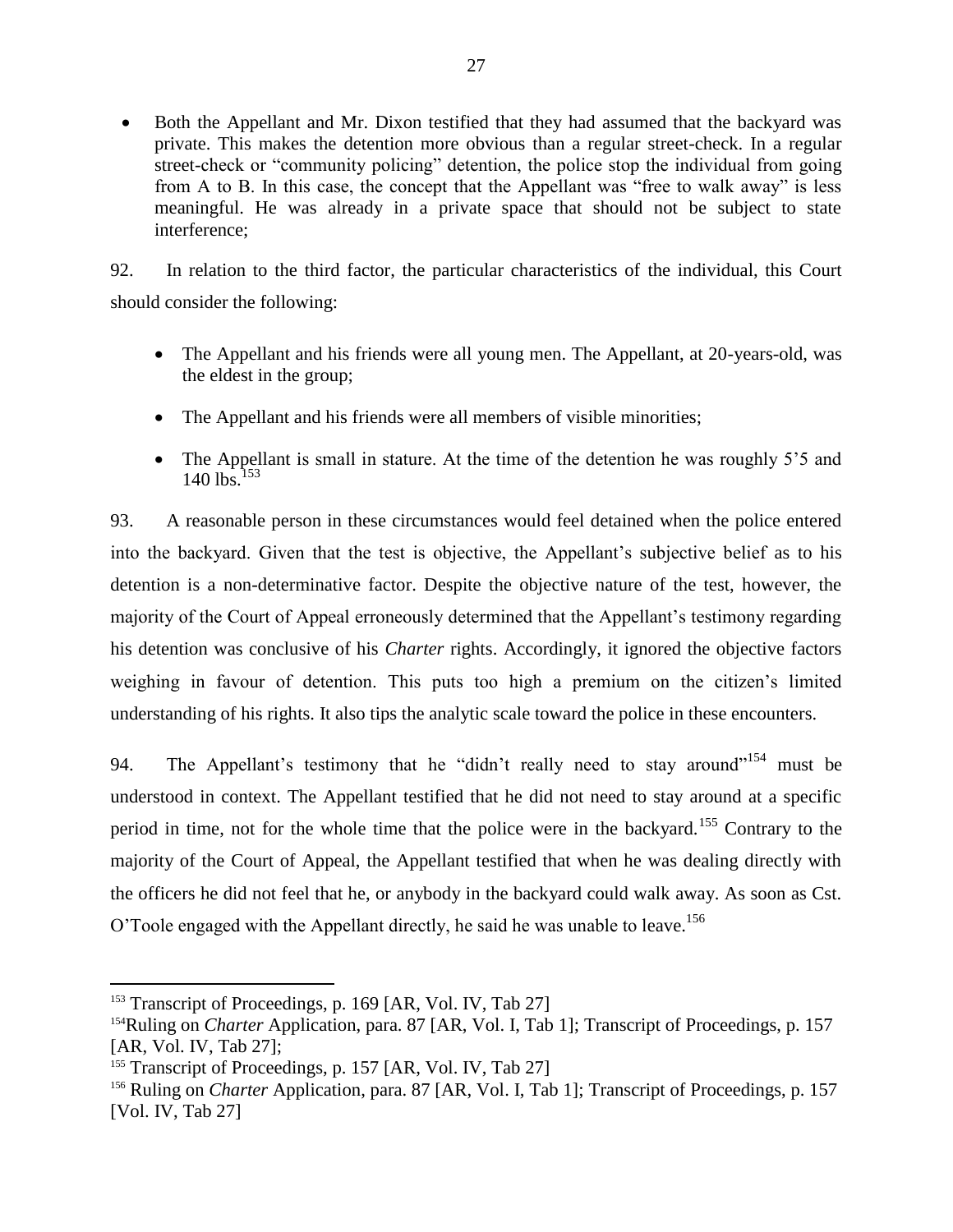95. Focusing exclusively on the Appellant's belief as to whether he could leave the backyard is of limited value*.* A member of the public should not be forced to correctly gauge whether the police are going to let them walk away in order to benefit from their *Charter* rights. The Appellant's testimony should be assessed in the context of his version of events. Even on the Appellant's version of events, it is clear that despite his belief, he was not free to walk away. He testified that before Cst. O'Toole directly engaged him, he believed he could exit the backyard by going through the door in the house. On his testimony, the Appellant attempted to step into the door of the house. He only took "half a step" because Cst. O'Toole grabbed his arm and pulled him out from the doorway.<sup>157</sup> Therefore, the Appellant's subjective belief was met with a response from the police that the Appellant was incorrect – he had to stay put and answer police questions. In other words, the Appellant's belief that he could walk away, and was therefore not detained, was patently wrong.

96. Making the rights claimant's subjective belief decisive on a s. 9 analysis places the individual in a catch-22. He is, in some ways, forced to "test" police behaviour. If subjective belief is determinative and the individual believes he is free to leave, he does not get the benefit of the rights that arise on detention. At the same time, his avoidance or departure from the interaction may provide police with grounds for reasonable suspicion. Although the police are not to use the exercise of *Charter* rights as the foundation of reasonable suspicion, the fact of the matter is that the assertion of one's right to walk away or avoid the police may itself be taken as evasive and sufficient to ground a suspicion.<sup>158</sup>

97. The majority of the Court of Appeal was wrong to allow the incorrect subjective belief of the Appellant to override the objective factual matrix of wrongful police conduct. The Appellant submits that the circumstances giving rise to the encounter, the nature of the police conduct, and

<sup>&</sup>lt;sup>157</sup> Ruling on *Charter* Application, para. 87 [AR, Vol. I, Tab 1]; Transcript of Proceedings, p. 156 [Vol. IV, Tab 27]

<sup>&</sup>lt;sup>158</sup> For example, "flight" on its own is sufficient to create reasonable suspicion, but asserting one's right to walk away should not be (See *Chehil*, 2013 SCC 49 at para. 31 and 44). This kind of ambiguity works to the advantage of the police, and the disadvantage of racialized youth; See *Grant*, 2009 SCC 32 at para.154; Also see David Tanovich, "Applying the Racial Profiling Correspondence Test", (2017) 64 Crim LQ 359 at 366-367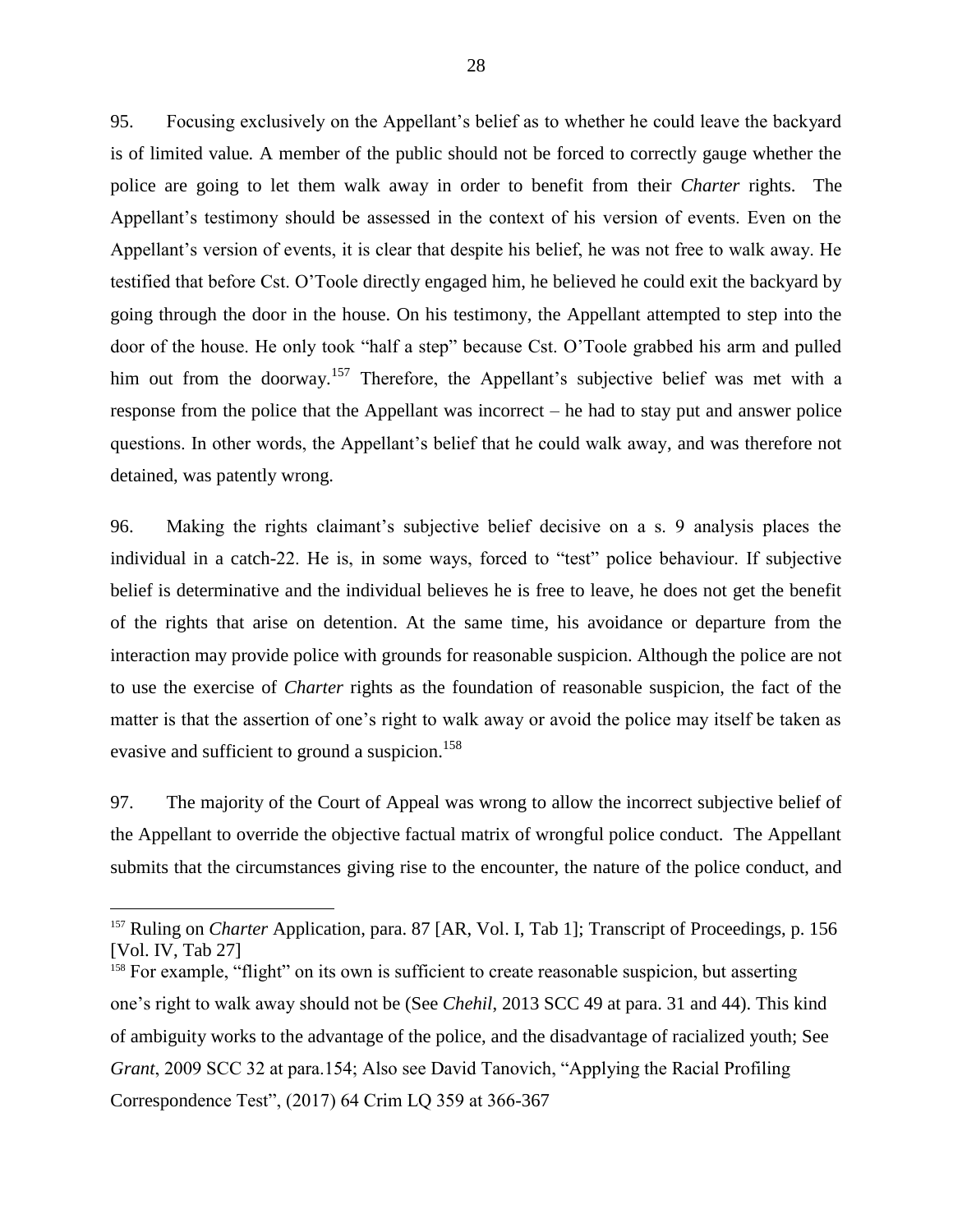the particular characteristics of the individuals in the backyard indicate that the police detained the Appellant and his friends as soon as the officers trespassed into the backyard.

## **C. The Evidence Should be Excluded Under s. 24(2)**

98. Together, the *Grant* factors favour exclusion in this case. The Appellant submits that the trial judge erred on the constitutionality of the entry into the residence and his detention. As a result, no deference should be accorded to the trial judge' s. 24(2) analysis.<sup>159</sup>

99. The unreasonable search and detention led to the Appellant's flight, which led to the search of the bag, the arrest and the searches thereafter. But for the initial ss. 8 and 9 breaches, there would be no evidence. The evidence is temporally, causally, and contextually tied to the initial *Charter* breaches.<sup>160</sup>

100. The Appellant submits that having regard to all of the circumstances in this case, the admission of the evidence in the proceedings would bring the administration of justice into disrepute.

# *(i) The Charter-Infringing State Conduct was Serious*

101. The three officers' misconduct in this case rests at the high end of the "scale of culpability."<sup>161</sup> The trespass was reckless *at best*.<sup>162</sup> On a "speculative criminal investigation," police approached the backyard.<sup>163</sup> Once there, they saw a group of young, racialized men just talking – doing nothing wrong. There was no urgency to enter the backyard.<sup>164</sup> They nonetheless took it upon themselves to insert their intimidating presence into a private space as trespassers.

102. The police here were not operating in "unknown legal territory."<sup>165</sup> The privacy of the backyard is not new law.<sup>166</sup> The police in this case understood the backyard to be private

<sup>159</sup> *R v. Paterson*, 2017 SCC 15, para. 42

<sup>160</sup> See generally, *Pino*, 2016 ONCA 389 at para. 49; *R v. Wittwer*, 2008 SCC 33 at para. 21

<sup>161</sup> *R v. Paterson*, 2017 SCC 15, para. 43

<sup>162</sup> *R v. Paterson*, 2017 SCC 15, para 43, citing, *Grant* at para. 74

 $163$  Reasons, Court of Appeal, Lauwers (dissent), para. 107 [Vol. I, Tab 2]

<sup>&</sup>lt;sup>164</sup> Transcript of Proceedings, p. 92 [Vol. III, Tab 23]

<sup>165</sup> *R v. Paterson*, 2017 SCC 15 para. 46

<sup>166</sup> See *R v. Kokesch*, [1990] 3 SCR 3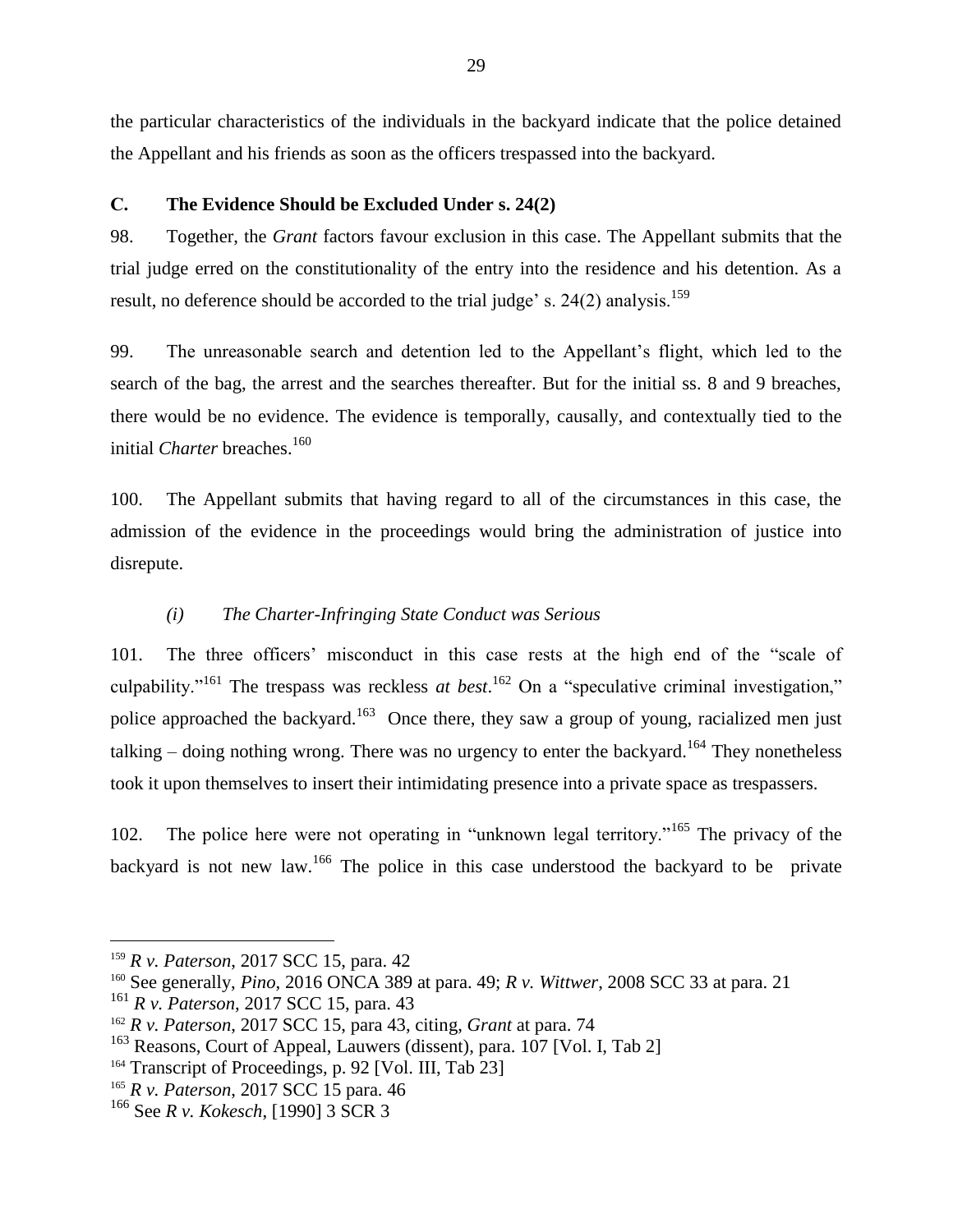property.<sup>167</sup> Even if the police were acting in good faith, which the Appellant suggests that they were not, their behaviour could not be described as reasonable.<sup>168</sup> Moreover, these three police officers subjectively knew that they were not to enter onto private property for the purpose of enforcing the *Trespass to Property Act*.<sup>169</sup> The police misconduct in this case was "flagrant."<sup>170</sup>

103. Breaches of third parties' rights also contribute to the "seriousness" calculus. As McLachlin C.J.C. (as she then was) found:

The police committed a serious breach of the *[Charter](https://www.canlii.org/en/ca/laws/stat/schedule-b-to-the-canada-act-1982-uk-1982-c-11/latest/schedule-b-to-the-canada-act-1982-uk-1982-c-11.html)* in examining Mr. Winchester's iPhone. That this was an infringement of Mr. Winchester's [s. 8](https://www.canlii.org/en/ca/laws/stat/schedule-b-to-the-canada-act-1982-uk-1982-c-11/latest/schedule-b-to-the-canada-act-1982-uk-1982-c-11.html#sec8_smooth) right, not Mr. Marakah's, does not detract from its seriousness. Of course, the police also breached Mr. Marakah's [s. 8](https://www.canlii.org/en/ca/laws/stat/schedule-b-to-the-canada-act-1982-uk-1982-c-11/latest/schedule-b-to-the-canada-act-1982-uk-1982-c-11.html#sec8_smooth) right directly when, in their search of Mr. Winchester's iPhone, they examined the contents of the electronic conversation between the two men.

The same reasoning applies to the Appellant. That the police entered the *Dixon* residence does not detract from the breaches' seriousness. The breaches still had a direct impact on the Appellant. Further, both the Appellant and his friends' ss. 8 *and* 9 rights were breached. Additional violations will exacerbate the overall seriousness of the police misconduct.<sup>171</sup>

104. Given that the police conducted a warrantless search in the backyard of a home that they knew they could not enter, without even "a scintilla of a hunch,"<sup>172</sup> their misconduct should be classified as serious.

# *(ii) The Impact on the Charter-Protected Interests of the Appellant was Severe*

105. The second *Grant* factor also militates in favour of exclusion in this case. The right to be left alone in private spaces is a manifestation of the purpose behind s. 8. Similarly, the right to be free from arbitrary detention is a crucial facet of our liberty interests.

 $167$  See for example, Transcript of Proceedings, pp. 45 [Vol. III, Tab 23]

<sup>168</sup> *Paterson*, at para. 54

<sup>&</sup>lt;sup>169</sup> Transcript of Proceedings, (Cst.. Reid) pp. 44-45 [Vol. III, Tab 23], (Cst. O'Toole) pp. Transcript of Proceedings, pp. 165-166 [Vol. III, Tab 24], (Cst. Teatero) Preliminary Hearing Transcript of Cst. F. Teatero, pp. 195-197 [Vol. I, Tab 18]

<sup>170</sup> *R v. Harrison*, 2009 SCC 34 at para. 23

<sup>&</sup>lt;sup>171</sup> See generally *R. v. Calderon*, 188 CCC (3d) 481, at para. 93;

<sup>&</sup>lt;sup>172</sup> Reasons, Court of Appeal, Lauwers J.A. (dissent), at para. 107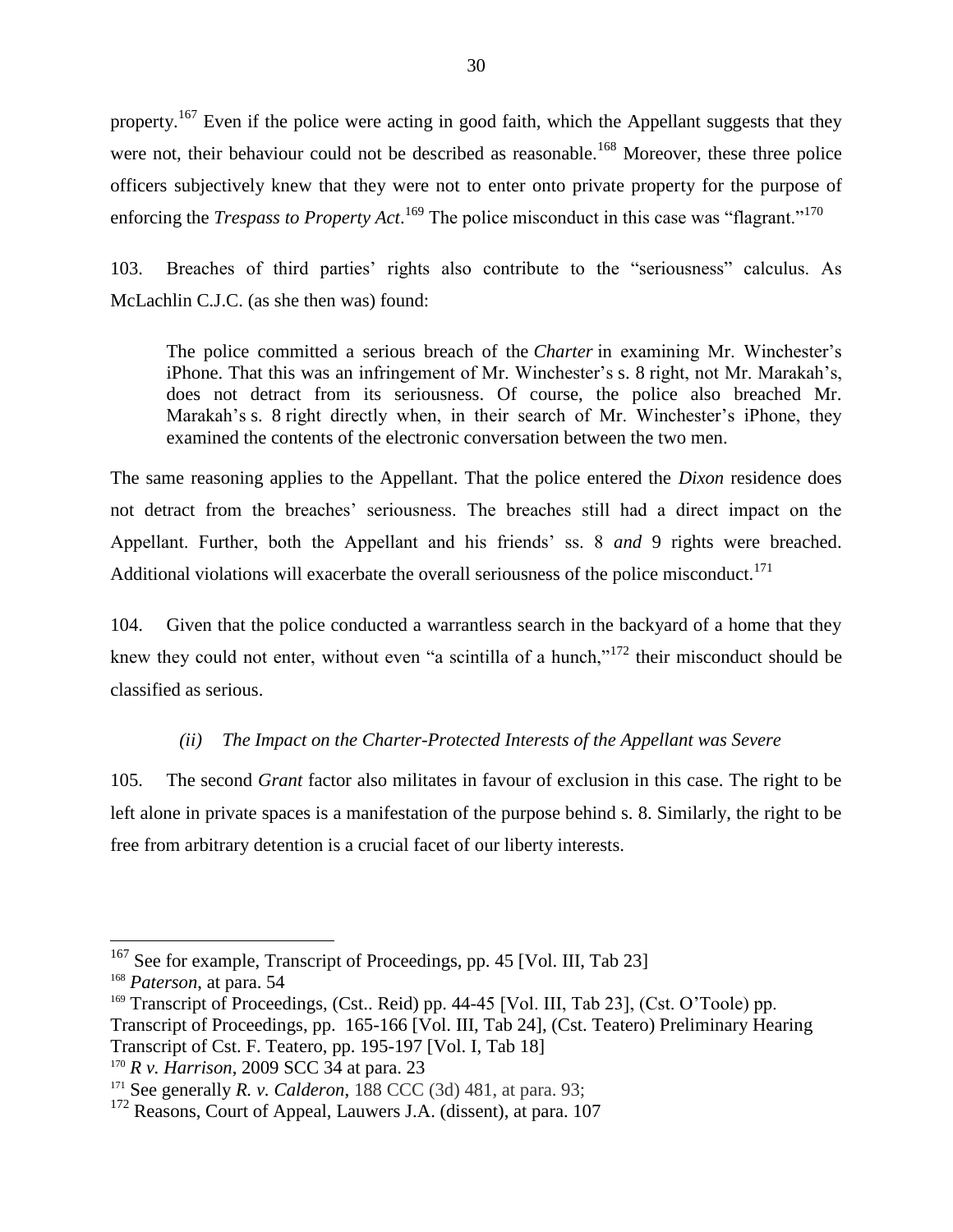106. First, the trial judge erroneously concluded that the impact of any breach of the Appellant's *Charter* rights was insignificant because the Appellant did not make inculpatory statements or provide the police with incriminating evidence that they would not have otherwise discovered.<sup>173</sup> This is incorrect. The police entry and detention led to the chase, arrest and the search thereafter. The incriminating evidence would not have been found but for the police misconduct.

107. Second, although the Appellant concedes that privacy rights exist in a hierarchy his ss. 8 and 9 rights were nonetheless significantly impacted.<sup>174</sup> The Appellant does not suggest that his privacy rights in Mr. Dixon's backyard, as a social guest, will always be the same as they would be in his own backyard. However, in this case, Mr. Dixon's and the Appellant's interests aligned. That Mr. Dixon did not invite the police into his backyard exacerbates the impact of the breach. In any event, to argue against exclusion on the basis that the Appellant did not control entry into Mr. Dixon's backyard is to re-invite into s. 24(2) the same risk analysis that this Court distanced itself from in *Duarte*, *Wise,* and *Marakah*. 175

108. Third, even if this Court finds that there is a reduced expectation of privacy in one's friend's backyard as compared to one's own, this does not mean that an unjustifiable search is permissible. In *Mann*, Iacobucci J. noted that even minimally intrusive searches should be weighed against the absence of any reasonable basis for justification.<sup>176</sup> In this case, the search was intrusive *and* the police were on a fishing expedition. Five young, racialized men were "doing nothing wrong" in a backyard on a spring evening. The police chose to disturb that tranquility without foundation. This kind of police behaviour is demeaning to the dignity of the Appellant and his friends.<sup>177</sup>

<sup>&</sup>lt;sup>173</sup> Ruling on *Charter* Application, para. 107 [Vol. I, Tab 1]

<sup>&</sup>lt;sup>174</sup> *R v.* Tessling, 2004 SCC 67, para. 22

<sup>175</sup> *R v. Marakah*, 2017 SCC 59, para. 68

<sup>176</sup> *R v. Mann,* 2004 SCC 52 at para. 56

 $177$  The trial judge did not accept the evidence from the five young men that they were racially profiled that evening. However, The Tulloch Report confirms that there is a prevailing perception that Black communities are over-policed, and these perceptions are "grounded in historical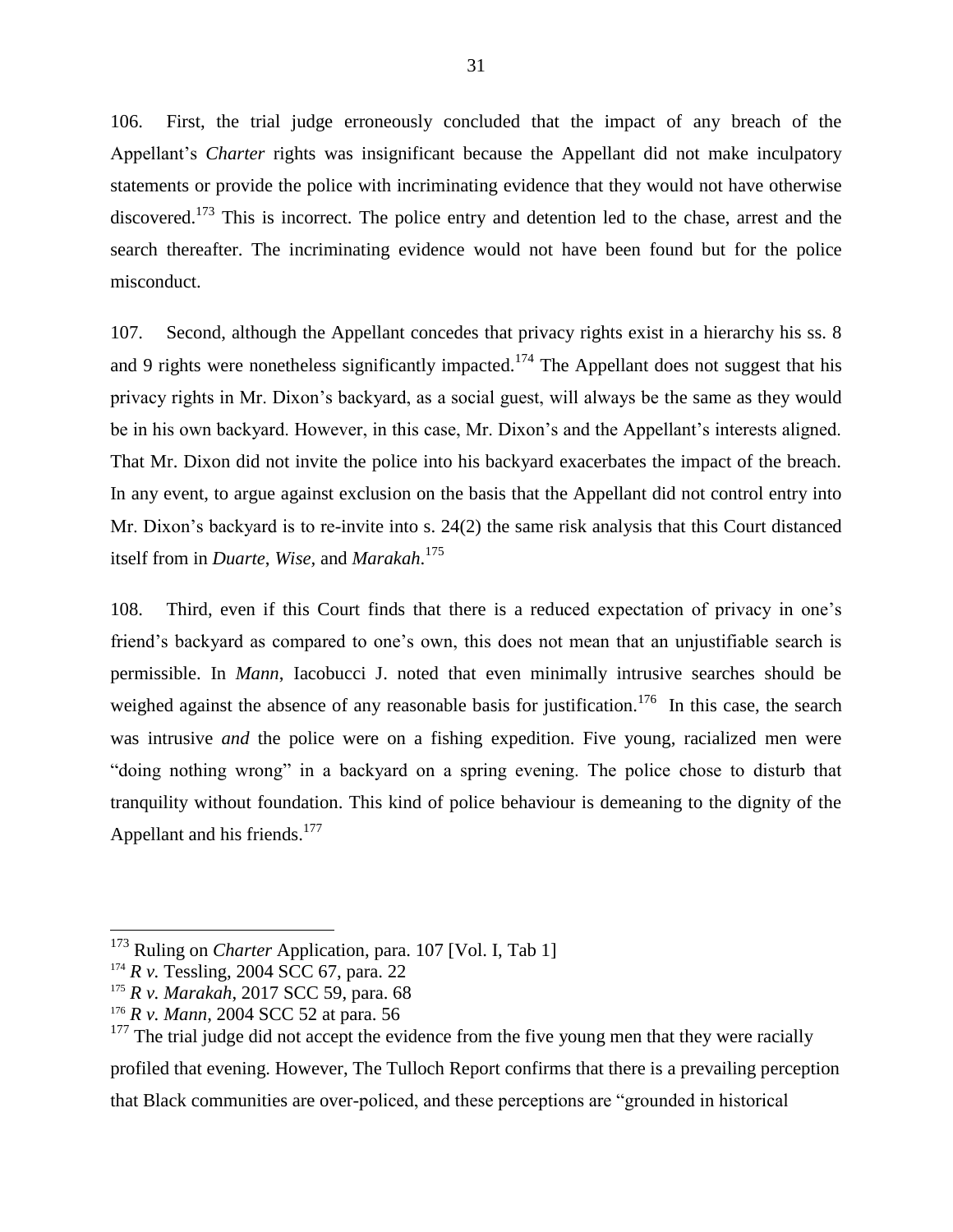#### *(iii) Society's Interest in Adjudication on the Merits*

109. The Appellant does not dispute that the evidence collected is reliable, physical evidence. It is integral to the Crown's case. The charges are serious. However, as explained in *Grant*, the seriousness of the offence cuts both ways.<sup>178</sup> This case is an opportunity to protect the longerterm repute of the administration of justice and its connection to minority youth. The short-term clamour for admission cannot deafen those concerns.

#### *(iv) Exclusion is Necessary in this Case*

110. This Court should not allow the final *Grant* factor to outweigh all other considerations.<sup>179</sup> This is particularly true when the impugned conduct is serious and substantially impacted not only the Appellant's *Charter* rights, but those of his friends.<sup>180</sup> Admission of the evidence in the circumstances of this case would send a message to police forces in racialized and socioeconomically disadvantaged neighbourhoods that their baseless intrusions into private spaces are acceptable, so long as they continue to bear fruit. It would amount to condoning the police conduct in this case. Exclusion, on the other hand, will telegraph to the public that the Court takes police misconduct and individual rights seriously.<sup>181</sup>

reality." See The Honourable Michael H. Tulloch, "Report of the Independent Police Oversight

 $\overline{a}$ 

55)

<sup>181</sup> See *R v. McGuffie*, 2016 ONCA 365 at para. 73 (cited in *R v. Paterson,* 2017 SCC 15, para.

Review", May 31, 2017 (Part II, *Context of this Review,* paras. 25 and 26)

<sup>178</sup> *R v. Grant*, 2009 SCC 32 at para. 84

<sup>179</sup> *R v. Paterson*, 2017 SCC 15, para. 55

<sup>180</sup> *R v. Paterson*, 2017 SCC 15, para. 56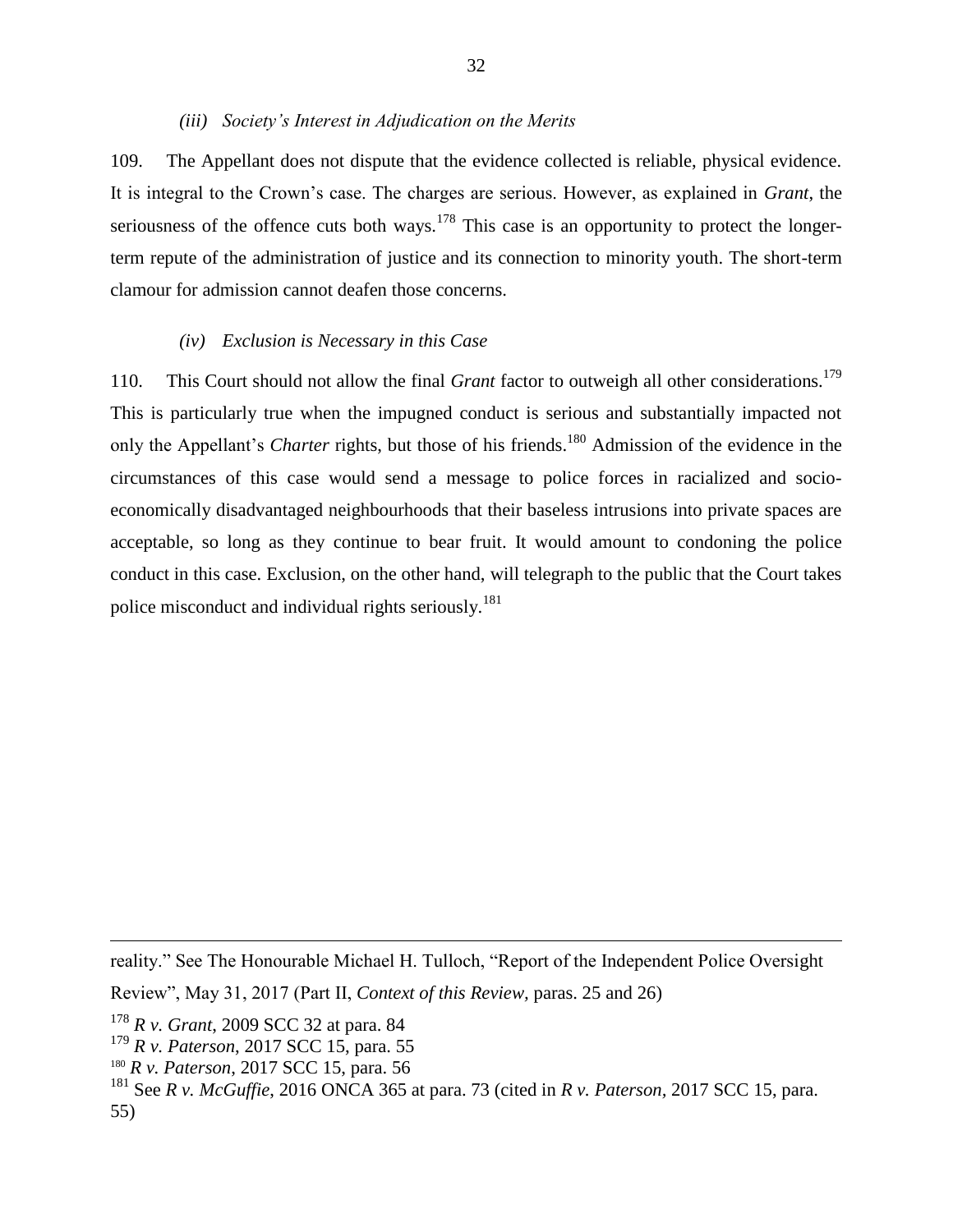# **PART** IV- **COSTS AND ORDER REQUESTED**

111. It is respectfully requested that the appeal herein be allowed, the evidence seized from the Appellant be excluded, and acquittals entered.

ALL OF WHICH IS RESPECTFULLY SUBMITTED this 20<sup>th</sup> day of April, 2018

Buna fir

ermenter

Emily Lam Samara Secter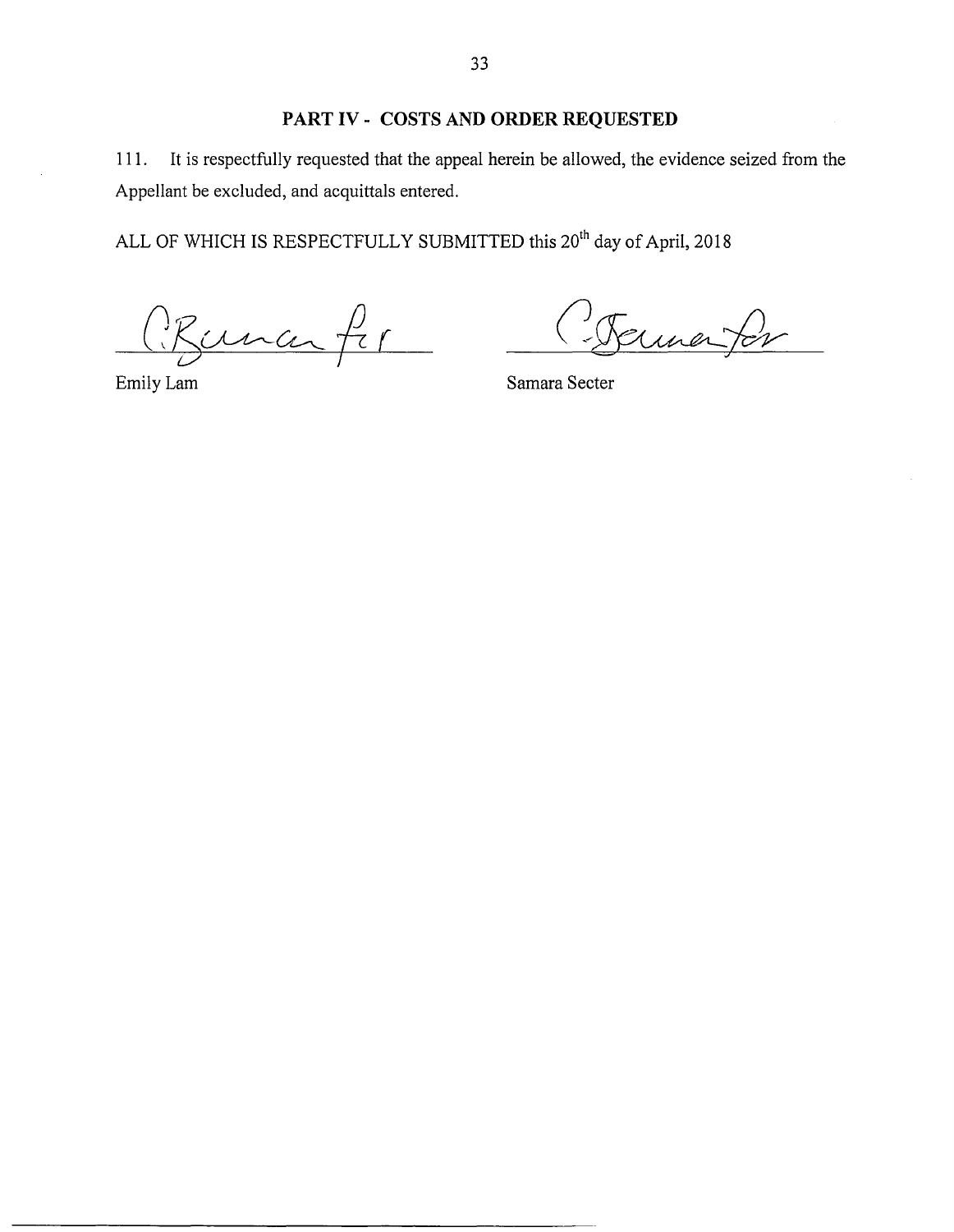# **PART V - TABLE OF AUTHORITIES**

| <b>Cases</b>                                    | Paragraph(s)                                                       |
|-------------------------------------------------|--------------------------------------------------------------------|
| Eccles v. Bourque et al., [1975] 2 SCR 739      | 27                                                                 |
| <b>Hunter v. Southam Inc., [1984] 2 SCR 145</b> | 57, 58                                                             |
| <i>Minnesota v. Carter</i> , 525 US 83 (1998)   | 58                                                                 |
| Minnesota v. Olson, 495 US 91 (1990)            | 58                                                                 |
| R. v. Belnavis, [1997] 3 SCR 341                | 72, 73, 81                                                         |
| R. v. Calderon, 188 CCC (3d) 481                | 103                                                                |
| <i>R. v. Chehil, 2013 SCC 49</i>                | 76, 96                                                             |
| <i>R. v. Cole</i> , [2012] 3 SCR 34             | 31, 49                                                             |
| R. v. Cote, 2011 SCC 46                         | 29,85                                                              |
| R. v. Duarte, [1990] 1 SCR 30                   | 5, 22, 47, 49, 59, 107                                             |
| R. v. Dyment, [1988] 2 S.C.R. 417               | 40                                                                 |
| R. v. Edwards, [1996] 1 SCR 128                 | 18, 20, 51, 52, 53, 55, 56, 57,<br>58, 59, 70, 74                  |
| <i>R. v. Evans</i> , [1996] 1 SCR 8             | 37,77,78                                                           |
| <i>R. v. Garofoli</i> , [1990] 2 SCR 1421       | 76                                                                 |
| R. v. Gomboc, 2010 SCC 55                       | 27                                                                 |
| R v. Gonzales, 2017 ONCA 543                    | 85                                                                 |
| R. v. Grant, 2009 SCC 32                        | 81, 88, 89, 96, 98, 101, 105<br>109, 110                           |
| R v. Harrison, 2009 SCC 34                      | 102                                                                |
| R. v. Kokesch, [1990] 3 SCR 3                   | 27, 85, 102                                                        |
| R. v. Jones, 2017 SCC 60                        | 21, 25, 45, 55                                                     |
| R. v. Mann, 2004 SCC 52                         | 76, 81, 108                                                        |
| R. v. Marakah, 2017 SCC 59                      | 22, 31, 34, 41, 43, 47, 49, 51,<br>61, 62, 64, 66, 70, 74, 75, 107 |
| R. v. McGuffie, 2016 ONCA 365                   | 110                                                                |
| R. v. Orlandis-Habsburgo, 2017 ONCA 649         | 21, 23                                                             |
| <i>R. v. Paterson</i> , 2017 SCC 15             | 98, 101, 102, 109, 110                                             |
| <i>R. v. Patrick</i> , 2009 SCC 17              | 24                                                                 |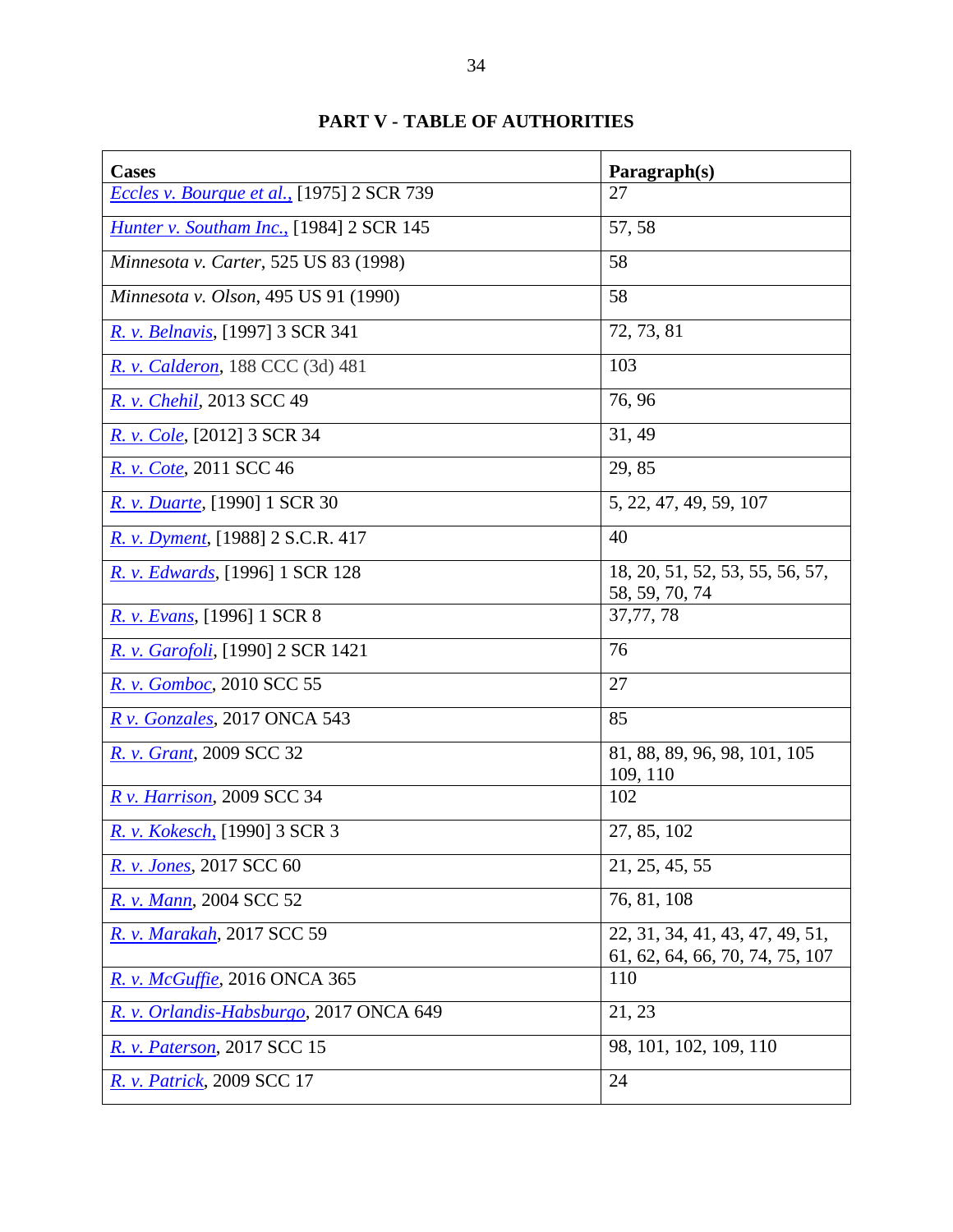| R. v. Pino, 2016 ONCA 389                                 | 99                                    |
|-----------------------------------------------------------|---------------------------------------|
| <i>R. v. Quesnelle</i> , [2014] 2 SCR 390                 | 49                                    |
| R. v. Silveira, [1995] 2 SCR 297                          | 27, 38                                |
| <i>R v. Simpson,</i> (1993) 12 OR (3d) 182 (CA)           | 76                                    |
| R. v. Spencer, 2014 SCC 43                                | 21, 22, 49                            |
| <b>R.</b> v. Tessling, 2004 SCC 67                        | 23, 38, 40, 64, 107                   |
| R. v. Thompson, [1990] 2 SCR 1111                         | 80                                    |
| R. v. Ward, 2012 ONCA 660                                 | 32, 41                                |
| R. v. Wise, [1992] 1 SCR 527                              | 22, 31, 32, 49, 59, 107               |
| R. v. Wittwer, 2008 SCC 33                                | 99                                    |
| R. v. Wong, [1990] 3 SCR 36                               | 22, 24, 31, 36, 43, 49, 59, 63,<br>72 |
| <i>United States v. Gomez, 16 F 3d 254 (8th Cir 1994)</i> | 56, 57                                |

# **SECONDARY SOURCES**

| Butterfoss, E. and Mary Snyder, "Be My Guest: The Hidden<br>Holding of Minnesota v. Carter" (1999) 22 Hamline Law<br>Review 501                                                          | 58     |
|------------------------------------------------------------------------------------------------------------------------------------------------------------------------------------------|--------|
| Dawe, J. "Standing to Challenge Searches and Seizures Under<br>the Charter: The Lessons of the American Experience and Their<br>Application to Canadian Law", (1993) 52 UT Fac L Rev 39  | 29     |
| Lawn J. and Andrew Bernstein, "Primacy to Privacy? The<br>Supreme Court and the Privacy Threshold in Edwards", (1997)<br>55:2 UT Fac. L Rev 341                                          | 57     |
| Schwartz, D. "Edwards and Belnavis: Front and Rear Door<br>Exceptions to the Right to be Secure from Unreasonable Search<br>and Seizure" (1998) 10 CR (5 <sup>th</sup> ) 100 p. 4-5 (WL) | 29     |
| Simien, E. Jr., "The Interrelationship of the Scope of the Fourth<br>Amendment and Standing to Object to Unreasonable Searches",<br>(1988) 41 Ark L Rev 487                              | 29     |
| Stuart, D. "The Unfortunate Dilution of Section 8 Protection:<br>Some Teeth Remain", (1999) 25 Queen's LJ 65                                                                             | 57, 58 |
| Stuart, D. "Eight Plus Twenty Four Two Equals Zero" (1998)<br>13 CR $(5^{th})$ 50                                                                                                        | 57     |